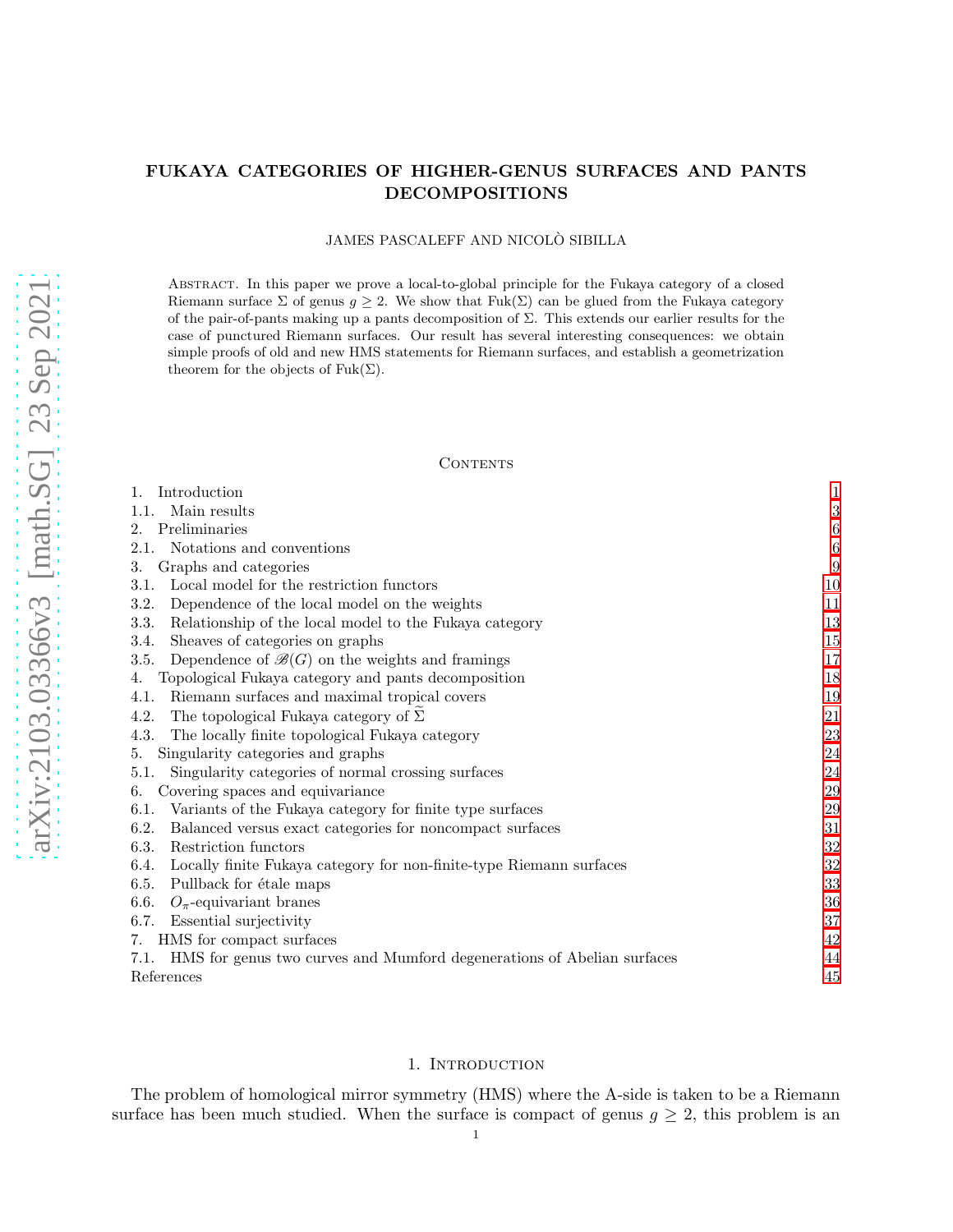instance of mirror symmetry for varieties of general type [\[KKOY09,](#page-44-1) [GKR17\]](#page-44-2). For  $q = 2$ , this form of HMS was proven by Seidel [\[Sei11\]](#page-45-0), and Efimov [\[Efi12\]](#page-44-3) extended Seidel's method to higher genera.

The case of open or punctured Riemann surfaces has also received a lot of attention, including works of Bocklandt [\[Boc16\]](#page-44-4), Abouzaid-Auroux-Efimov-Katzarkov-Orlov [\[AAE](#page-44-5)+13], Lee [\[Lee16\]](#page-44-6), Ruddat [\[Rud17\]](#page-44-7), Lekili-Polishchuk [\[LP18\]](#page-44-8), and Cho-Hong-Lau [\[CHL18\]](#page-44-9). The structure of Fukaya categories of surfaces was elucidated by Haiden-Katzarkov-Kontsevich [\[HKK17\]](#page-44-10), and also by the theory of topological Fukaya categories as presented for instance in [\[DK18\]](#page-44-11). The viewpoint of this paper and our previous work [\[PS19\]](#page-44-12) is similar to those of Lee and Cho-Hong-Lau, since they seek to understand the Fukaya category of a surface by decomposing it into pairs of pants (see also [\[Sei12\]](#page-45-1)).

Returning to the compact case, the mirror geometry is a certain Landau-Ginzburg model defined on a three fold. In each case, the mirror model is presented in a fairly complicated way, and in particular the connection to the geometry of the genus g surface is not readily apparent (of course, by actually reading the proof one sees the connection, but it is based on branched covering arguments and does not seem very intrinsic.)

Part of the reason why the setting of Seidel and Efimov's results is so intricate is that, although compact Riemann surfaces are among the simplest examples of symplectic manifolds, describing their Fukaya category is not obvious. The main issue is that the Fukaya category is a global invariant which cannot be computed from simpler local data, or at least this is the general expectation.

It turns out that this is not always true: mathematicians have realised that there is a large class of symplectic manifolds for which the Fukaya category has good local-to-global properties. One of the first results in this direction was Nadler and Zaslow's description of the Fukaya category of cotangent bundles in terms of constructible sheaves on the base [\[NZ09\]](#page-44-13). Later in [\[Kon09\]](#page-44-14) Kontsevich conjectured that the Fukaya category of Weinstein manifolds should localize over a Lagrangian skeleton. This is an area of intense current research; a local-to-global (sheaf-theoretic) description of the Fukaya category of Weinstein symplectic manifolds has now been established in many cases, in [\[GPS20\]](#page-44-15) and in subsequent articles by the same authors.

This point of view has been applied with great success to HMS. The sheaf-theoretic models of the Fukaya category are, as a rule, much easier to compute since everything relies on relatively simple local calculations; and there are no pseudo-holomorphic discs involved. The HMS statements one is interested in often localize: complicated equivalences can be obtained by putting together more accessible local statements. We followed this strategy in our previous article [\[PS19\]](#page-44-12) to study Hori–Vafa mirror symmetry for toric Calabi–Yau threefolds. The mirror symplectic manifolds are punctured surfaces, and their Fukaya category can be studied very efficiently via sheaf-theoretic methods.

How much of this picture can be expected to hold in the compact setting? In this article we address this question in the simplest case of compact Riemann surfaces of genus  $g \geq 2$ . We will give a complete local-to-global description of their Fukaya category which parallels our earlier results for punctured Riemann surfaces. We will use this description to study HMS for Riemann surfaces: we obtain new and simpler proof of Seidel and Efimov's results and obtain many new HMS equivalences; in fact, in a way our methods allow us to study at once all possible mirror partners of compact Riemann surfaces, and all possible HMS equivalences.

Except for interesting proposals of Tamarkin [\[Tam15\]](#page-45-2) and Tsygan [\[Tsy09\]](#page-45-3) from a different point of view, to the best of our knowledge this is the first description of the Fukaya category of a compact manifold in terms of local-to-global data. The compact setting is seemingly very different from the exact setting. One of key players in the exact story are skeleta, i.e. half-dimensional CW complexes sitting inside the symplectic manifold as Lagrangian deformation retracts. Kontsevich's proposal relied precisely on the fact that we could flow Lagrangians in an exact symplectic manifold as close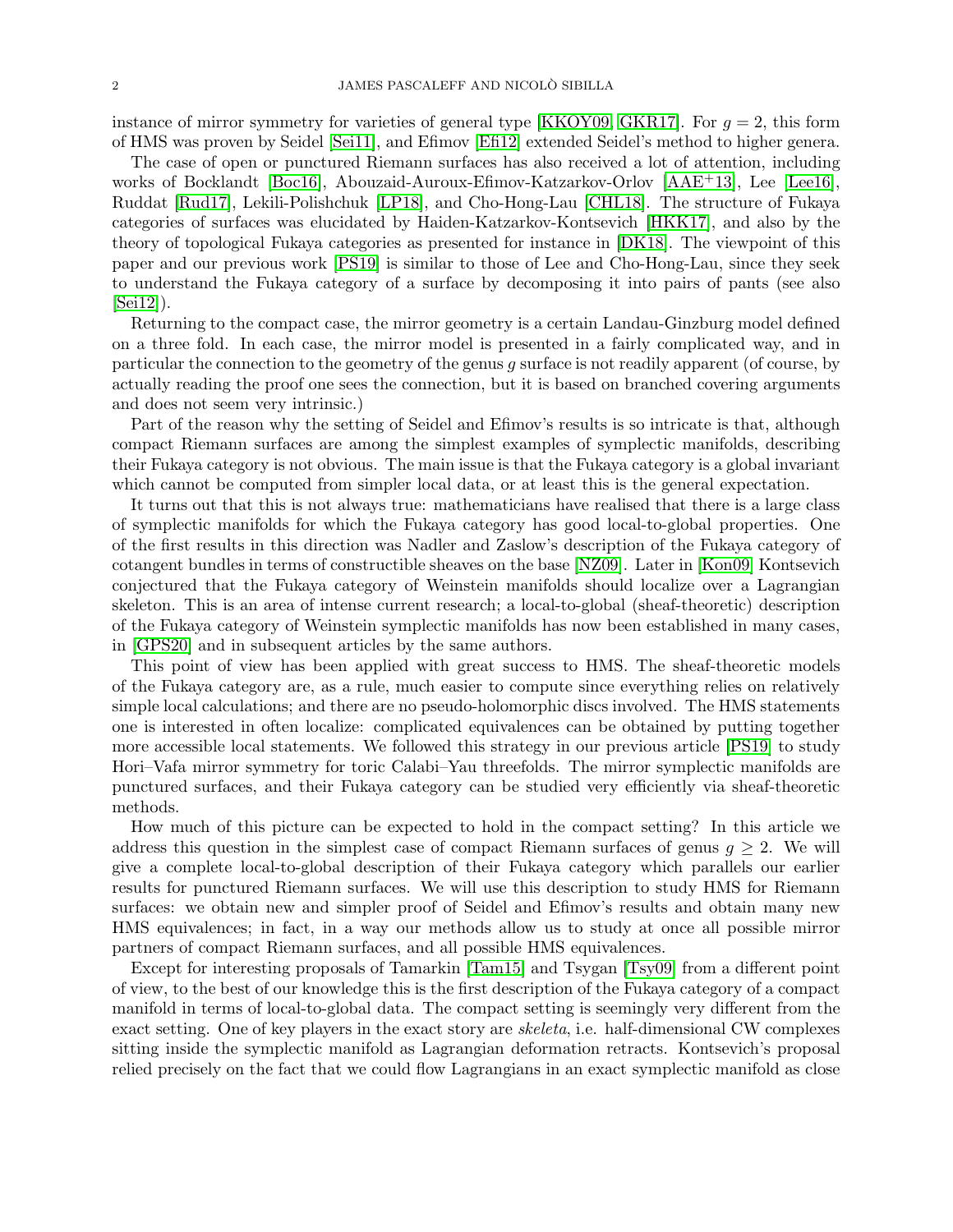as we wish to a skeleton, where the symplectic geometry is the same as that of cotangent bundles. However, for obvious topological reasons, compact symplectic manifolds do not admit a skeleta.<sup>[1](#page-2-1)</sup>

Nonetheless our results are a proof of concept that a sheaf theoretic approach is feasible also in the compact case, at least under appropriate assumptions. We stress that the restriction on the genus  $(q \geq 2)$  is not accidental. The hyperbolic/general type setting is similar to the exact setting in that contributions from pseudo-holomorphic disks can be controlled. Formally, this has the consequence that, contrary to the general case, the Fukaya category can be defined over the ground field rather than the Novikov ring. In future work we plan to study generalisations of our techniques to higher dimensions, where some of the tricks we will use in this paper will not be available.

<span id="page-2-0"></span>Let us give a more detailed summary of our results and of the main ideas going into their proofs.

1.1. Main results. The starting point for this of project was our earlier work [\[PS19\]](#page-44-12). Our main technical result there was a description of the Fukaya category of a Riemann surface with punctures  $\Sigma$  in terms of the Fukaya category of the pairs-of-pants. Let  $\mathscr P$  be a pants decomposition of  $\Sigma$ , and denote by  $P \in \mathscr{P}$  the individual pairs-of-pants. In this model is convenient to view pants as overlapping along cylinders: so the intersection of two neighbouring pants is a symplectic cylinder C. We proved that  $Fuk(\Sigma)$  can be expressed as a (homotopy) equalizer of dg categories

<span id="page-2-2"></span>(1) 
$$
\operatorname{Fuk}(\Sigma) \simeq \varprojlim \left( \prod_{P \in \mathscr{P}} \operatorname{Fuk}(P) \longrightarrow \prod_{C = P_1 \cap P_2} \operatorname{Fuk}(C) \right)
$$

This was the key input in our proof of HMS for  $\Sigma$  which reduces to checking it for the pairs-ofpants  $P$ , and then using equivalence [\(1\)](#page-2-2) to generalize it to all genera and an arbitrary number of punctures.

Equivalence [\(1\)](#page-2-2) is closely related to, but different from, the local-to-global properties which are built in in the definition of the topological Fukaya category: it is a genuinely different manifestation of the locality of the Fukaya category in the exact setting, since it does not follow from gluing together local descriptions arising from an open cover of the skeleton; instead [\(1\)](#page-2-2) can be proved by taking closed covers of the skeleton of  $\Sigma$  with suitable properties. However the statement finally does not even refer to the skeleton, and only depends on a pants-decomposition: of course, up to equivalence, any pants-decomposition yields the same answer.

We are stressing this point because whereas the more familiar locality statements available in the exact setting depend on working on a skeleton, [\(1\)](#page-2-2) does not. And in fact, whereas skeleta are not well-defined for compact Riemann surfaces and so approaches based on skeleta cannot extend beyond the exact setting, it turns out that [\(1\)](#page-2-2) holds also in the compact setting. This is the content of our first main result; we refer the reader to Theorem [6.16](#page-39-0) in the main text for a more precise statement:

<span id="page-2-3"></span>**Theorem 1.1.** Let  $\Sigma$  be a compact Riemann surface of genus  $g \geq 2$ , equipped with a pants decomposition  $\mathscr P$ . Then there is an equivalence of categories

(2) 
$$
\operatorname{Fuk}(\Sigma) \simeq \varprojlim \left( \prod_{P \in \mathscr{P}} \operatorname{Fuk}(P) \longrightarrow \prod_{C = P_1 \cap P_2} \operatorname{Fuk}(C) \right)
$$

The idea behind the proof of Theorem [1.1](#page-2-3) is very simple. It is a variation on a trick which has been used often in symplectic geometry, namely translating between the Fukaya category of a space and that of an unramified covering. Except that, contrary to what usually happens, we work with an *infinite* covering  $\pi : \Sigma \to \Sigma$ , which we call the *maximal tropical cover* (see Section [4.1](#page-18-0) for the construction). The group of deck transformations of  $\pi$  is a free abelian group  $O_{\pi}$  of rank equal to

<span id="page-2-1"></span><sup>&</sup>lt;sup>1</sup>Roughly, the choice of skeleton is analogous to choosing a Morse function all of whose critical points have index at most half the real dimension; on a compact manifold any Morse function must have a critical point of index equal to the dimension.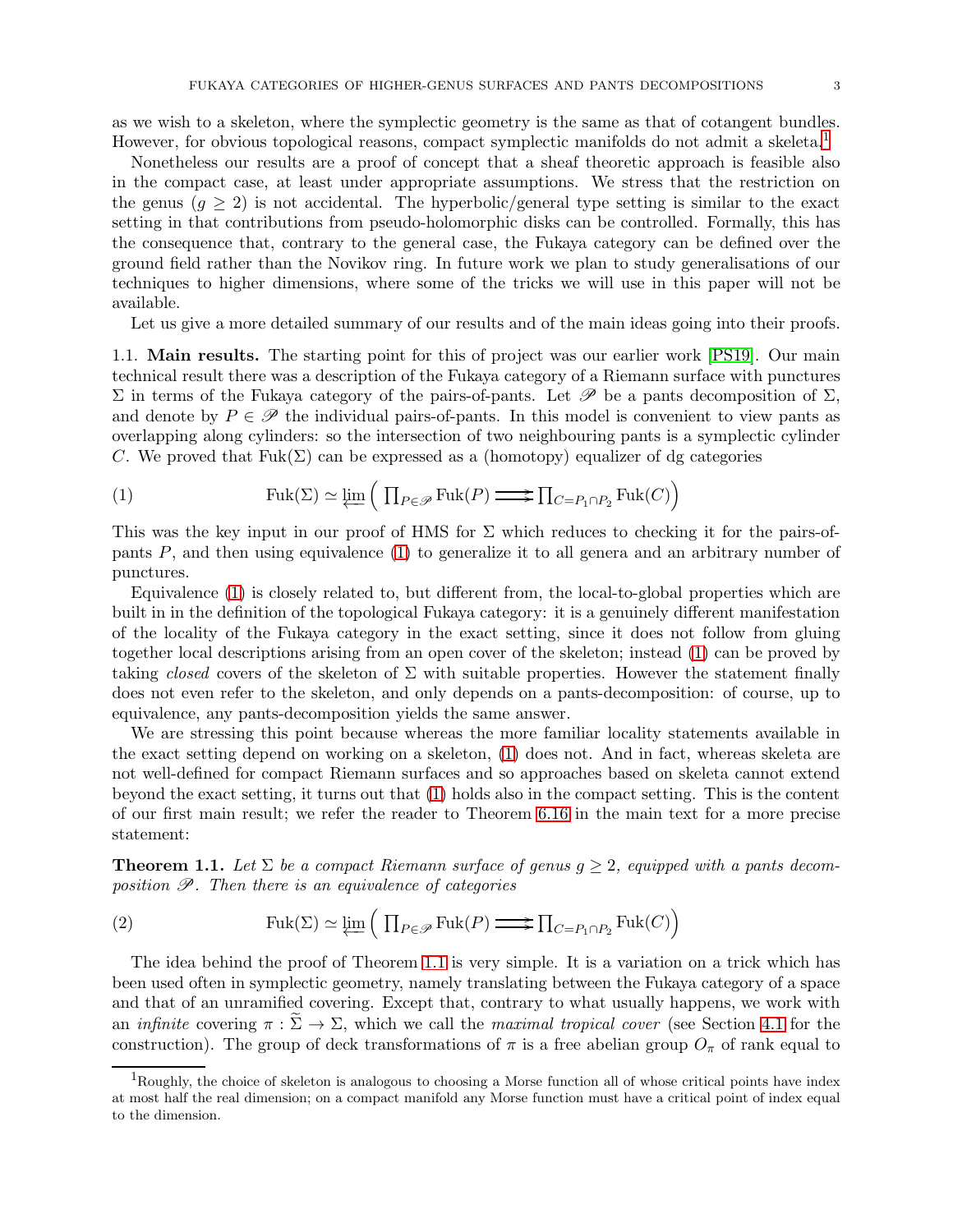the genus of  $\Sigma$ . The surface  $\widetilde{\Sigma}$  is in a sense a much more complicated object that  $\Sigma$ : it is not of finite type, and comes with an infinite pants decomposition  $\widetilde{\mathscr{P}}$  induced by that of  $\Sigma$ . However, as all non-compact Riemann surfaces it is Stein: its Fukaya category is amenable to sheaf-theoretic methods, and we show that equivalence [\(1\)](#page-2-2) from our previous paper applies.

In fact, since  $\Sigma$  is not finite type, one needs to finesse somewhat the kind of Fu kaya category one wants to work with, because there are several meaningful options. It turns out that for our argument, the relevant object is what we call the locally finite Fukaya category, and define in Section [4.3:](#page-22-0) this includes both compact and non-compact Lagrangians, but satisfying a local finiteness condition. We denote it Fuk<sup>If</sup>( $\widetilde{\Sigma}$ ); it carries a  $O_{\pi}$ -action because  $O_{\pi}$  acts via deck transformations on  $\tilde{\Sigma}$ . The key observation is that there is an equivalence (see Theorem [6.16](#page-39-0) in the main text)

<span id="page-3-0"></span>(3) 
$$
\mathrm{Fuk}^{\mathrm{lf}}(\widetilde{\Sigma})^{O_{\pi}} \simeq \mathrm{Fuk}(\Sigma)
$$

between  $O_{\pi}$ -equivariant objects in Fuk<sup>If</sup>( $\widetilde{\Sigma}$ ), and the Fukaya category of  $\Sigma$ . The left-hand side is in a way more complicated but we can understand it via sheaf theoretic methods and equivalence [\(1\)](#page-2-2); while Fuk( $\Sigma$ ) can be defined only in terms of Floer-theory. Equivalence [\(3\)](#page-3-0) readily implies Theorem [1.1.](#page-2-3)

Remark 1.2. The strategy to prove Theorem [1.1](#page-2-3) presented here is not the only one we can imagine. Heather Lee [\[Lee16\]](#page-44-6) uses carefully chosen Hamiltonians to prove gluing results for open surfaces, and Auroux-Smith have recently extended Lee's technique to the case where a compact surface is cut along a single simple closed curve [\[AS20,](#page-44-16) Corollary 5.8]. It seems highly plausible that these techniques could be extended to the case of cutting a compact surface along several circles simultaneously, which would allow one to deduce Theorem [1.1.](#page-2-3) Instead of using Lee's techniques, we use more generic properties of Fukaya categories, such as the relationship between covering spaces and equivariance, and Viterbo restriction functors for wrapped categories of open surfaces (in addition to the detailed understanding of the structure of the Fukaya categories of open surfaces coming from Haiden-Katzarkov-Kontsevich [\[HKK17\]](#page-44-10)).

Additionally our methods allow us to answer an open question from [\[HKK17\]](#page-44-10). One of the main results of [\[HKK17\]](#page-44-10) is a geometrization theorem for the (Z-graded) Fukaya category of a punctured surface  $\Sigma$ : the authors prove that all objects in Fuk( $\Sigma$ ) are *geometric*, i.e. they are equivalent in the Fukaya category to a union of arcs and immersed curves equipped with a brane structure. Question 2 in Section 7 of [\[HKK17\]](#page-44-10) asks whether geometrization holds in the compact setting. In this article we give a complete positive answer (see Corollary [6.18](#page-41-1) in the main text)

**Theorem 1.3.** Let  $\Sigma$  be a closed surface of genus  $g \geq 2$ . Then all objects in Fuk( $\Sigma$ ) are geometric.

We remark that the case  $g = 0$  of the statement is trivial, the case and  $g = 1$  is essentially equivalent via HMS to Atiyah's classification of vector bundles on elliptic curves.

Auroux-Smith [\[AS20\]](#page-44-16) also considers the question of geometricity of objects in Fukaya categories of compact surfaces. Their result is different in that it has both a stronger hypothesis and a stronger conclusion: it says that a spherical object with nonzero Chern character is represented by a simple closed curve with rank one local system.

Homological mirror symmetry. This description of the Fukaya category of a compact Riemann surface of genus  $q \geq 2$  has significant applications to HMS. In particular, we recover Seidel and Efimov's beautiful HMS results for curves of genus  $g \geq 2$  [\[Sei11\]](#page-45-0) [\[Efi12\]](#page-44-3). Our method of proof however is different, and can help clarify why these mirror constructions actually work. Both Seidel and Efimov start from carefully designed, and somewhat ad hoc, superpotentials. The proof then goes through familiar but delicate steps in HMS: matching generators, and deformation theory. In particular, as pointed out by Seidel in the Introduction of [\[Sei11\]](#page-45-0), these proofs do not apply to the other constructions of LG mirrors of curves proposed in the literature.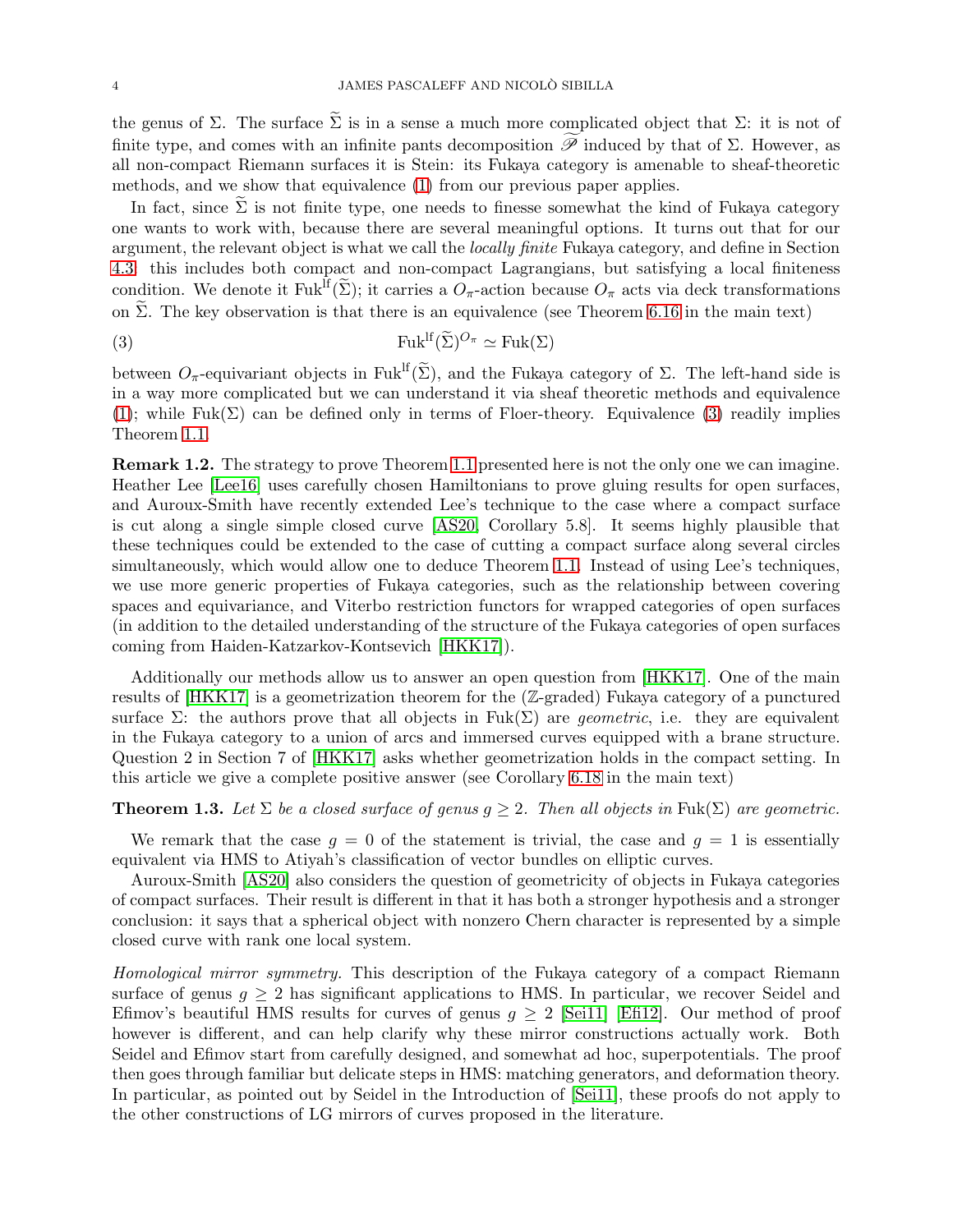In order to apply Theorem [1.1](#page-2-3) to the problem of HMS, we need to study the singularity category of a normal crossing surface X. We require that X that may be presented as  $f^{-1}(0)$  for some morphism  $f: Y \to \mathbb{A}^1$  from a smooth 3-fold Y to the line, and also that the dual intersection complex of X be orientable. We require also that the irreducible components of  $Z$ , the singular locus of X, are rational curves. These rational curves correspond to the edges of a trivalent graph  $G(X)$  that encodes their intersections. We shall prove that, as long as X satisfies the stated requirements, the singularity category  $\text{DSing}(X)$  depends only on the graph  $G(X)$  but not on any other details of  $X$ . For comparison, there is a more general result of Orlov, that states that  $DSing(X)$  (which in this paper is always taken idempotent complete) only depends on the infinitesimal neighbourhood of  $Z$  in  $X$ . In our setting, the singularity category is also insensitive to the infinitesimal neighbourhood, and is completely determined by the combinatorics of  $Z$ ; we must remark, however, that the requirement that  $X$  arises as the fiber of a morphism from a smooth 3-fold does entail a topological restriction on the infinitesimal neighbourhood.

The main ingredient is that DSing(−) satisfies étale (and in particular Zariski) descent with respect to varieties that are presented as the zero fiber of a morphism. This allows us to write  $\text{DSing}(X)$  as a limit that matches the limit calculating the Fukaya category in Theorem [1.1.](#page-2-3) Our main result is a kind of universal HMS statement for compact Riemann surfaces, which we state as Theorem [1.4](#page-4-0) below.

If X is a normal crossing surface with rational singular locus  $Z$  as before, we associate to it a trivalent graph  $G(X)$  as follows: the vertices of  $G(X)$  are the singular points of Z; two vertices are joined by an edge if they lie on the same irreducible component of Z. Pants decompositions of Riemann surfaces also give rise to trivalent graphs via their dual intersection complex. Up to homeomorphism, there is a unique Riemann surface  $\Sigma_{G(X)}$  equipped with a pants decomposition corresponding to  $G(X)$ : if Z is compact, then  $\Sigma_{G(X)}$  is a compact Riemann surface without boundary; the genus of  $\Sigma_{G(X)}$  is equal to the rank of  $H_1(G(X),\mathbb{Z})$ .

The following is our main HMS result, see Theorem [7.1](#page-42-0) in the body of the paper.

<span id="page-4-0"></span>**Theorem 1.4.** There is an equivalence of categories

$$
\mathrm{DSing}(X) \simeq \mathrm{Fuk}(\Sigma_{G(X)})
$$

Seidel and Efimov's results are special cases of Theorem [1.4,](#page-4-0) for very specific choices of the mirror superpotential W (where  $X = W^{-1}(0)$ ). But contrary to their original proofs, our approach shows that it is only the combinatorics of the singular locus that comes into play. This makes it relatively straightforward to compare different mirror constructions: it is enough to check the shape of the singular locus of the superpotential. This viewpoint has several benefits: our proof of HMS applies to all genera, and works equally well in the compact or punctured setting; and it clarifies that HMS depends on a simple geometric relationship between the surface and its mirror.

As we pointed out earlier, surfaces have actually many different geometrically meaningful mirrors. The techniques developed in this paper allow us to easily check that they indeed give rise to HMS equivalences, which are alternative to Seidel's and Efimov's. We focus on two constructions:

- (1) Hori–Vafa mirror symmetry matches a toric CY 3-folds  $X_{\Sigma}$ , equipped with a toric superpotential  $W_{\Sigma}$ , to a punctured surface  $\Sigma$  equipped with a pants decomposition. We show that the Hori–Vafa picture holds in complete generality for all toric 3-folds, regardless of the CY assumption, and even in the compact setting where no superpotential is available.
- (2) We show that the Mumford degeneration of abelian surfaces provides a natural mirror LG model for Riemann surfaces of genus 2. The same construction appears, for the other direction of HMS, in beautiful recent work of Cannizzo [\[Can20\]](#page-44-17).

Notes on the second arXiv version. The principal difference between the first and second arXiv versions is that discussion of the sheaf of categories in Section [3](#page-8-0) has been significantly expanded and made more precise. It seemed to us that a full exposition of this sheaf of categories would be of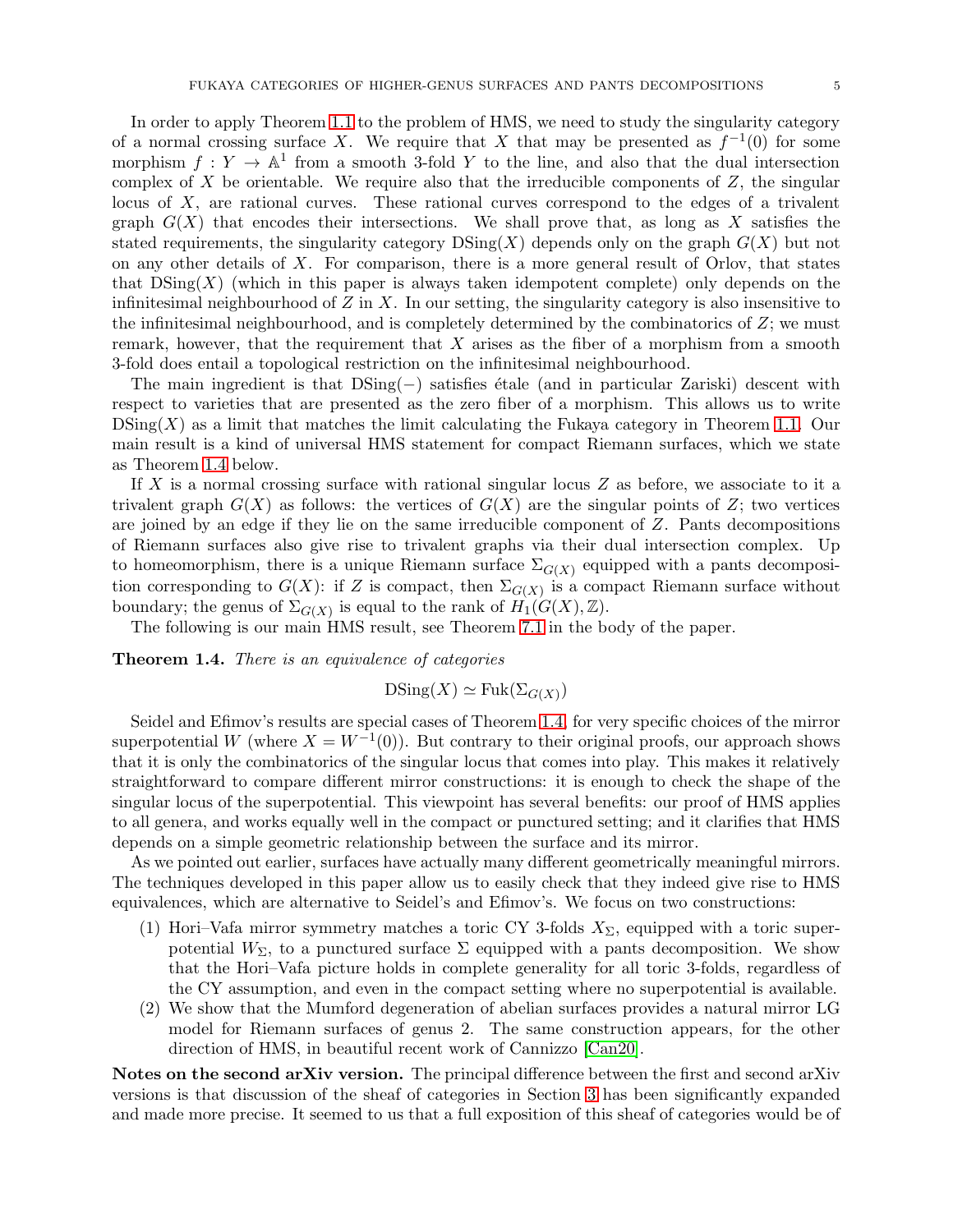independent interest, especially since others might wish to adapt this sheaf for other purposes. The new version also clarifies and corrects some issues that were raised regarding the first version. One issue, raised by Ed Segal [\[Seg21\]](#page-44-18), was an ambiguity in the Knörrer periodicity equivalences used in the definition of the sheaf. In the second arXiv version, we make an auxiliary choice of what we call framing data on the graph  $G$  to resolve this ambiguity. This requires the addition of a hypothesis in Theorem [5.6](#page-24-0) that the dual intersection complex of  $X$  be orientable. Another clarification has to do with how the area dependence of the Fukaya categories of surfaces arises from our sheaf of categories. The notion of weights introduced Section [3](#page-8-0) makes this area dependence much more explicit.

Acknowledgments. This project started in April 2019 when the second author visited the University of Illinois. At that time Thomas Nevins provided valuable suggestions and encouragement. We are saddened that his untimely death in February 2020 has deprived us of the opportunity to show him the results.

We thank Tommaso de Fernex for the reference [\[CM03\]](#page-44-19). We thank Fabian Haiden and Denis Auroux for helpful correspondence about the dependence of our categories on various parameters. We thank Yanki Lekili and Kazushi Ueda for helping us uncover an unacknowledged hypothesis in an earlier version of Theorem [5.6,](#page-24-0) namely that X must be presented as the fiber of a morphism.

<span id="page-5-0"></span>JP was partially supported by a Collaboration Grant from the Simons Foundation.

## 2. Preliminaries

<span id="page-5-1"></span>2.1. Notations and conventions. Much of the set-up of the paper will be borrowed from our previous article [\[PS19\]](#page-44-12). In this section we briefly recapitulate some of the background from [\[PS19\]](#page-44-12). We will specify the categorical setting in which we will place ourselves; and then we will recall some basic notations and constructions in the (topological) Fukaya category of surfaces. The reader is advised to consult [\[PS19\]](#page-44-12) for additional information.

Let  $\kappa$  be a ring of characteristic 0. We remark that in the course of the article it will be important to take  $\kappa$  to be equal to either

- a fixed ground field  $k$ ,
- the field  $\Lambda$  of universal Novikov series over k with parameter q,

$$
\Lambda = \left\{ \sum_{i=0}^{\infty} a_i q^{\lambda_i} \mid a_i \in k, \ \lambda_i \in \mathbb{R}, \ \lim_{i \to \infty} \lambda_i = \infty \right\},\
$$

• or the subring  $\Lambda^{fin} \subset \Lambda$  of Novikov series with finitely many nonzero terms.

2.1.1. Preliminaries on dg categories. By dg category we mean one of the following equivalent notions:

- (1) a  $\mathbb{Z}/2\mathbb{Z}$ -graded *κ*-linear dg category, or
- (2) a Z-graded  $\kappa(u)$ -linear dg category, where u has cohomological degree 2 (a 2-periodic dg category).

The former perspective is common in the literature on Fukaya categories, while the second perspective is used in  $[Pre11]$ , which is a key reference for us.<sup>[2](#page-5-2)</sup> There is one subtle difference between these perspectives: in the latter one, the operator u can be rescaled as  $u \mapsto \gamma u$  for  $\gamma \in \kappa^{\times}$ . This changes the  $\kappa(u)$ -linear structure, and this kind of twist will appear in Section [3.](#page-8-0)

Throughout the paper we will work with dg categories up to Morita equivalence. References for the Morita theory of  $\kappa$ -linear  $\mathbb{Z}/2\mathbb{Z}$ -graded dg categories are Section 1 of [\[DK18\]](#page-44-11) and Section 2 of [\[Dyc17\]](#page-44-21).

(1) We denote by  $DGCat^{(2),\text{non-compl}}$  the  $\infty$ -category of (not necessarily small) dg categories

<span id="page-5-2"></span><sup>&</sup>lt;sup>2</sup>Preygel denotes u by  $\beta$  and gives it degree  $-2$ , but his differentials have degree  $-1$ .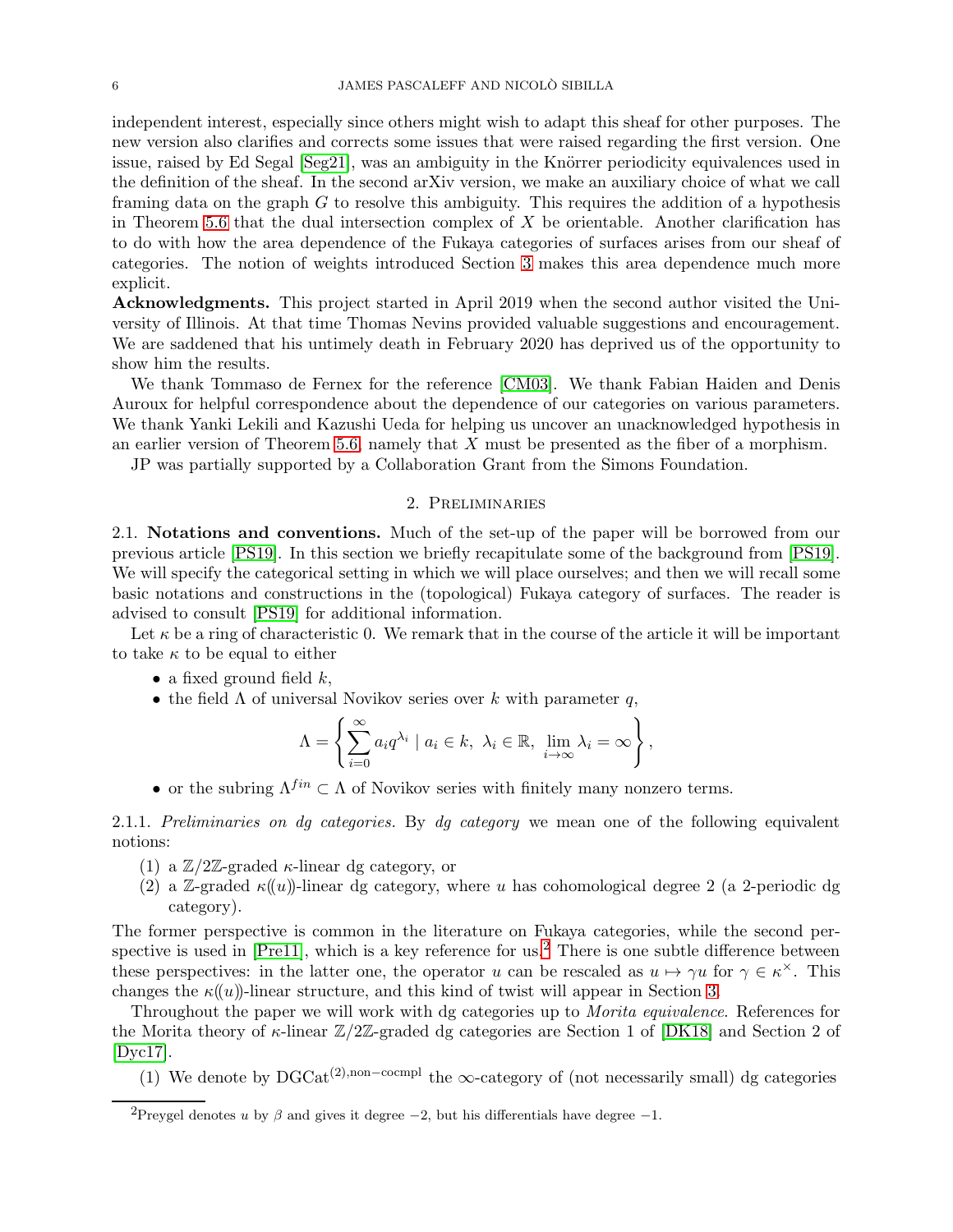- (2) We denote by DGCat<sub>cont</sub> the ∞-category of cocomplete  $\kappa$ -linear dg categories. If C is in  $\text{DGCat}_{\text{cont}}^{(2)}$  we denote by  $C^{\omega}$  its full subcategory of compact objects
- (3) We denote by  $\text{DGCat}_{\text{small}}^{(2)}$  the  $\infty$ -category of small  $\kappa$ -linear dg categories.

There are natural functors

 $U: DGCat_{cont}^{(2)} \rightarrow DGCat^{(2),non-coempl} \quad, \quad Ind: DGCat_{small}^{(2)} \rightarrow DGCat_{cont}^{(2)}$ 

given respectively by the forgetful functor, and by Ind-completion. We recall some useful facts about limits and colimits of dg categories.

**Lemma 2.1** ([\[GR17\]](#page-44-22), Corollary 7.2.7). The functor Ind :  $\text{DGCat}_{\text{small}}^{(2)} \to \text{DGCat}_{\text{cont}}^{(2)}$  preserves small colimits.

<span id="page-6-0"></span>**Lemma 2.2** ([\[DG15\]](#page-44-23), Proposition 1.7.5). Let I be a small  $\infty$ -category and let  $\Psi: I \to \text{DGCat}_{\text{cont}}^{(2)}$ a functor. Assume that for all morphisms  $\alpha_{i,j} : i \to j$  in I the functor  $\Psi_{i,j} := \Psi(\alpha_{i,j})$  admits a continuous right adjoint  $\Phi_{i,j}$ . Then there is a well-defined functor  $\Phi: I^{op} \to \text{DGCat}_{\text{cont}}^{(2)}$  such that for all  $\alpha_{i,j} : i \to j$  in  $I \Phi(\alpha_{i,j}) = \Phi_{i,j}$ , and a canonical equivalence

$$
\varinjlim_{I} \Psi \simeq \varprojlim_{I^{op}} \Phi \in \mathrm{DGCat}_{\mathrm{cont}}^{(2)}
$$

<span id="page-6-1"></span>**Lemma 2.3.** Let I be a small  $\infty$ -category and let  $\Phi: I \to \mathrm{DGCat}_{\text{small}}^{(2)}$  a functor. Consider the composition

$$
\operatorname{Ind}(\Phi) : I \stackrel{\Phi}{\to} \operatorname{DGCat}_{\operatorname{small}}^{(2)} \stackrel{\operatorname{Ind}}{\to} \operatorname{DGCat}_{\operatorname{cont}}^{(2)}
$$

Assume that for all *i* the limit functor  $\varprojlim_I \text{Ind}(\Phi) \to \Phi(i)$  preserves compact objects. Then there is a fully faithful functor is a fully faithful functor

$$
\big(\varprojlim_{I} \mathrm{Ind}(\Phi)\big)^{\omega} \to \varprojlim_{I} \Phi \in \mathrm{DGCat}_{\mathrm{small}}^{(2)}
$$

Additionally, the functor is an equivalence if I is finite.

*Proof.* The existence of a functor  $\left(\frac{\text{im}}{n}I_{\text{ind}}(\Phi)\right)^{\omega} \to \frac{\text{im}}{n}I_{\text{ind}}(\Phi)$  follows from the universal property of limits and it is easy to check that it has to be fully-faithful. The last statement follows be limits, and it is easy to check that it has to be fully-faithful. The last statement follows because a finite limit of compact objects in a triangulated dg category is also compact: this implies that when I is finite we get a functor in the opposite direction  $\varprojlim_{I} \Phi \to (\varprojlim_{I} \text{Ind}(\Phi))^{\omega}$ , which is an inverse.

We conclude this section by fixing some notations for categories of matrix factorizations. The reader can find in Section 3.1.2 [\[PS19\]](#page-44-12) a quick primer on matrix factorizations; we will make use of notations and results from [\[Pre11\]](#page-44-20) to which we refer the reader for more information. Let X be a separated Noetherian scheme with a flat map  $f: X \to \mathbb{A}^1$ . We denote by  $\mathrm{QCoh}^{(2)}(X)$  and  $\text{Perf}^{(2)}(X)$  the  $\mathbb{Z}_2$ -folding of the triangulated dg categories of quasi-coherent sheaves and perfect complexes on X. We associate to the pair  $(X, f)$  a category of matrix factorizations MF $(X, f) \in$ DGCat<sup>(2)</sup><sub>small</sub>. We denote by  $\text{MF}^{\infty}(X, f)$  its Ind-completion

$$
\mathrm{MF}^\infty(X, f) := \mathrm{Ind}(\mathrm{MF}(X, f)) \in \mathrm{DGCat}_{\mathrm{cont}}^{(2)}
$$

Let $X_0$  the central fiber of f. There is an equivalence ([\[Pre11,](#page-44-20) Proposition 3.4.1])

$$
\mathrm{MF}(X,f) \simeq \mathrm{DSing}(X_0) := \mathrm{D}^{\mathrm{b}}\mathrm{Coh}(X_0)/\operatorname{Perf}(X_0)
$$

where  $DSing(X_0)$  is the *singularity category* of  $X_0$ . We denote its Ind-completion by  $DSing^{\infty}(X_0)$ . Since the category of matrix factorizations and the singularity category encode the same data, throughout the paper we will switch freely between the two view-points.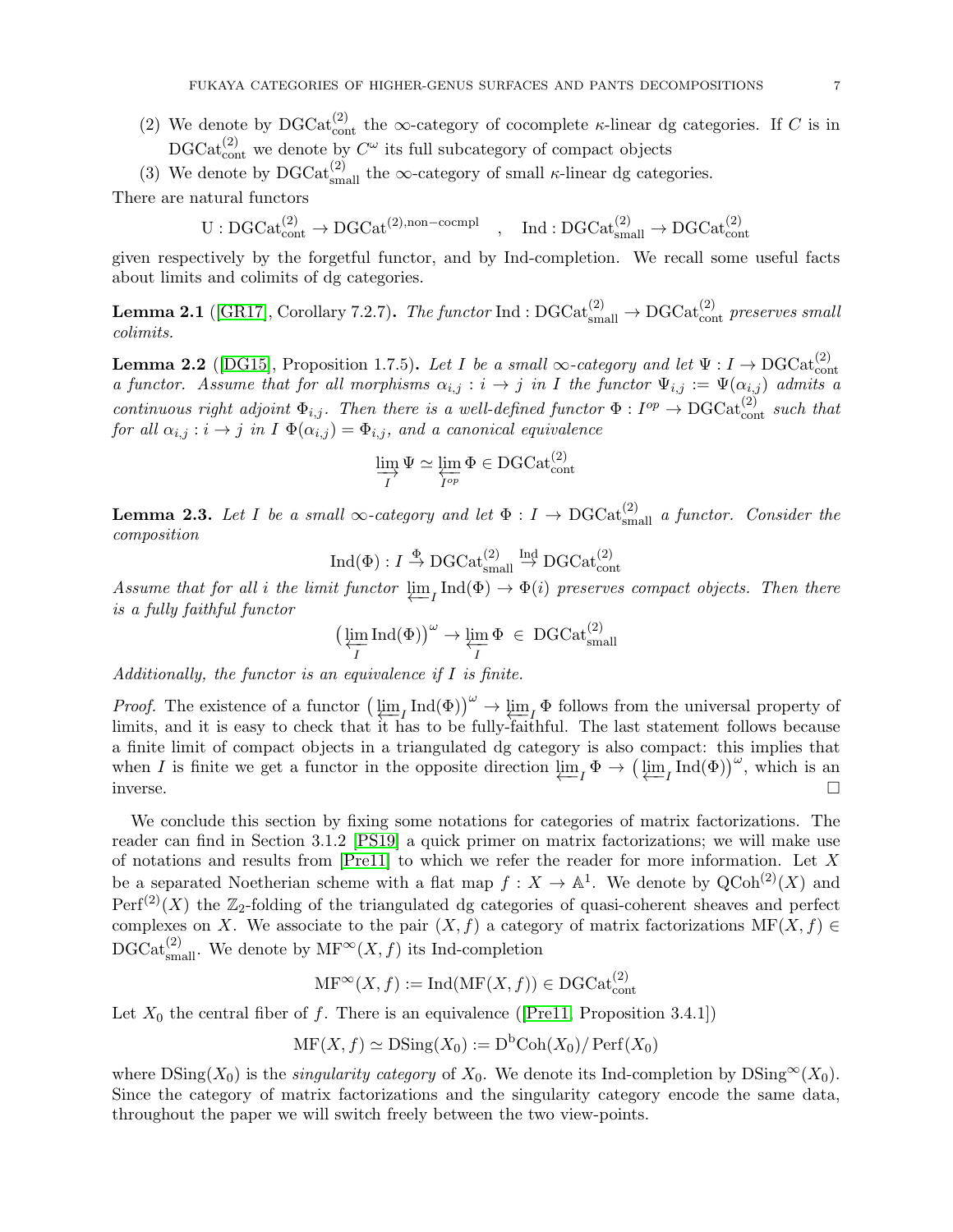<span id="page-7-0"></span>(1) The skeleton  $\Gamma$  carries a canonical cosheaf of  $\mathbb{Z}_2$ -graded small triangulated dg categories,  $\mathscr{F}^{\text{top}}(-)$ 

$$
U \subset \Gamma \mapsto \mathscr{F}^{\text{top}}(U) \in \text{DGCat}_{\text{small}}^{(2)}
$$

If  $U \subset V$  are open subsets, we denote the corestriction

$$
C: \mathscr{F}^{\rm top}(V) \to \mathscr{F}^{\rm top}(U)
$$

We call the global sections  $\mathscr{F}^{top}(\Gamma)$  the topological Fukaya category of  $\Sigma$ , and we denote it  $Fuk^{top}(\Sigma).$ 

(2) Let Ind :  $DGCat_{\text{small}}^{(2)} \rightarrow DGCat_{\text{cont}}^{(2)}$  be the Ind-completion functor. Since Ind(-) preserves small colimits, applying Ind section-wise to a cosheaf yields a cosheaf. We denote  $\mathscr{F}_{\infty}^{\text{top}}$  the cosheaf of presentable ∞-categories

$$
U \subset \Gamma \mapsto \mathcal{F}_{\infty}^{\text{top}}(U) := \text{Ind}(\mathcal{F}^{\text{top}}(U)) \in \text{DGCat}_{\text{cont}}^{(2)}
$$

If  $U \subset V$  are open subsets, we denote the corestriction functor

$$
C_{\infty} = \text{Ind}(C) : \mathcal{F}_{\infty}^{\text{top}}(U) \to \mathcal{F}_{\infty}^{\text{top}}(V)
$$

We denote the global sections of  $\mathscr{F}_{\infty}^{\text{top}}$  by Fuk $_{\text{top}}^{\infty}(\Sigma)$ . Note that

$$
\mathrm{Fuk}^{\infty}_{\mathrm{top}}(\Sigma) \simeq \mathrm{Ind}(\mathrm{Fuk}^{\mathrm{top}}(\Sigma))
$$

(3) The corestriction functors have *continuous* right adjoints  $C_{\infty} \dashv R_{\infty}$ 

 $U \subset V \subset \Gamma$ ,  $R_{\infty} : \mathscr{F}_{\infty}^{\text{top}}(V) \to \mathscr{F}_{\infty}^{\text{top}}(U)$ .

It follows from Lemma [2.2](#page-6-0) that  $\mathscr{F}_{\infty}^{top}(-)$ , equipped with  $R_{\infty}$ , defines a sheaf on  $\Gamma$  with values in  $DGCat_{\text{cont}}^{(2)}$ .

(4) The Ind-completed topological Fukaya category also carries another type or restriction functors, called *exotic restrictions* in [\[PS19\]](#page-44-12), and considered also in [\[Dyc17\]](#page-44-21). Namely, let  $U \subset \Gamma$  be an open subgraph without 1-valent vertices, and let  $Z \subset \Gamma$  be its complement.

Since  $Z$  is also a locally finite ribbon graph, we can meaningfully evaluate on it the topological Fukaya category  $\mathscr{F}^{\text{top}}(-)$ . There are restriction functors

$$
S: \mathscr{F}^{\text{top}}(\Gamma) \to \mathscr{F}^{\text{top}}(Z), \quad S_{\infty} = \text{Ind}(S) : \mathscr{F}^{\text{top}}_{\infty}(\Gamma) \to \mathscr{F}^{\text{top}}_{\infty}(Z)
$$

fitting into cofiber sequences

$$
\mathscr{F}^{\text{top}}(U) \xrightarrow{C} \mathscr{F}^{\text{top}}(\Gamma) \xrightarrow{S} \mathscr{F}^{\text{top}}(Z), \quad \mathscr{F}^{\text{top}}_{\infty}(U) \xrightarrow{C_{\infty}} \mathscr{F}^{\text{top}}_{\infty}(\Gamma) \xrightarrow{S_{\infty}} \mathscr{F}^{\text{top}}_{\infty}(Z)
$$

We denote by  $T_{\infty}: \mathscr{F}_{\infty}^{\text{top}}(Z) \to \mathscr{F}_{\infty}^{\text{top}}(\Gamma)$  the right adjoint of  $S_{\infty}$ , and refer to it as the exceptional corestriction functor. Since  $S_{\infty}$  is a Verdier localization, its right adjoint  $T_{\infty}$  is fully-faithful. The functor  $T_{\infty}: \mathscr{F}_{\infty}^{\text{top}}(Z) \to \mathscr{F}_{\infty}^{\text{top}}(\Gamma)$  preserves colimits, and is therefore an arrow in  $DGCat_{\text{cont}}^{(2)}$ .

We also record the following simple observation.

<span id="page-7-1"></span>**Remark 2.4.** Let  $U \subset V \subset \Gamma$ . The symplectic collars of U and V are open sub-surfaces of  $\Sigma$ , let us denote them  $\Sigma_U$  and  $\Sigma_V$ . Assume that  $\Sigma_U$  and  $\Sigma_V$  are fully stopped: that is, the intersection of U and V with each connected component of the boundaries of  $\Sigma_U$  and  $\Sigma_V$ , respectively, is non-empty. Then  $R_{\infty}$ :  $\mathscr{F}_{\infty}^{\text{top}}(V) \to \mathscr{F}_{\infty}^{\text{top}}(U)$  restricts to compact objects, and in fact  $R_{\infty} = \text{Ind}(R)$  where  $R : \mathscr{F}^{\text{top}}(V) \to \mathscr{F}^{\text{top}}(U).$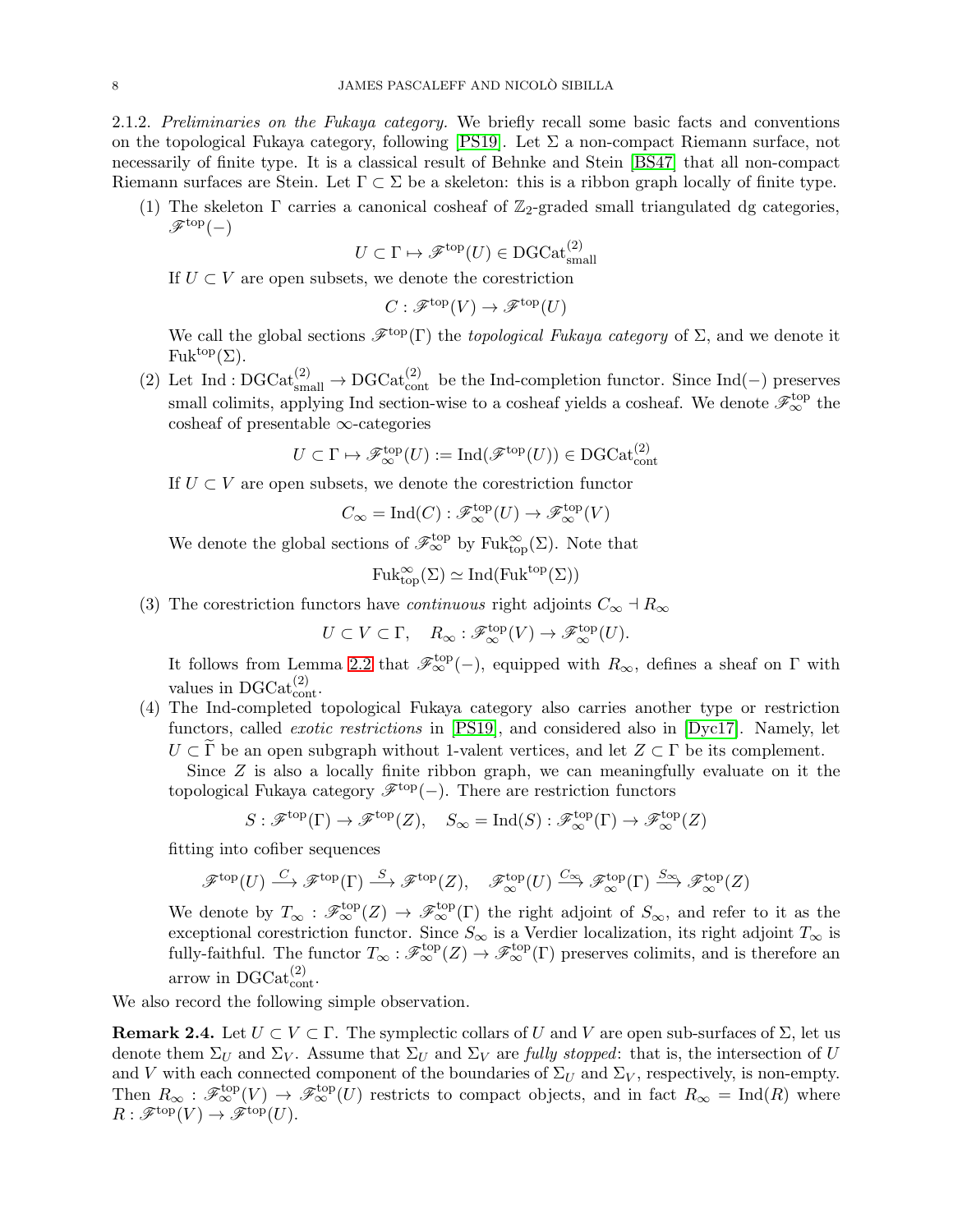Let us briefly explain why this is the case. In the fully stopped setting, the topological Fukaya category is smooth and proper (see [\[Dyc17\]](#page-44-21)). Since the corestriction  $C : \mathscr{F}^{top}(V) \to \mathscr{F}^{top}(U)$  is a functor between smooth and proper categories, it admits a right adjoint

<span id="page-8-1"></span>
$$
R: \mathscr{F}^{\text{top}}(U) \to \mathscr{F}^{\text{top}}(V).
$$

Ind-completion preserves adjoints: that is, an adjunction  $C \dashv R$  can be Ind-completed to an adjunction Ind(C)  $\exists \text{Ind}(R)$ . The uniqueness of adjoints then implies that Ind(R)  $\simeq R_{\infty}$ .

By [\[HKK17\]](#page-44-10) there is an equivalence between the topological Fukaya category Fuk<sup>top</sup>( $\Sigma$ ) and the wrapped Fukaya category of Σ

(4) 
$$
\mathrm{Fuk}^{\mathrm{top}}(\Sigma) \simeq \mathrm{Fuk}^w(\Sigma).
$$

Ganatra–Pardon–Shende, starting from [\[GPS20\]](#page-44-15), establish this for more general Weinstein manifolds. Equivalence [\(4\)](#page-8-1) is key to our approach in this paper. It extends more generally to the partially wrapped setting. Let  $\Gamma \subset \Sigma$  be a skeleton with non-compact edges, that is such  $S = \Gamma \cap \partial \Sigma$  is non-empty. Let Fuk<sup>w</sup>( $\Sigma$ , S) the partially wrapped Fukaya category relative to the set of stops given by S. Then their work gives an equivalence

<span id="page-8-0"></span>(5) 
$$
\mathscr{F}^{\text{top}}(\Gamma) \simeq \text{Fuk}^w(\Sigma, S)
$$

# 3. Graphs and categories

Let G be a graph. We assume throughout this section that G has no loops and that all vertices of G have valency 1 or 3. We denote by

- $V_G$ , the set of vertices of G
- $H_G$ , the set of half-edges of G
- $E_G$ , the set of edges of G

If v is a trivalent vertex in  $V_G$  we denote by  $x_{v,1}, x_{v,2}$  and  $x_{v,3}$  the half-edges incident to v; similarly, if v has valency one we denote  $x_v$  the half-edge incident to v. For every  $v \in V_G$  we denote  $H_v$  the set of half-edges incident to v. There is a map  $\alpha : H_G \to E_G$  that associates to an half-edge the corresponding edge. We allow  $G$  to have non-compact edges, i.e. edges that are incident to a vertex only at one of their ends but not the other:  $t \in E_G$  is non-compact if and only if the preimage  $\alpha^{-1}(t)$  is a singleton. We say that a half-edge x is incident to an edge t if  $x \in \alpha^{-1}(t)$ .

Our graphs will also be decorated with the following data:

- Weights, consisting of functions  $\alpha: V_G \to \kappa^\times$  and  $\beta: E_G \to \kappa^\times$  that assign invertible scalars to each vertex and edge of G.
- Framings, consisting of a cyclic ordering of the edges at each 3-valent vertex, and an orientation of each edge.

Remark 3.1. The weights are present for two reasons that are intertwined.

• On the A-side, the weights take into account the fact that the Fukaya category depends on a parameter q in the Novikov field  $\Lambda$ <sup>[3](#page-8-2)</sup>. When comparing the sheaf of categories we construct to the Fukaya category of a surface with a pants decomposition, we will take  $\kappa = \Lambda$  and set  $\alpha(v) = q^{-A(v)}$  and  $\beta(t) = q^{B(t)}$  for some functions  $A: V_G \to \mathbb{R}$  and  $B: E_G \to \mathbb{R}$  that encode the areas of various parts of the pants decomposition.

<span id="page-8-2"></span><sup>&</sup>lt;sup>3</sup>When considering noncompact surfaces, the dependence on q may be trivialized, and when considering compact surfaces of genus  $g \geq 2$ , there are constructions that allow one to set  $q = 1$ ; in these situations the weights will disappear, see Section [6.](#page-28-0) However, the covering space argument in Section [6](#page-28-0) requires one to work with categories where  $q$  is present as a parameter since the  $q$ -dependence cannot be equivariantly trivialized.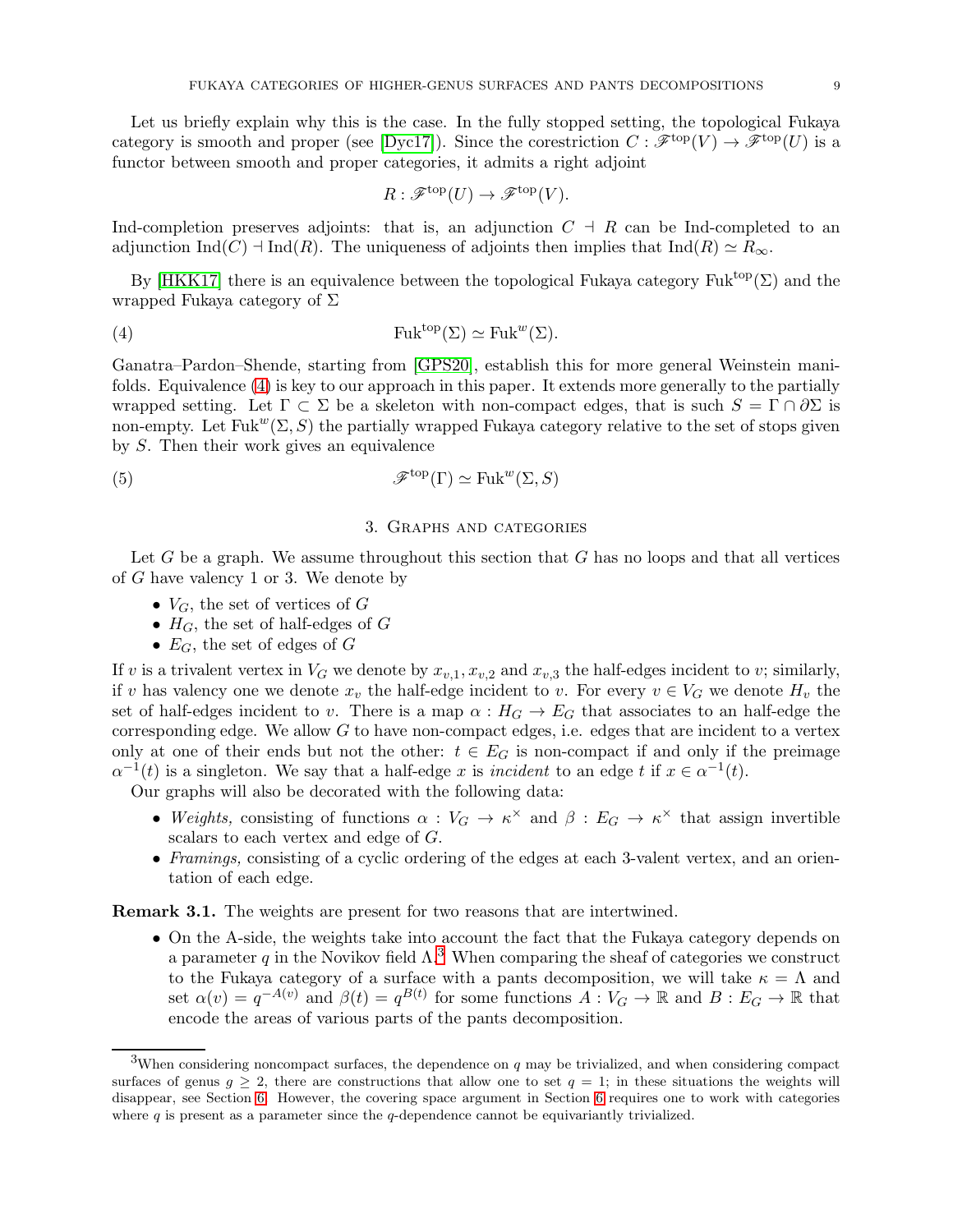• On the B-side, the weights take into account the fact that categories such as  $MF(X, f)$  and  $DSing(X<sub>0</sub>)$  are 2-periodic dg categories, meaning that there is a prescribed isomorphism from the double shift to the identity. Equivalently, one may regard these categories as being linear over  $\kappa(u)$  where u has cohomological degree 2.<sup>[4](#page-9-1)</sup> Rescaling the potential f leads to an equivalent category, but with a rescaled 2-periodicity structure.

We shall eventually show that, up to equivalence, the category of global sections of our sheaf depends only on the product  $\prod_{v \in V_G} \alpha(v) \prod_{t \in E_G} \beta(t)$ , and in many cases it does not even depend on that.

**Remark 3.2.** The framings are necessary in order to address a certain  $\mathbb{Z}/2\mathbb{Z}$ -grading ambiguity pointed out in [\[Seg21\]](#page-44-18). The fact that this ambiguity arises in the present construction is due to our choice to present the sheaf in terms of B-side categories. On the A-side there is a canonical way of resolving the ambiguity: in brief, this is because the Viterbo or Lee restriction functor preserves the orientations of Lagrangians (rather than reversing them). The framings are the data that allow us to transfer this preferred choice to the B-side. Up to equivalence, the category of global sections does not depend on these data; they are purely auxiliary.

From the HMS perspective, the framings are necessary for the following reason. Let  $P$  be the pair of pants. Then there exist HMS equivalences of categories

$$
Fuk(P) \cong MF(\mathbb{A}^3, x_1x_2x_3).
$$

There are several such equivalences. The symmetric group  $S_3$  acts on P by symplectomorphisms that permute the three holes of P, and it acts on  $\mathbb{A}^3$  by permuting the variables  $x_1, x_2, x_3$ . Thus  $S_3$ acts on both Fuk(P) and MF( $\mathbb{A}^3$ ,  $x_1x_2x_3$ ), and this induces an action of  $S_3$  on the set of (homotopy classes of) equivalences between these categories. The key point is that this action is not trivial: even permutations act trivially, but odd permutations act by composing a given equivalence with the shift functor.

Let C be a cylinder. Then we have  $Fuk(C) \cong Perf^{(2)}(\mathbb{G}_m)$ . Now  $S_2$  acts on C by permuting the holes, and it acts on  $\mathbb{G}_m$  by the inversion morphism. Again, the action of  $S_2$  on the set of such equivalences is not trivial: it acts by composition with a shift.

<span id="page-9-0"></span>3.1. Local model for the restriction functors. Before setting up the sheaf of categories on graphs, we will present a detailed construction of the restriction functors in a local model consisting of a single trivalent vertex. This allows us to suppress some indices and make the essential points clearer.

So let G consist of a single trivalent vertex  $v$ , and three edges. Equip G with a cyclic ordering of the edges, and an orientation of each edge. Let us name the edges  $t_1, t_2, t_3$  so that the chosen cyclic order of the edges is compatible with the standard cyclic order of the indices 1, 2, 3. Then we may choose weights consisting of invertible scalars  $\alpha = \alpha(v) \in \kappa^\times$  at the vertex v and  $\beta_i = \beta(t_i) \in \kappa^\times$ at the edges  $t_i$ .

The stalk at the vertex  $v$  is

$$
\mathscr{B}_v = \mathrm{MF}^{\infty}(\mathbb{A}^3, \alpha x_1 x_2 x_3).
$$

Note that the weight appears in the potential; the indexing of the variables is meant to reflect a bijection between these variables and the set of edges. For each edge  $t_i$ , construct the ring  $\kappa[x_i, \tilde{x}_i]/(x_i\tilde{x}_i - \beta_i)$ . Note that the weight appears in the relation. We write  $\mathbb{G}_{m,x_i,\tilde{x}_i,\beta_i}$  for the spectrum of this ring. The stalk at the edge  $t_i$  is

$$
\mathscr{B}_{t_i} = \mathrm{QCoh}^{(2)}(\mathbb{G}_{m,x_i,\tilde{x}_i,\beta_i}).
$$

<span id="page-9-1"></span><sup>&</sup>lt;sup>4</sup>The Fukaya category may also be regarded this way, but we usually treat the Fukaya category as a  $\mathbb{Z}/2\mathbb{Z}$ -graded category, meaning that the double shift is strictly equal to identity.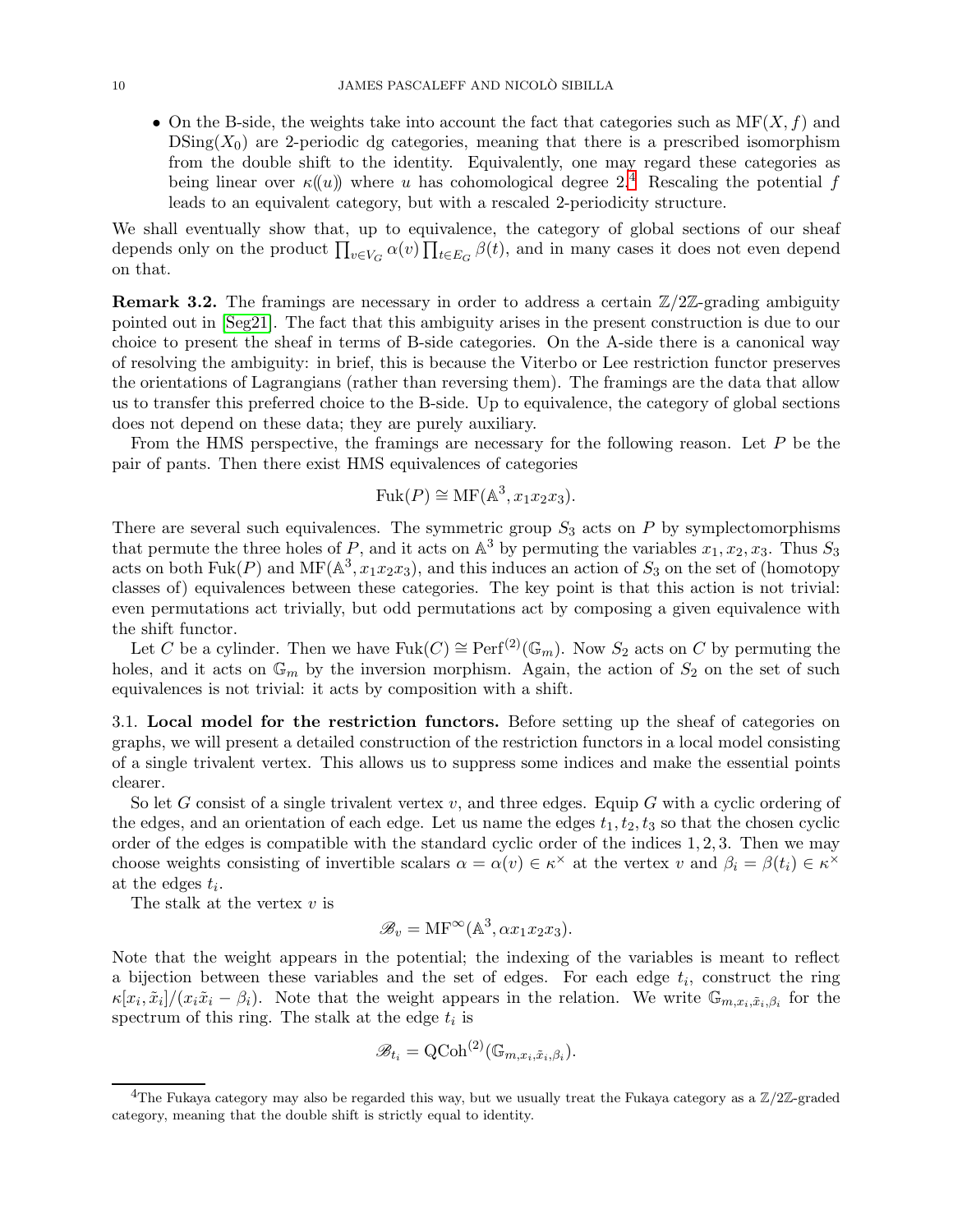What we need to do is specify precisely a collection of restriction functors  $\mathscr{B}_v \to \mathscr{B}_{t_i}$ . For each  $i = 1, 2, 3$ , we can consider a composition

$$
R_i: \mathscr{B}_v = \text{MF}^{\infty}(\mathbb{A}^3, \alpha x_1 x_2 x_3) \to \text{MF}^{\infty}(\mathbb{A}^3 \setminus \{x_i = 0\}, \alpha x_1 x_2 x_3) \to \text{QCoh}^{(2)}(\mathbb{G}_{m, x_i, \tilde{x}_i, \beta_i}) = \mathscr{B}_{t_i},
$$

where the first functor is restriction to a Zariski open subset, and the second functor is a Knörrer periodicity equivalence. Two points deserve emphasis:

- (1) This functor is to be chosen so that the variable  $x_i$  appearing in the notation for the source category matches the variable  $x_i$  appearing in the notation for the target category. In particular, these two variables cannot be rescaled independently.
- (2) There are two choices for the Knörrer periodicity equivalence that differ from each other by a shift (note that our categories are  $\mathbb{Z}/2\mathbb{Z}$ -graded so the double shift is the identity).

The latter point means that we need to specify a preferred choice of Knörrer periodicity equivalence for each half-edge. We do this using the framing data. Recall that these data determine a cyclic ordering of the edges at  $v$ , and an orientation of each edge. For each *unordered* pair of distinct indices  $i, j \in \{1, 2, 3\}$ , let  $k \in \{1, 2, 3\}$  be the third index (so that  $\{i, j\} \cup \{k\} = \{1, 2, 3\}$ ), and construct the matrix factorization

(6) 
$$
F_{ij} = \left(\mathcal{O}_{\mathbb{A}^3} \frac{x_i x_j}{\overline{\alpha x_k}} \mathcal{O}_{\mathbb{A}^3}\right)
$$

where the left-hand  $\mathcal{O}_{A^3}$  is placed in even degree. When restricting to the *i*-th or *j*-th edge, the object  $F_{ij}$  is mapped by Knörrer periodicity to an object isomorphic to either  $\mathscr{O}_{\mathbb{G}_m}$  or  $\mathscr{O}_{\mathbb{G}_m}[1]$ . We stipulate the following rule:

- Suppose  $j$  follows  $i$  with respect to the given cyclic order at  $v$ , then:
- If  $t_i$  is oriented into v, we require  $R_i(F_{ij}) \cong \mathscr{O}_{\mathbb{G}_m}$ .
- If  $t_i$  is oriented out of v, we require  $R_i(F_{ij}) \cong \mathscr{O}_{\mathbb{G}_m}[1].$
- If  $t_j$  is oriented into v, we require  $R_j(F_{ij}) \cong \mathscr{O}_{\mathbb{G}_m}[1].$
- If  $t_j$  is oriented out of v, we require  $R_i(F_{ij}) \cong \mathscr{O}_{\mathbb{G}_m}$ .

For instance, the condition  $R_i(F_{ij}) \cong \mathscr{O}_{\mathbb{G}_m}$  obtains when the inverse functor

$$
\mathrm{QCoh}^{(2)}(\mathbb{G}_{m,x_i,\tilde{x}_i,\beta_i}) \to \mathrm{MF}^{\infty}(\mathbb{A}^3 \setminus \{x_i = 0\}, \alpha x_1 x_2 x_3)
$$

is given by tensoring with the restriction of  $F_{ij}$ . The reason why this convention is consistent is that if  $\{i, j, k\}$  is an unordered triple of pairwise distinct indices, then  $R_i(F_{ij}) = R_i(F_{ik})[1]$  with respect to *any* choice of Knörrer periodicity equivalance at the edge  $j$ . It is evident that reversing the orientation of an edge modifies the corresponding restriction by a shift, and reversing the cyclic ordering at the vertex modifies all of the restrictions at that vertex by a shift.

<span id="page-10-0"></span>3.2. Dependence of the local model on the weights. We now turn to the question: In what sense do the local models depend on the weights? One may argue that the categories  $MF(\mathbb{A}^3, \alpha x_1 x_2 x_3)$  are all equivalent as  $\alpha$  varies, and the rings  $\kappa[x, \tilde{x}]/(x\tilde{x} - \beta)$  are all isomorphic as  $\beta$  varies, so it would seem that these weights could all be set to 1 once and for all. However, this is not appropriate in our setting because, as mentioned above, we regard the coordinates  $x_1, x_2, x_3$ as fixed; these coordinates serve to "mark" the categories and are used in the construction of the restriction functors.

The case of  $\kappa[x,\tilde{x}]/(x\tilde{x}-\beta)$  is the more transparent one: it is clear that any automorphism of this ring that fixes the coordinates x,  $\tilde{x}$  cannot change the value of  $\beta$ : indeed, the value of  $\beta$  may be extracted as the product of the coordinates.

The case of  $\mathrm{MF}(\mathbb{A}^3, \alpha x_1 x_2 x_3)$  is more subtle. A famous theorem of Orlov [\[Orl03\]](#page-44-25) implies that there is an equivalence of categories<sup>[5](#page-10-1)</sup>

$$
\mathrm{MF}(\mathbb{A}^3, \alpha x_1 x_2 x_3) \cong \mathrm{DSing}(\{x_1 x_2 x_3 = 0\}).
$$

<span id="page-10-1"></span><sup>5</sup>All our categories are idempotent complete.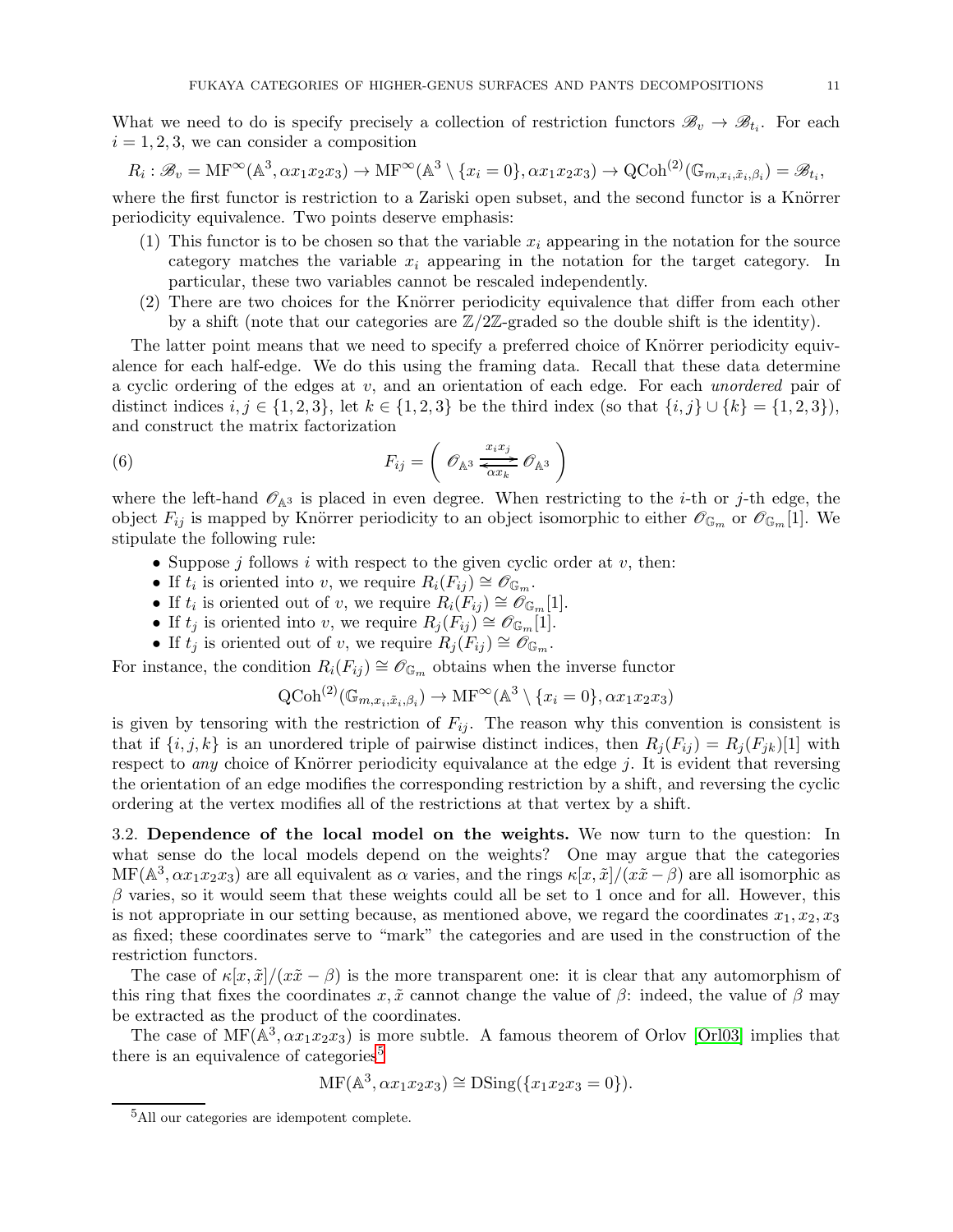The right-hand side appears not to depend on  $\alpha$ , but in fact there is a finer structure that does depend on  $\alpha$ , namely the 2-periodic or  $\kappa(\alpha)$ -linear structure.

The way this works can be seen using Preygel's approach to  $MF(X, f)$  [\[Pre11\]](#page-44-20). Preygel begins by considering the category of tuples  $(\mathscr{E}, d, B)$  where  $(\mathscr{E}, d)$  is a perfect complex on the total space X and  $B \in \text{hom}^{-1}(\mathscr{E}, \mathscr{E})$  is a nullhomotopy for the multiplication by f such that  $B^2 = 0$ ; this is a dg model for Coh( $X_0$ ). Next, tensor everything with  $\kappa[[u]]$ , where u has cohomological degree 2, and replace  $(\mathscr{E}, d, B)$  with  $(\mathscr{E}, d + uB)$ . Note that  $(d + uB)^2 = uf$ , so the term "matrix factorization" is justified. Lastly, localize by inverting u to obtain the  $\kappa(u)$ -linear category MF $(X, f)$ . This category is 2-periodic, with the periodicity given by multiplication by  $u$ . The formulae make clear the effect of rescaling  $f$ : if we rescale  $f$  to  $\alpha f$  for some  $\alpha \in \kappa^{\times}$ , then to get an equivalent category we must rescale u to  $\alpha^{-1}u$ .

There is also a way to view this in terms Orlov-style  $\mathbb{Z}/2\mathbb{Z}$ -graded matrix factorizations. In this construction, we start with pairs

(7) 
$$
F = \left( \mathcal{E}_0 \underbrace{\phantom{a}t_0}_{t_1} \mathcal{E}_1 \right)
$$

such that  $t_1t_0 = f \cdot 1_{\mathscr{E}_0}$  and  $t_0t_1 = f \cdot 1_{\mathscr{E}_1}$ . For two such objects  $F, F'$ , the differential d on the complex hom $(F, F')$  is the graded commutator with the internal differentials  $t, t'$ . Now suppose that f is rescaled by the factor  $c^2$  for some  $c \in \kappa^\times$ . There are several ways to convert a matrix factorization for f into one for  $c^2 f$ . The simplest is to rescale all internal differentials such as  $t_0, t_1$ by c. This has the effect of rescaling the differential d on  $hom(F, F')$  by c, but it does not change the chain-level composition. Since the cocycles and coboundaries for  $d$  and  $cd$  are the same, there is a natural identification of the cohomology categories.

To see the effect of rescaling the differential in terms of  $A_{\infty}$ -structures, we use the homological perturbation method. This involves, for each hom complex, choosing a projection Π onto its cohomology as well as a homotopy operator  $P$  such that

$$
Pd + dP = I - \Pi.
$$

Because this equation is inhomogeneous, when we rescale d by c we should rescale P by  $c^{-1}$ . The homological perturbation method then produces an  $A_{\infty}$ -structure on the cohomology category with vanishing differential. For each  $d \geq 2$ , the formula for the d-th operation  $m_d$  uses the homotopy operator  $(d-2)$  times, and hence the operator  $m_d$  is rescaled by  $c^{2-d}$ . There is no canonical way to trivialize this dependence on c in the  $\mathbb{Z}/2\mathbb{Z}$ -graded setting.

This shows that  $MF(X, f)$  and  $MF(X, \alpha f)$  are not canonically equivalent with their 2-periodic structures, but of course there can be other ways to construct an equivalence between these categories. For instance, if X carries a  $\mathbb{G}_m$ -action such that f is homogeneous with nonzero weight, we can rescale the coordinates on X to absorb the scaling factor  $c^2$ . This already applies to the case  $(X, f) = (\mathbb{A}^3, x_1 x_2 x_3)$  (in several ways).

Using the classification of  $A_{\infty}$ -structures presented in [\[AAE](#page-44-5)<sup>+</sup>13], it is possible to show that any equivalence  $MF(A^3, \alpha x_1 x_2 x_3) \cong MF(A^3, \alpha' x_1 x_2 x_3)$  for  $\alpha \neq \alpha'$  that is compatible with the 2-periodic structure *must* involve rescaling the coordinates  $x_1, x_2, x_3$  in some way.

<span id="page-11-0"></span>To make a precise statement, consider the matrix factorizations

(8) 
$$
F_{ij}(\sqrt{\alpha}) = \left(\mathcal{O}_{\mathbb{A}^3} \frac{\sqrt{\alpha} x_i x_j}{\sqrt{\alpha} x_k} \mathcal{O}_{\mathbb{A}^3}\right)
$$

These objects generate  $\text{MF}(\mathbb{A}^3, \alpha x_1 x_2 x_3)$ , and they correspond to each other for various values of  $\alpha$  according to our identifications. Furthermore, the coordinates  $x_i$  actually appear in the cohomology category as generators of  $H^0(\hom(F_{ij}(\sqrt{\alpha}), F_{ij}(\sqrt{\alpha})) \cong \kappa[x_i, x_j]/(x_ix_j)$ . Recall that a strict homotopy equivalence between to  $A_{\infty}$ -categories whose cohomologies have been identified is an  $A_{\infty}$ -equivalence that induces identity on the cohomology category. We use the term semi-strict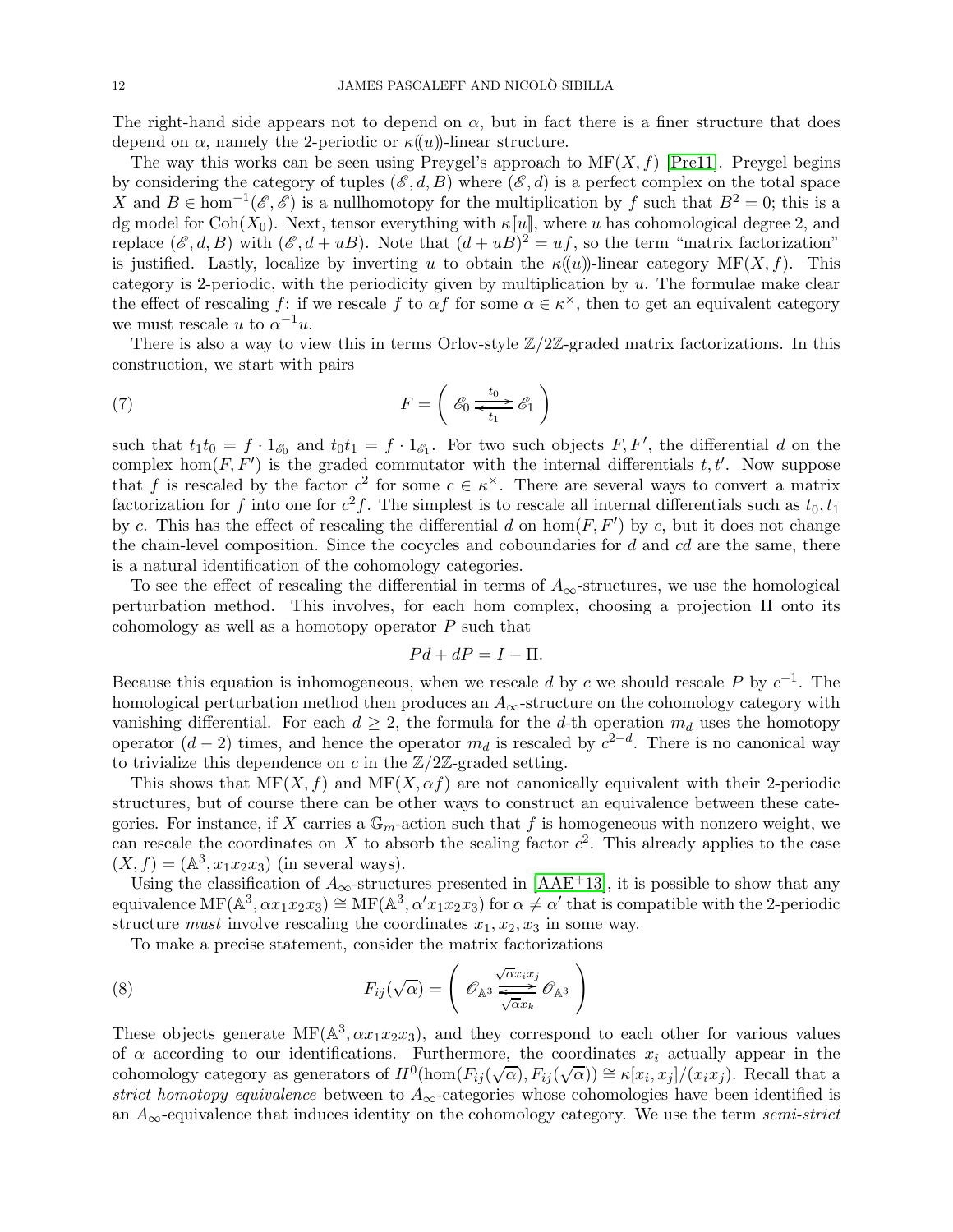homotopy equivalence to refer to an  $A_{\infty}$ -equivalence that preserves the objects  $F_{ij}(\sqrt{\alpha})$  and the morphisms denoted  $x_i$ , but which may behave arbitrarily on other morphisms.

**Proposition 3.3.** Suppose that  $\alpha, \alpha' \in \kappa^\times$  are such that  $MF(\mathbb{A}^3, \alpha x_1 x_2 x_3)$  and  $MF(\mathbb{A}^3, \alpha' x_1 x_2 x_3)$ are semi-strictly homotopy equivalent as  $\kappa(\omega)$ -linear categories. Then  $\alpha = \alpha'$ .

Suppose that  $\alpha'/\alpha = c^2$  for some  $c \in \kappa^\times$ . Let  $\mathscr C$  be the  $A_\infty$ -category obtained from the minimal model of  $\mathrm{MF}(\mathbb{A}^3, \alpha x_1x_2x_3)$  by rescaling  $m_d$  by  $c^{2-d}$ . Then  $\mathscr{C}$  is semi-strictly homotopy equivalent to MF( $\mathbb{A}^3, \alpha' x_1 x_2 x_3$ ).

*Proof.* Our argument is based on the results of [\[AAE](#page-44-5)<sup>+</sup>13]. Consider the generating objects  $F_{ij}(\sqrt{\alpha})$ defined in [\(8\)](#page-11-0), which are preserved by a semi-strict homotopy equivalence. The cohomology category of these objects is a certain quiver algebra with relations which the authors of [\[AAE](#page-44-5)+13] denote by  $A_{(p,q)}$ , where p and q are certain grading data that are irrelevant in the  $\mathbb{Z}/2\mathbb{Z}$ -graded setting. The variables  $x_1, x_2, x_3$  then serve as names for certain loops of length two in the quiver  $A_{(p,q)}$ . The  $A_{\infty}$ -structures on  $A_{(p,q)}$  are classified up to strict homotopy equivalence by two scalars  $a, b$ , which are extracted from certain  $m_3$  operations. These structures are denoted  $m^{a,b}$ . Rescaling  $m_d$ by  $c^{2-d}$  thus changes  $m^{a,b}$  to  $m^{c^{-1}a,c^{-1}b}$ . It is demonstrated that the categories  $\text{MF}(\mathbb{A}^3, \alpha x_1 x_2 x_3)$ correspond to nonzero values of a and b. By rescaling the arrows in  $A_{p,q}$ , all of the structures  $m^{a,b}$ with  $a \neq 0$  and  $b \neq 0$  are equivalent to  $m^{1,1}$ . However, such rescalings may modify the morphisms named  $x_1, x_2, x_3$ . If we only allow rescalings that do not modify these morphisms, then  $m^{a,b}$  is only equivalent to  $m^{\lambda a,\lambda^{-1}b}$ , and so the product ab of the two scalars is invariant with respect to this class of rescalings. Since  $m^{a,b}$  and  $m^{c^{-1}a,c^{-1}b}$  give different values for this product, they are not equivalent with respect to the class of rescalings that fix  $x_1, x_2, x_3$ .

<span id="page-12-0"></span>3.3. Relationship of the local model to the Fukaya category. We shall now describe how the local model for the restriction defined in Section [3.1](#page-9-0) is compatible with the theory of Fukaya categories.

Let the notation be as in Section [3.1:](#page-9-0) let v be a trivalent vertex with incident edges  $t_1, t_2, t_3$ , with weights  $\alpha$ ,  $\beta_1$ ,  $\beta_2$ ,  $\beta_3$ , and with orientations on the edges and a cyclic ordering at the vertex that is compatible with our indexing of the edges. We take  $\kappa = \Lambda$ , the Novikov field, and we assume that the weights are of the form  $\alpha = q^{-A}$  and  $\beta_i = q^{B_i}$   $(i = 1, 2, 3)$  for some real numbers  $A, B_1, B_2, B_3$ to be determined.

To the vertex v we associate a pair of pants (sphere with three holes)  $P$ , whose boundary components  $(\partial P)_i$  are in bijection with the edges  $t_i$ , and to each edge  $t_i$  we associate a cylindrical neighborhood or collar  $C_i$  around the corresponding boundary component of  $P$ . The weights  $A, B_1, B_2, B_3$  will be related to the the size of the symplectic form on the pieces  $P_v, C_1, C_2, C_3$ respectively, and the framing data are used to single out certain collections of generating objects for the associated Fukaya categories.

For each pair of boundary components of P, there is a Lagrangian arc that connects them. The cyclic ordering of the edges (part of the framing) induces a cyclic ordering of the boundary components, and we orient these arcs so as to be compatible with this cyclic ordering. We notate these objects as  $L_{12}, L_{23}, L_{31}$ , where  $L_{ij}$  is an arc connecting boundary component i to boundary component j and oriented from  $i$  to  $j$ . (Reversing the cyclic ordering of the edges at  $v$  reverses the orientations on these objects, which categorically speaking is the same as applying the shift functor.)

For each  $C_i$ , we take an arc  $K_i$  joining the two boundary components of  $K_i$ . We choose the orientation on  $K_i$  to be induced from the orientation on the edge  $t_i$ : if the orientation on  $t_i$  points into the vertex  $v$ , then the orientation on  $K_i$  points toward the interior of the pair of pants, and vice versa. Note that this orientation may differ from the orientation of  $L_{ij} \cap C_i$ .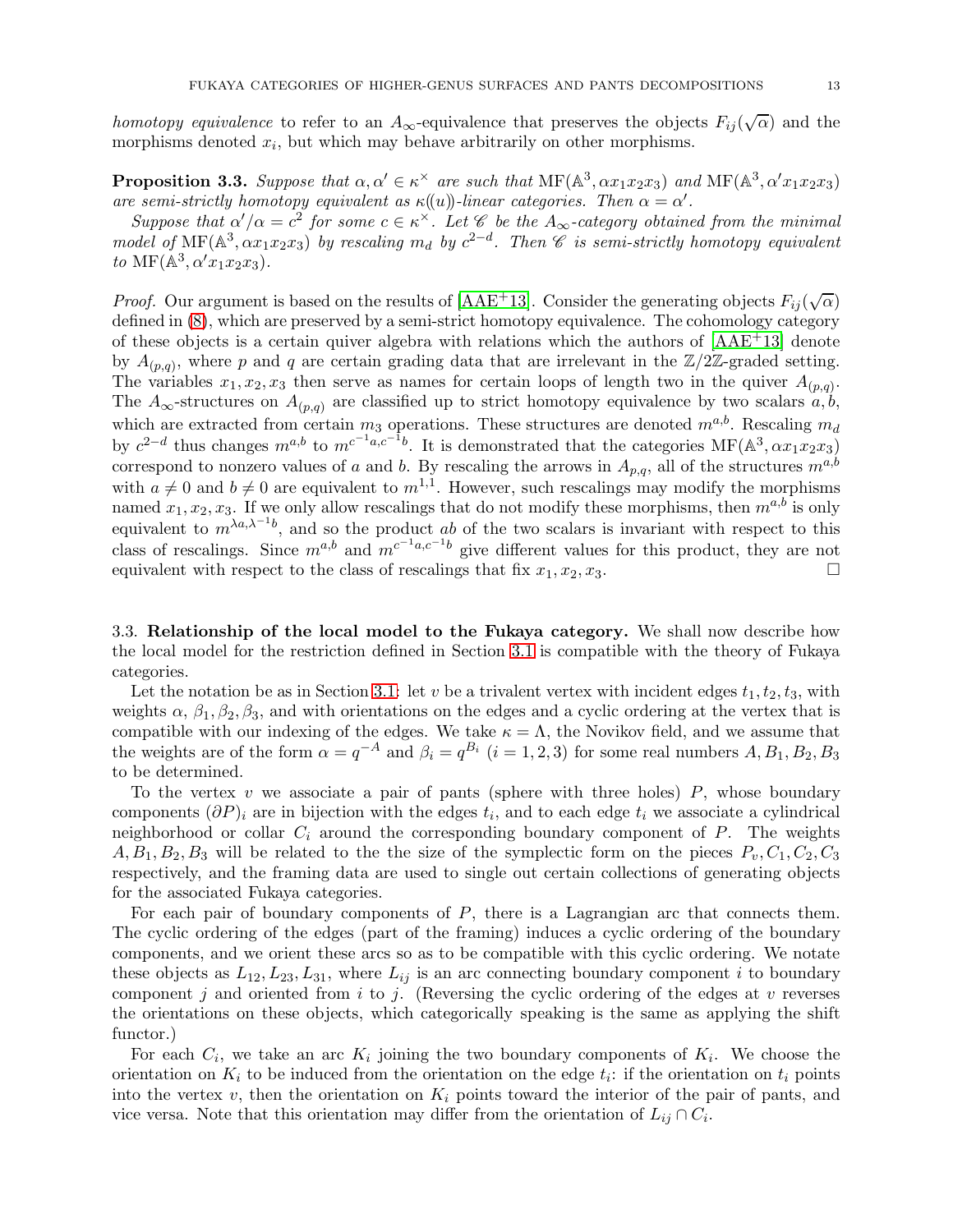Next, form the (wrapped) Fukaya categories  $Fuk(P)$  and  $Fuk(C_i)$  over  $\Lambda$ , and apply HMS [\[AAE](#page-44-5)+13]. There is an equivalence of categories

$$
\Phi: \text{Fuk}(P) \cong \text{MF}(\mathbb{A}^3, q^{-A}x_1x_2x_3)
$$

That sends generating objects  $L_{ij}$  to  $F_{ij}(q^{-A/2})$  as in [\(8\)](#page-11-0), where A is the area of the pair of pants. Note that we have used the cyclic ordering. In terms of [\[AAE](#page-44-5)+13], this is the model for the Fukaya category that is generated by odd morphisms  $u_{ij}$  and  $v_{ji}$  for cyclically ordered i, j such that  $m_3(u_{12}, u_{23}, u_{31})$  and  $m_3(v_{13}, v_{32}, v_{21})$  have constant term  $q^{A/2}$ .

Now consider Fuk $(C_i)$ . There is an equivalence of categories

$$
\Psi_i: \mathrm{Fuk}(C_i) \cong \mathrm{Perf}^{(2)}(\mathbb{G}_{m,x_i,\tilde{x}_i,B_i})
$$

where  $B_i$  is the area of the annulus. Fuk $(C_i)$  is generated by the arc  $K_i$  with a specific orientation determined by the edge orientation, and we require that it corresponds to the structure sheaf under  $\Psi_i$ . The variables  $x_i$  and  $\tilde{x}_i$  are to be interpreted as the basic Reeb chords that generate the endomorphism of this object.

We now explain the functor

# $R_i: \text{Fuk}(P) \to \text{Fuk}(C_i)$

which we will define as a variant of the Viterbo restriction functor. To define it, we need to make use of a Liouville one-form  $\theta$  on P, which is a one form such that  $d\theta = \omega$  is the symplectic form, and such that the corresponding Liouville vector field points outward along the boundary. The choice of  $\theta$  is not unique, since two choices  $\theta$ ,  $\theta'$  differ by a closed one form that represents a class  $[\theta' - \theta] \in H^1(P,\mathbb{R})$ . For each i, we choose a form  $\theta_i$  such that  $C_i \subset P$  forms a Liouville subdomain. The core or skeleton associated to  $\theta_i$  will then consist of a circle contained in  $C_i$  with some some other 1-cells attached. It is not possible to choose a single form  $\theta$  such that all three annuli  $C_1, C_2, C_3$  form Liouville subdomains simultaneously, because P does not retract onto its boundary plus a collection of 1-cells; a 2-cell is required. However, it is possible to choose a form such that two of the three annuli are Liouville subdomains (the skeleton is then a dumbbell graph).

Algebraically, the choice of  $\theta_i$  trivializes the categories Fuk(P) and Fuk( $C_i$ ) with respect to the Novikov parameter  $q$ . This is done be rescaling all morphisms by certain  $q$ -powers. Denote by  $Fuk^{ex}(P, \theta_i)$  and  $Fuk^{ex}(C_i, \theta_i)$  the resulting categories over the ground field k. Geometrically, the existence of a Liouville embedding  $C_i \rightarrow P$  gives a Viterbo restriction functor

$$
R_i^{ex}: \text{Fuk}^{ex}(P, \theta_i) \to \text{Fuk}^{ex}(C_i, \theta_i).
$$

that induces a functor  $R_i: \text{Fuk}(P) \to \text{Fuk}(C_i)$  once we restore the trivialized q parameter.

**Remark 3.4.** Even though  $R_i$  is obtained from a functor over k by base change to  $\Lambda$ , the diagram consisting of all three restrictions  $R_1, R_2, R_3$  is not the base change to  $\Lambda$  of a diagram over k, precisely because we cannot choose a single Liouville form that works for all three annuli.

It remains to verify that the corresponding functor between B-side categories does have the properties required in Section [3.1.](#page-9-0) The first requirement is that the coordinate  $x_i$  should correspond under  $R_i$  to the coordinate of the same name. This holds because, when we trivialize the q parameter using  $\theta_i$ , the morphisms in Fuk(P) and Fuk(C<sub>i</sub>) named by  $x_i$  are rescaled in the same way.

The second requirement has to do with the shift ambiguity in the Knörrer periodicity equivalence. The key observation is that Viterbo restriction does not reverse the orientation of the Lagrangians. We spell out the details: Choose a pair of indices  $ij$  so that j follows i in the cyclic order at v. Then the matrix factorization  $F_{ij}$  is mapped by  $\Phi^{-1}$  to  $L_{ij}$ , where  $L_{ij}$  is the arc on P that connects boundary i to boundary j, and that is oriented into  $P$  at i and out of  $P$  at j.

- If  $t_i$  is oriented into v, the orientations on  $K_i$  and  $L_{ij}$  match, and  $R_i(F_{ij}) \cong \mathscr{O}_{\mathbb{G}_m}$ .
- If  $t_i$  is oriented out of v, the orientations on  $K_i$  and  $L_{ij}$  differ, and  $R_i(F_{ij}) \cong \mathscr{O}_{\mathbb{G}_m}[1]$ .
- If  $t_j$  is oriented into v, the orientations on  $K_j$  and  $L_{ij}$  differ, and  $R_j(F_{ij}) \cong \mathscr{O}_{\mathbb{G}_m}[1]$ .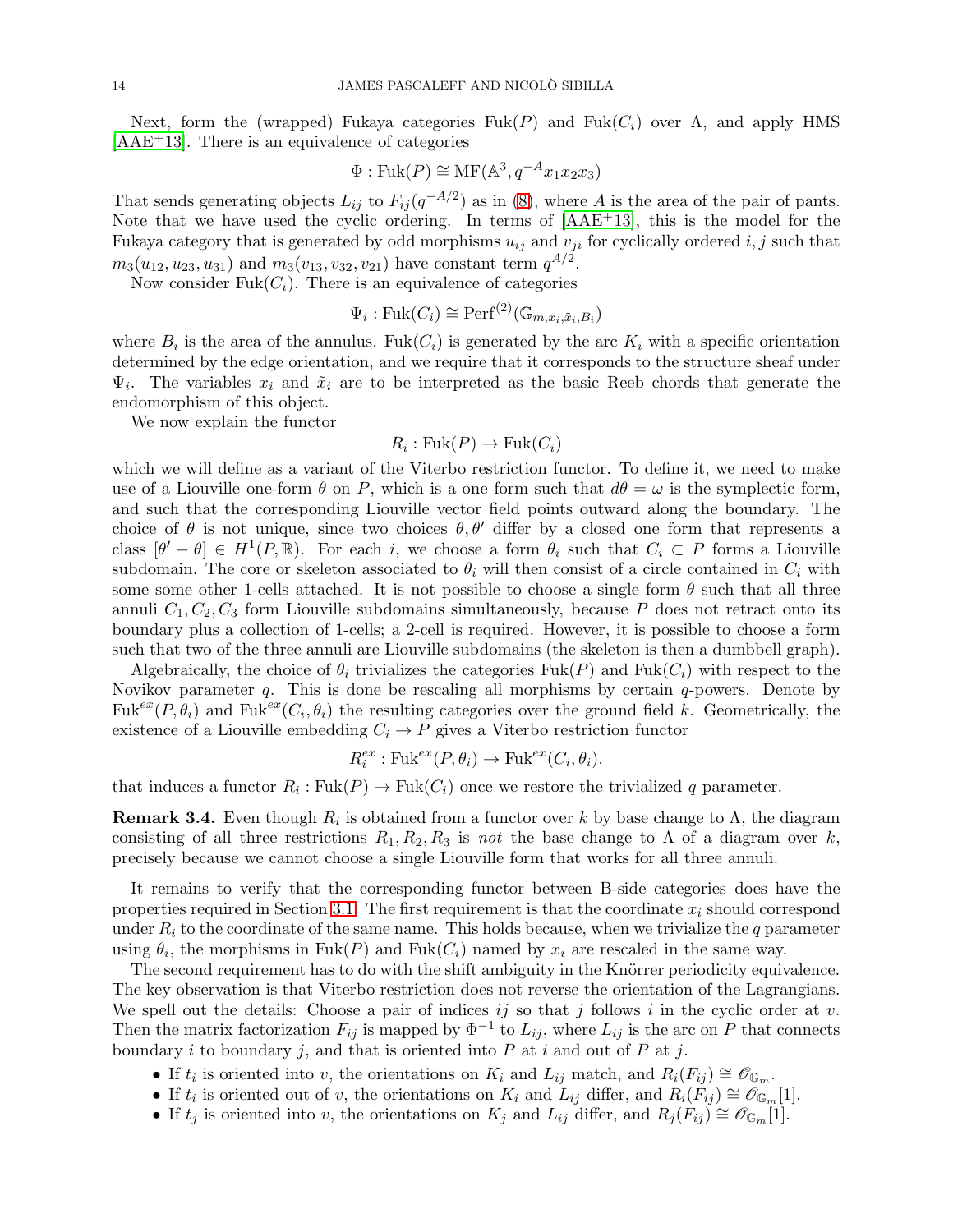• If  $t_i$  is oriented out of v, the orientations on  $K_i$  and  $L_{ij}$  match, and  $R_i(F_{ij}) \cong \mathscr{O}_{\mathbb{G}_m}$ .

<span id="page-14-0"></span>3.4. Sheaves of categories on graphs. In Section 3.1.3 of [\[PS19\]](#page-44-12) we explained how to associate to a graph G a locally constant sheaf of categories  $\mathscr{B}(-)$ , with values in DGCat $_{\text{cont}}^{(2)}$ . In this section we enlarge slightly the set-up of  $[PS19]$ : in  $[PS19]$  we required G to be trivalent and planar, but in fact this is not necessary for the construction, and it will be useful to consider more general graphs.

Note that specifying  $\mathscr{B}(-)$  means more concretely giving the following data:

- for each vertex v of G, a category  $\mathscr{B}_v$ , which is the stalk of  $\mathscr{B}(-)$  at v
- for each edge t of G, a category  $\mathscr{B}_t$ , which is the stalk of  $\mathscr{B}(-)$  at an interior point of t
- if t is incident to v, a restriction functor  $\mathscr{B}_v \to \mathscr{B}_t$

The information can be encoded equivalently in terms of the *exit-path quiver* of  $G$ : the exit-path quiver has the as vertices the strata of  $G$  (that is, vertices and edges), while the arrows keep track of inclusions of strata. We find it convenient to work in fact with a small variation of the exit-path quiver of G, which is bicolored. Namely, we associate to G a bipartite quiver  $Q_G$  with black and white vertices:

- (1) The set of black vertices of  $Q_G$  is given by  $V_G$ ; the set of white vertices is given by  $E_G$
- (2) All the arrows in  $Q_G$  go from black to white vertices: if v is in  $V_G$  and t is in  $E_G$ , the set of arrows between v and t is the set of half-edges x incident to e such that  $\alpha(x) = t$

Note that there are either one or no arrows between a black vertex  $\bullet_v$  and a white vertex  $\circ_t$ ; and arrow  $\bullet_v \to \circ_t$  is naturally labeled by an half-edge incident to v. We will write  $q \in Q_G$  to refer to any vertex  $q$  in  $Q_G$ , without specifying the color. As we said, if we forget the coloring of the vertices of  $Q_G$ , we get back the usual exit path quiver of  $G$ .

The data defining the constructible sheaf of categories  $\mathscr{B}$  can be phrased in terms of a functor between  $Q_G$  and DGCat $_{\text{cont}}^{(2)}$ , which with small abuse of notation we keep denoting  $\mathscr{B}(-)$ . For clarity let us make a concrete example: if  $t$  is an edge of  $G$ , then this corresponds to a white vertex  $\circ_t$  of  $Q_G$ ; the value of the functor  $\mathscr{B}(-)$  on the vertex  $\circ_t$  coincides with the stalk  $\mathscr{B}_t$  at an interior point of t. In the following we shall switch between these two perspectives according to what is more convenient in a given context.

Before defining  $\mathscr B$  we need to fix some notations. Let T be a finite set with n elements: we will regard the elements of  $T$  as variables by working with the free commutative algebra over  $T$ , denoted  $\kappa[t, t \in T]$ , and subalgebras spanned by subsets  $T' \subset T$ . We set

$$
\mathbb{A}_T^n := \operatorname{Spec}(\kappa[t, t \in T]), \quad \text{and} \quad W_T := \times_{t \in T} t : \mathbb{A}_T^n \longrightarrow \mathbb{A}^1.
$$

If t is in T we denote  $D(t) = A_T^n - \{t = 0\}$  the corresponding principal open subset. We set  $\mathbb{G}_{m,t} := \text{Spec}(\kappa[t, t^{-1}]),$  and  $\mathbb{A}_t^1 = \text{Spec}(\kappa[t]).$  We denote  $j : \mathbb{G}_{m,t} \to \mathbb{A}_t^1$  the inclusion. If  $t, t' \in T$ and  $\beta \in \kappa^{\times}$ , we set  $\mathbb{G}_{m,t,t',\beta} := \text{Spec}(\kappa[t,t']/tt' - \beta)$ . We have inclusions  $\mathbb{A}_t^1 \stackrel{j}{\leftarrow} \mathbb{G}_{m,t,t',\beta} \stackrel{j}{\rightarrow} \mathbb{A}_{t'}^1$ . The canonical isomorphisms  $\mathbb{G}_{m,t,t',\beta} \cong \mathbb{G}_{m,t'}$  and  $\mathbb{G}_{m,t,t',\beta} \cong \mathbb{G}_{m,t}$  determine equivalences

$$
\mathrm{QCoh}^{(2)}(\mathbb{G}_{m,t'}) \simeq \mathrm{QCoh}^{(2)}(\mathbb{G}_{m,t,t',\beta}) \quad \mathrm{QCoh}^{(2)}(\mathbb{G}_{m,t}) \simeq \mathrm{QCoh}^{(2)}(\mathbb{G}_{m,t,t',\beta})
$$

Now we define the sheaf of categories  $\mathscr{B}$ :

- (1) We define  $\mathscr{B}(-)$  on the vertices of  $Q_G$  as follows:
	- If v is a trivalent vertex of  $G$ ,

$$
\mathscr{B}_v = \mathscr{B}(\bullet_v) := \mathrm{MF}^{\infty}(\mathbb{A}_{H_v}^3, \alpha(v)W_{H_v})
$$

• If  $v$  has valency one,

$$
\mathscr{B}_v = \mathscr{B}(\bullet_v) := \mathrm{QCoh}^{(2)}(\mathbb{A}^1_{x_v})
$$

• If t is a non-compact edge of  $G$ , and  $x$  is the unique half-edge incident to  $t$ ,

$$
\mathscr{B}_t = \mathscr{B}(\circ_t) := \mathrm{QCoh}^{(2)}(\mathbb{G}_{m,x})
$$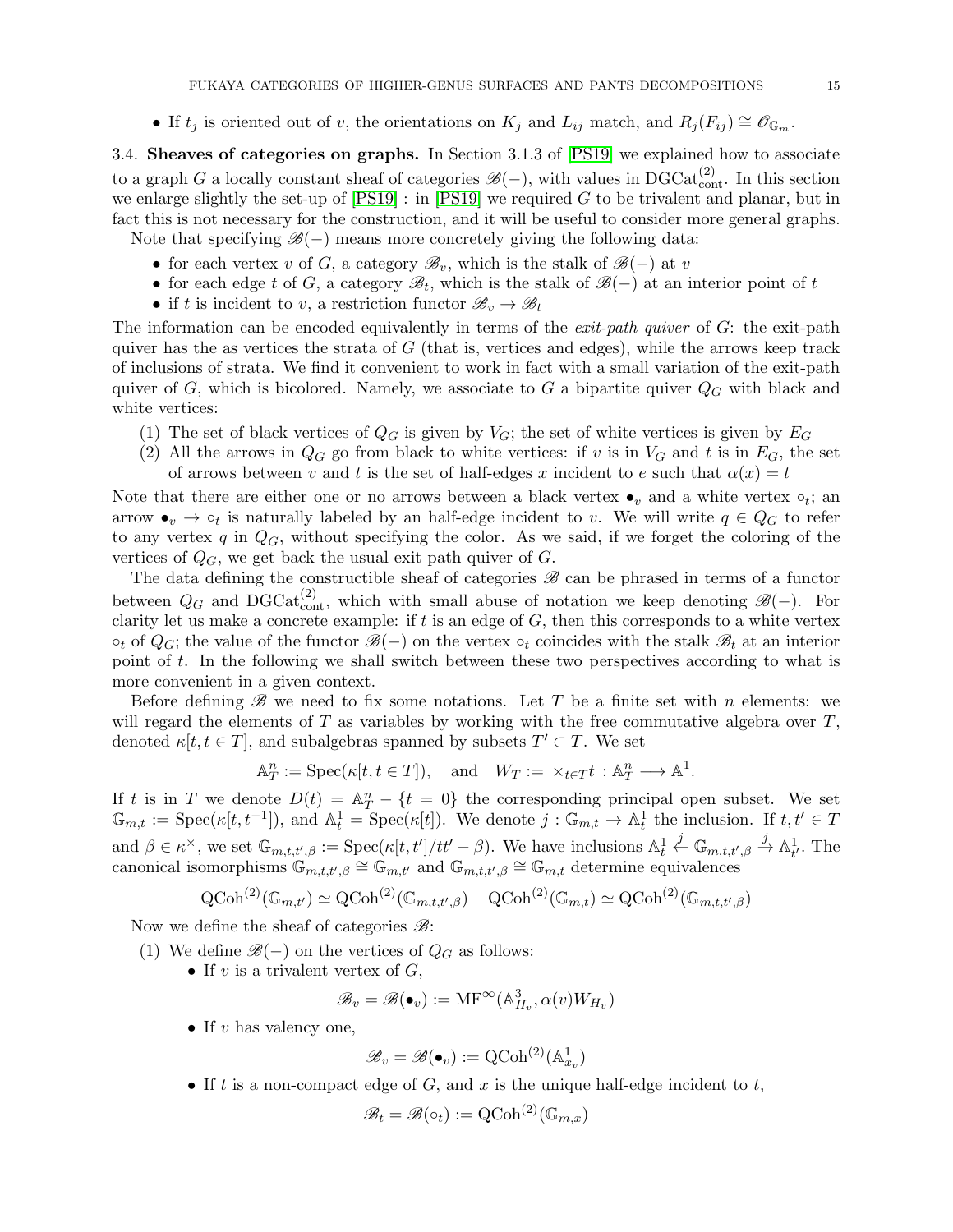- if t is a compact edge of G, and x and y are the two half-edges incident to t, we set  $\mathscr{B}(\circ_t) := \operatorname{QCoh}^{(2)}(\mathbb{G}_{m,x,y,\beta(t)})$
- (2) We define  $\mathscr{B}(-)$  on the arrows of  $Q_G$  as follows:
	- If v is trivalent and  $\bullet_v \stackrel{x}{\to} \circ_t$  is an arrow,

$$
\mathscr{B}(x): \mathscr{B}(\bullet_v) = \mathrm{MF}^{\infty}(\mathbb{A}_{H_v}^3, \alpha(v)W_{H_v}) \xrightarrow{\iota^*} \mathrm{QCoh}^{(2)}(\mathbb{G}_{m,x}) \simeq \mathscr{B}(\circ_t)
$$

is the functor defined in Section [3.1,](#page-9-0) which uses the framings to determine the Knörrer periodicity equivalence.

• If v has valency one and  $\bullet_v \stackrel{x}{\to} \circ_t$  is an arrow,

$$
\mathscr{B}(x): \mathscr{B}(\bullet_v) = \mathrm{QCoh}^{(2)}(\mathbb{A}^1_x) \xrightarrow{j^*} \mathrm{QCoh}^{(2)}(\mathbb{G}_{m,x}) \simeq \mathscr{B}(\circ_t)
$$

**Remark 3.5.** The quiver  $Q_G$  is not actually a category. Formally speaking the source of  $\mathcal{B}(-)$ is the  $\infty$ -category which the nerve of the 1-category associated with  $Q_G$ . However since as are no composable arrows in  $Q_G$ , to define such a functor it is enough to specify what it does on vertices and arrows.

The global sections of  $\mathscr B$  over G can be computed in the usual way by taking a limit over the quiver  $Q_G$ 

(9) 
$$
\mathscr{B}(G) \simeq \varprojlim_{q \in Q_G} \mathscr{B}(q) \in \mathrm{DGCat}_{\mathrm{cont}}^{(2)}
$$

<span id="page-15-4"></span>Remark 3.6. Let us explain more concretely how to interpret [\(9\)](#page-15-0). Assume for simplicity that all vertices of G have valency 3. If  $v_1, v_2$  are vertices of G joined by an edge t we have a diagram

<span id="page-15-2"></span><span id="page-15-1"></span><span id="page-15-0"></span>
$$
\mathscr{B}_{v_1}\times\mathscr{B}_{v_2}\mathop{\Longrightarrow}\limits^{ } \mathscr{B}_{t}
$$

where the arrows are given by projection followed by restriction. Running over the vertices and edges of G yields a Čech diagram in  $DGCat_{\text{cont}}^{(2)}$  and  $\mathscr{B}(G)$  is the following equalizer

(10) 
$$
\mathscr{B}(G) \to \left[\bigoplus_{v \in V_G} \mathscr{B}_v \right] \longrightarrow \bigoplus_{t \in E_G} \mathscr{B}_t
$$

Formula [\(9\)](#page-15-0) encodes the same information: it states that  $\mathscr{B}(G)$  is equivalent to the equalizer

(11) 
$$
\mathscr{B}(G) \to \left[\bigoplus_{\bullet_v \in Q_G} \mathscr{B}(\bullet_v) \right] \Longrightarrow \bigoplus_{\circ_t \in Q_G} \mathscr{B}(\circ_t)
$$

which is the same as [\(10\)](#page-15-1). Throughout the paper we will switch freely between the formalisms [\(10\)](#page-15-1) and [\(11\)](#page-15-2) to compute the global sections of  $\mathscr{B}$ , depending on what is more convenient in a given situation.

The assignment above allow us to uniquely define the sheaf  $\mathscr B$  over any graph with 1 or 3-valent vertices and no loops. In more technical terms,  $\mathscr B$  defines a sheaf over the site made up by these graphs and open inclusions between them. If  $U \subset V$  is an open inclusion of graphs we denote the restrictions functor  $S_{\mathscr{B}} : \mathscr{B}(V) \to \mathscr{B}(U)$ .

We record the following elementary fact.

<span id="page-15-3"></span>**Lemma 3.7.** Let  $U \subset V$  be an open inclusion of graphs with vertices of valency one or three, and let  $S_{\mathscr{B}}:\mathscr{B}(V) \to \mathscr{B}(U)$  be the restriction functor. Then the left and the right adjoint of  $S_{\mathscr{B}}$  are naturally equivalent: that is, we have ambidexterous adjunctions

$$
T_{\mathscr{B}} \dashv S_{\mathscr{B}} \dashv T_{\mathscr{B}}, \quad S_{\mathscr{B}} \dashv T_{\mathscr{B}} \dashv S_{\mathscr{B}}
$$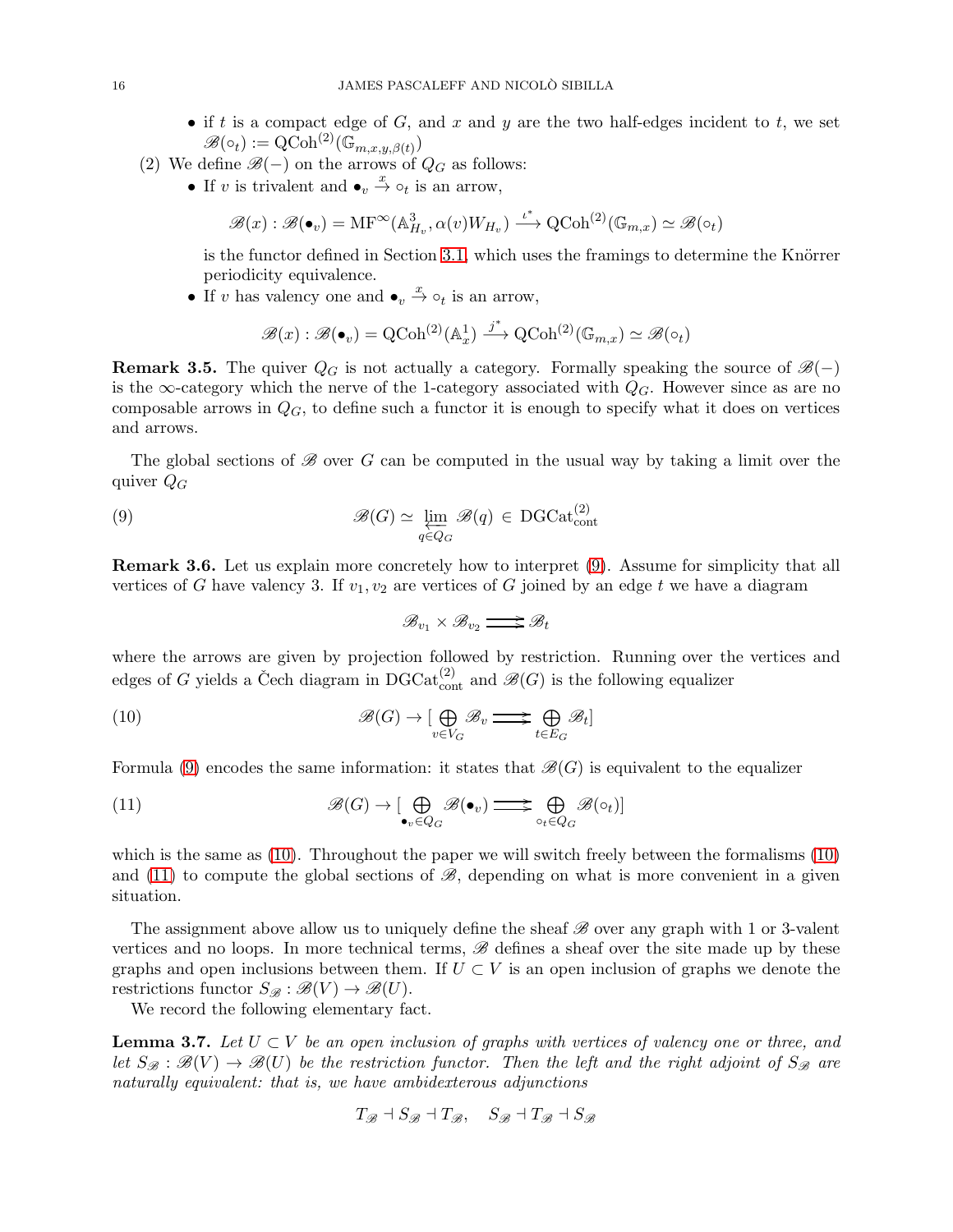Proof. Clearly, it is sufficient to prove that we have

$$
S_{\mathscr{B}} \dashv T_{\mathscr{B}} \dashv S_{\mathscr{B}}.
$$

By construction,  $\mathscr{B}(U)$  and  $\mathscr{B}(V)$  can be realized as limits of the categories associated to the vertices  $\mathscr{B}_v$  and the edges  $\mathscr{B}_t$ . The corestriction functor  $T_{\mathscr{B}}$  can be naturally defined in terms of this presentation. Indeed we can write  $T_{\mathscr{B}}$  as a limit of basic functors only involving the categories  $\mathscr{B}_v$  and  $\mathscr{B}_t$ : namely  $\mathscr{B}_v \stackrel{=}{\rightarrow} \mathscr{B}_v$  if v belongs to both U and V; the zero functor  $0 \to \mathscr{B}_v$ , or the right adjoint  $\mathscr{B}_t \to \mathscr{B}_v$  to the restriction  $\mathscr{B}_v \to \mathscr{B}_t$ , when v is a vertex which does not belong to U.

It is therefore sufficient to show that these three basic functors admit ambidexterous adjoints. This clearly holds for the identity and the zero functor. So we only need to check the corestriction  $\mathcal{B}_t \to \mathcal{B}_v$ . We will explain the case when v is 3-valent, the 1-valent case being similar. Let  $X = Spec(\kappa[x, y]/xy)$ . Note that we can rewrite this as



where  $i : \mathbb{G}_m \to X$  is the open inclusion of an axis minus the origin. Then the fact that we have an ambidexterous adjunction  $i^* \dashv i_* \dashv i^! \simeq i^*$  is well-known; a reference is for instance Appendix A.2 of  $[Pre11]$  (see the proof of Proposition A.2.3).

<span id="page-16-1"></span>Remark 3.8. It will also be useful for us to work with small categories. We will consider the constructible pre-sheaf of small categories  $\mathscr{B}^{\omega}$  defined as follows

- the stalk of  $\mathscr{B}^{\omega}$  on a vertex v of G is given by  $\mathscr{B}^{\omega}_{v}$
- the stalk of  $\mathscr{B}^{\omega}$  on an edge t of G is given by  $\mathscr{B}_{t}^{\omega}$
- the restrictions are given by  $S^{\omega}_{\mathscr{B}} : \mathscr{B}^{\omega}_{v} \to \mathscr{B}^{\omega}_{t}$

The pre-sheaf  $\mathscr{B}^{\omega}$  is well defined, since the restrictions functors preserve compact objects: e.g. if v is trivalent we can rewrite  $S_{\mathscr{B}}^{\omega}$  in terms of matrix factorization categories as

$$
\mathscr{B}_v^{\omega} \xrightarrow{\begin{array}{c} S_{\mathscr{B}}^{\omega} \\ \vdots \\ S_{\ell} \end{array}} \mathscr{B}_e^{\omega} \longrightarrow \mathscr{B}_e^{\omega} \\ \downarrow \simeq \text{MF}(\mathbb{A}_{x,y,z}^3, W = xyz) \xrightarrow{i^*} \text{Perf}^{(2)}(\mathbb{G}_m)
$$

If G is a graph, we will denote by  $\mathscr{B}^{\omega}(G)$  the sections of  $\mathscr{B}^{\omega}$  on G. Note that, as we did with  $\mathscr{B}$ , we can encode  $\mathscr{B}^{\omega}$  as a functor  $Q_G \to \text{DGCat}_{small}^{(2)}$ .

Let us make two observations on the differences between  $\mathscr{B}$  and  $\mathscr{B}^{\omega}$ . First,  $\mathscr{B}^{\omega}$  is actually a sheaf as long as G is finite, but it is only a presheaf if G is not finite. Second, the corestrictions  $T_{\mathscr{B}}$ do not preserve compact objects and therefore are not well defined in the setting of  $\mathscr{B}^{\omega}$ .

<span id="page-16-0"></span>3.5. Dependence of  $\mathcal{B}(G)$  on the weights and framings. Let G be a graph as above with weights  $\alpha: V_G \to \kappa^\times$  and  $\beta: E_G \to \kappa^\times$  and framings f. Denote by  $\mathscr{B}(G,\alpha,\beta,\bar{f})$  the category of global sections constructed above.

**Proposition 3.9.** Suppose G is connected. Up to  $\kappa(\{u\})$ -linear equivalence, the category  $\mathscr{B}(G, \alpha, \beta, f)$ depends only on the underlying graph G and the product of the weights  $\gamma = \prod_{v \in V_G} \alpha(v) \prod_{t \in E_G} \beta(t)$ . If the graph G has a noncompact edge or a 1-valent vertex, this category does not even depend on the weights.

*Proof.* First we show that  $\mathscr{B}(G, \alpha, \beta, f)$  does not depend on the framings f. Any two framings f, f ′ may be obtained from one another by a sequence of moves where the orientation of an edge is reversed, or the cyclic ordering at a trivalent vertex is reversed.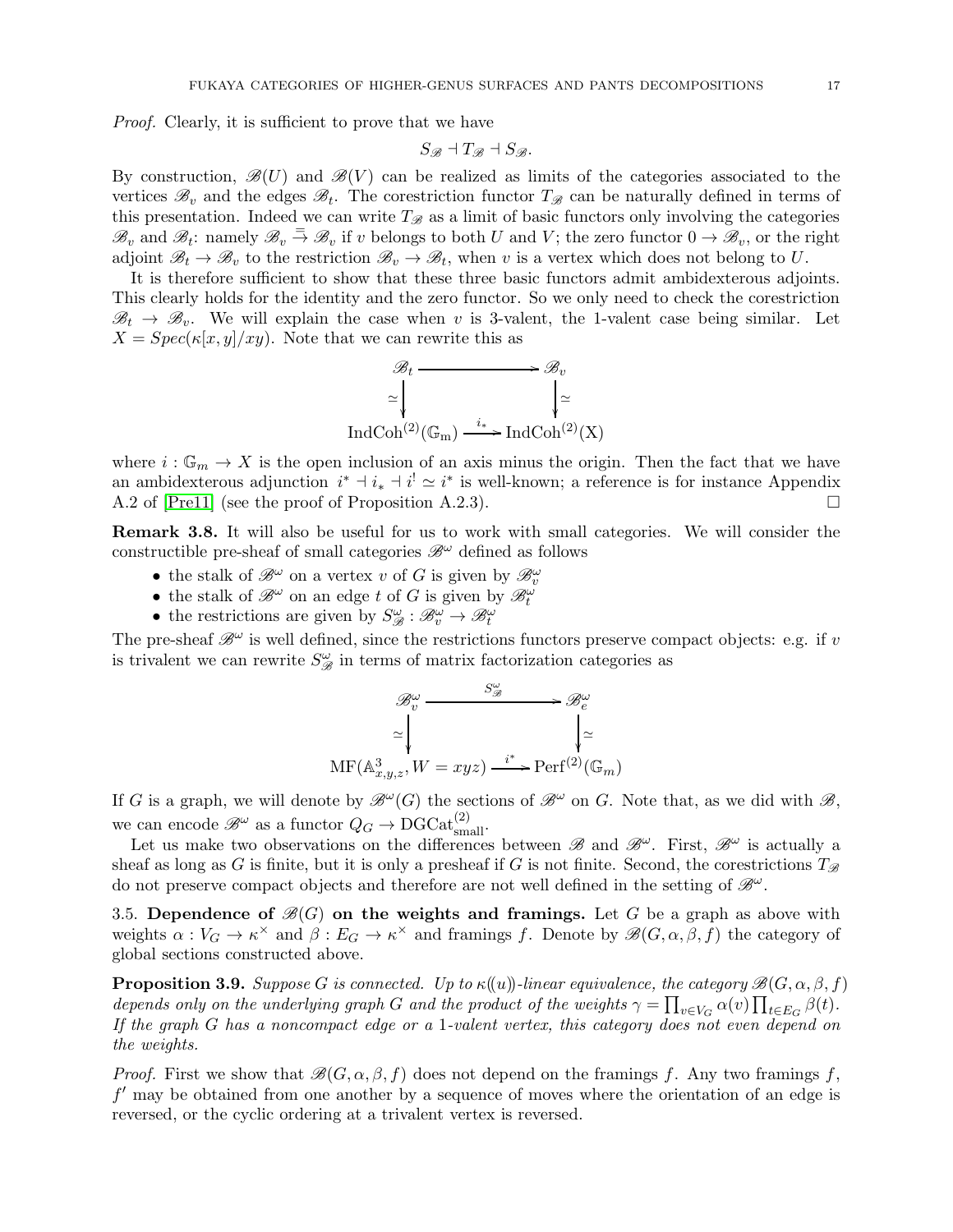- If  $f$  and  $f'$  differ only in the orientation of the edge  $t$ , then the diagrams computing  $\mathscr{B}(G,\alpha,\beta,f)$  and  $\mathscr{B}(G,\alpha,\beta,f')$  are equivalent via the functor that acts on  $\mathscr{B}(\circ_t)$  by the shift [1] and the identity elsewhere.
- If f and f' differ only in the cyclic ordering at the vertex v, then the diagrams computing  $\mathscr{B}(G,\alpha,\beta,f)$  and  $\mathscr{B}(G,\alpha,\beta,f')$  are equivalent via the functor that acts on  $\mathscr{B}(\bullet_v)$  by the shift [1] and the identity elsewhere.

Next we address the dependence on the weights. This has to do with rescaling the coordinates in the presentation. Recall the local model for the restriction

$$
R_i: \text{MF}^{\infty}(\mathbb{A}^3, \alpha(v)x_1x_2x_3) \to \text{QCoh}^{(2)}(\text{Spec } \kappa[x_i, \tilde{x}_i]/(x_i\tilde{x}_i - \beta(t_i))
$$

If the variable  $x_i$  is rescaled to  $x'_i = \lambda x_i$ , then  $\alpha(v)$  changes to  $\alpha'(v) = \lambda^{-1} \alpha(v)$ , while  $\beta(t_i)$  becomes  $\beta'(t_i) = \lambda \beta(t_i)$ . Thus the product of all weights is unchanged. In essence, the weights define a 0-chain on the quiver  $Q_G$  with values in  $\kappa^{\times}$ ,  $(\alpha, \beta) \in C_0(Q_G, \kappa^{\times})$ , while the set of possible rescalings  $\lambda$  is the set of 1-chains on  $Q_G$ ,  $\lambda \in C_1(Q_G, \kappa^\times)$ . The effect of performing a rescaling is to add the boundary of  $\lambda: (\alpha', \beta') = (\alpha, \beta) + \partial \lambda$ . Thus any two sets of weights that define the same class in  $H_0(Q_G, \kappa^{\times}) = \kappa^{\times}$  lead to equivalent categories.

Moreover, this argument shows that by rescaling, all weights can be set to 1 except for a single one, which may be at a vertex or an edge. In the case where  $G$  has a noncompact edge or a 1-valent vertex, the weights may be concentrated at the corresponding edge, and it amounts to a specific choice of coordinate along that edge, which may be disregarded after the limit has been taken.  $\Box$ 

<span id="page-17-2"></span>**Definition 3.10.** For a graph G and a weight  $\gamma \in \kappa^{\times}$ , we shall use the abbreviated notation  $\mathscr{B}(G,\gamma)$  to denote  $\mathscr{B}(G,\alpha,\beta,f)$  where  $\alpha$  and  $\beta$  are a set of weights whose product is  $\gamma$ , and f is any choice of framings. The previous proposition implies that this category is well-defined up to  $\kappa(u)$ -linear equivalence.

When comparing  $\mathscr{B}(G,\gamma)$  with the Fukaya category of surface, we take  $\alpha(v) = q^{-A(v)}$  and  $\beta(t) = q^{B(t)}$  where  $A(v)$  is the area of the pair of pants at v and  $B(t)$  is the area of the annulus at t. We then have

$$
-\operatorname{val}_q(\gamma) = -\operatorname{val}_q\left(\prod_{v \in V_G} \alpha(v) \prod_{t \in E_G} \beta(t)\right) = \sum_{v \in V_G} A(v) - \sum_{t \in E_G} B(t),
$$

which is the total area of the surface: the sum of the areas of the pairs of pants double-counts the area of each annulus.

When comparing  $\mathscr{B}(G,\gamma)$  with categories of matrix factorizations, it is useful to think of the parameter  $\gamma$  as twisting the 2-periodicity structure. That is to say, the categories  $\mathscr{B}(G, \gamma)$  are not necessarily equivalent as  $\kappa(u)$ -linear categories (deg  $u = 2$ ), but they are equivalent as  $\kappa$ -linear categories. More precisely,  $\mathscr{B}(G, \gamma)$  is equivalent to  $\mathscr{B}(G, 1)$  with the substitution  $u \mapsto \gamma u$ .

<span id="page-17-1"></span>**Remark 3.11.** As shown in [\[Seg21\]](#page-44-18), it is possible to twist the construction of  $\mathscr{B}(G)$  using a  $\mathbb{Z}/2\mathbb{Z}$ valued cocycle  $\gamma \in C^1(G, \mathbb{Z}/2\mathbb{Z})$ . The effect is to modify the gluing along the edge t to incorporate a shift  $[\gamma(t)]$ . The result depends up to equivalence on the cohomology class  $[\gamma] \in H^1(G,\mathbb{Z}/2\mathbb{Z})$ . We refer the reader to  $[Seg21]$  for further discussion of these twists, as well as the  $\mathbb{Z}$ -graded case where these twists have a more fundamental importance.

#### 4. Topological Fukaya category and pants decomposition

<span id="page-17-0"></span>The main technical result of [\[PS19\]](#page-44-12) was a description of the topological Fukaya category of a punctured Riemann surface of finite type in terms of pants decomposition. In this section we revisit that result, and extend it to some non-finite type Riemann surfaces arising as covers of compact Riemann surfaces. In the non-finite type setting the kind of Fukaya category which will be most relevant for us is the locally finite Fukaya category, which will be introduced in Section [4.3.](#page-22-0) We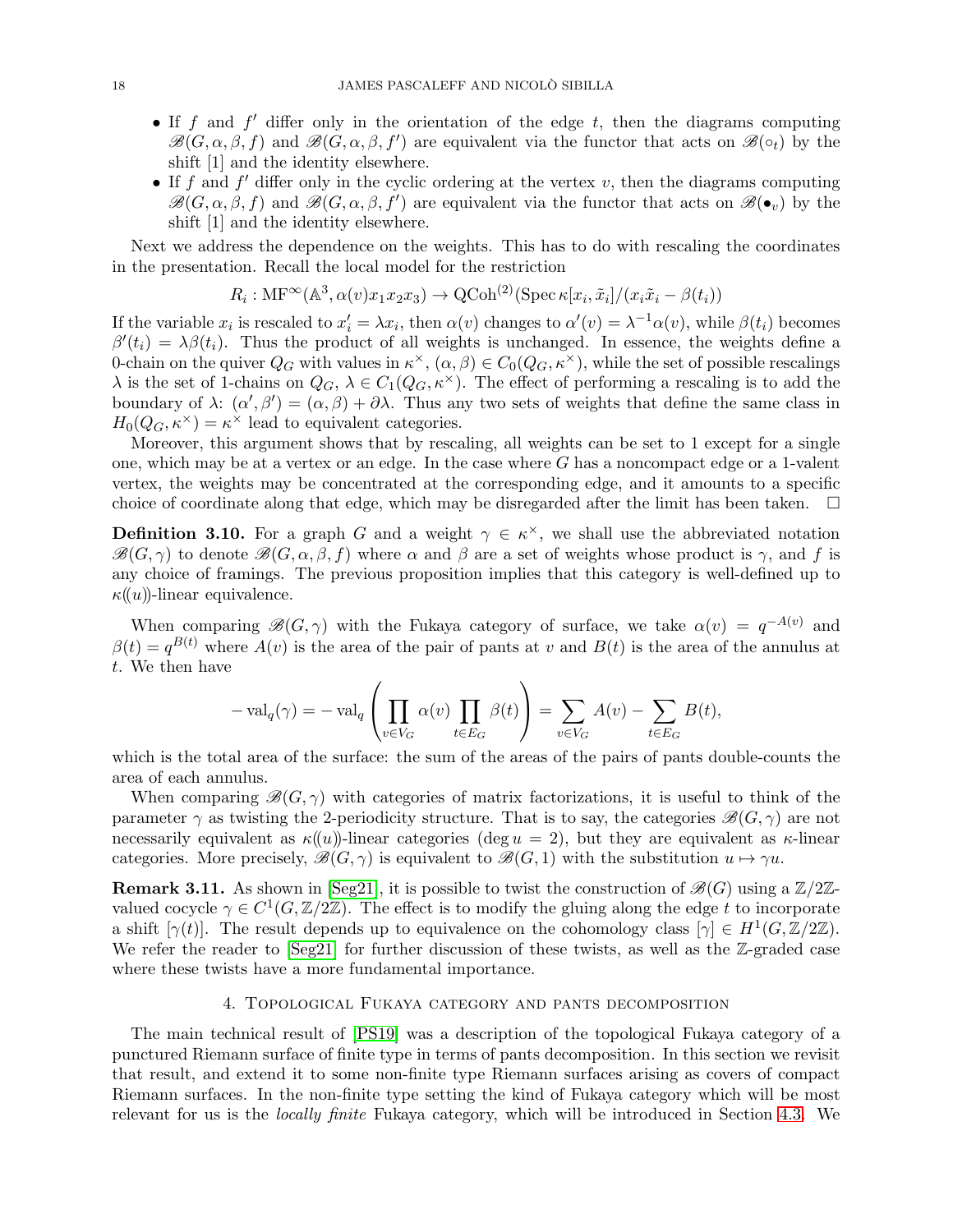remark that not all the results in this section will actually be needed for the later sections. However we believe that giving an account of the theory of [\[PS19\]](#page-44-12) in the more general setting of non-finite type Riemann surfaces might be of some independent interest.

In this section all of the weights are set to 1. When dealing with topological Fukaya categories of open Riemann surfaces, this does not entail a loss of generality.

<span id="page-18-0"></span>4.1. Riemann surfaces and maximal tropical covers. Let  $\Sigma$  be a compact Riemann surface of genus  $g \geq 2$ , equipped with a pants decomposition  $\mathscr{P}$ . We can encode the pants decomposition P into a trivalent graph  $G$ . The graph  $G$  is the dual intersection complex of the pants decomposition: that is, vertices of  $G$  are in bijection with the pants making up the decomposition, and the halfedges incident to a vertex v correspond to the boundary components of the corresponding pair of pants  $\mathscr{P}_v$ ; two vertices  $v_1, v_2$  are connected by an edge if the pants  $\mathscr{P}_{v_1}$  and  $\mathscr{P}_{v_2}$  are glued along the corresponding boundary components. For simplicity, we will assume that no pairs-of-pant in  $\mathscr P$  self-intersects, i.e. G contains no loops. The graph G is a kind of combinatorial tropicalization of Σ. In particular we can define a map of topological spaces  $\Sigma \to G$ , such that the preimages of the vertices of G are homeomorphic to pairs-of-pants, and the preimages of points in the interior of the edges of G are  $S^1$ .

We will work with an infinite-sheeted unramified cover  $\widetilde{\Sigma}$  of  $\Sigma$ , which we define next. Let  $\Sigma \to G$ be the tropicalization map. Let  $\tilde{G}$  be the maximal abelian cover of G, and let  $q : \tilde{G} \to G$  be the covering map. Then  $\Sigma$  can be defined as the fiber product in spaces



Equivalently, we can consider the natural homomorphism  $\pi_1(\Sigma) \to \pi_1(G)$ : then the regular covering space  $\tilde{\Sigma}$  corresponds to quotient of  $\pi_1(\Sigma)$  given by

$$
\pi_1(\Sigma) \to \pi_1(G) \to \pi_1(G)/[\pi_1(G), \pi_1(G)] \cong \mathbb{Z}^g
$$

**Definition 4.1.** We call  $\pi : \widetilde{\Sigma} \to \Sigma$  a maximal tropical cover of  $\Sigma$ .

By construction  $\widetilde{\Sigma}$  is an infinite type Riemann surface that comes equipped with a regular covering map  $\pi : \Sigma \to \Sigma$  with group of deck transformation given by  $Q_{\pi} := \mathbb{Z}^g$ . A pants decomposition of Σ induces a pants decomposition  $\widetilde{\mathcal{P}}$  of  $\widetilde{\Sigma}$ . The trivalent graph  $\widetilde{G}$  encoding the pants decomposition  $\widetilde{\mathscr{P}}$  is  $\widetilde{G}$ . The action by the group of deck transformations  $\mathbb{Z}^g$  preserves the pants decomposition.

Since  $\Sigma$  is an infinite-genus Riemann surface, it is in particular non-compact. By a classical result of Behnke and Stein [\[BS47\]](#page-44-24) all non-compact Riemann surfaces are Stein. As a consequence, we can study the Fukaya category of  $\Sigma$  via the topological models which become available in the Stein setting. In particular  $\tilde{\Sigma}$  can be equipped with a skeleton  $\tilde{\Gamma}$ , which is an infinite but locally finite ribbon graph:  $\Gamma$  is homotopy equivalent to an enumerable wedge of circles.

<span id="page-18-1"></span>4.1.1. Covers by finite type subsurfaces. Let  $\mathcal{U} = {\{\widetilde{\Sigma}_i\}}_{i \in \mathbb{N}}$  be an cover of  $\widetilde{\Sigma}$  by open subsurfaces of finite type having the following properties:

- (1) for all  $i, \, \widetilde{\Sigma}_i \subset \widetilde{\Sigma}_{i+1}$
- $(2) \ \widetilde{\Sigma} = \bigcup_{i \in \mathbb{N}} \widetilde{\Sigma}_i$
- (3) for all i,  $\Sigma_i$  is a connected open Riemann surface of finite genus, which is the interior of a union of pants P in  $\widetilde{\mathscr{P}}$ .

We say that  $\mathscr U$  is compatible with  $\widetilde{\mathscr P}$ .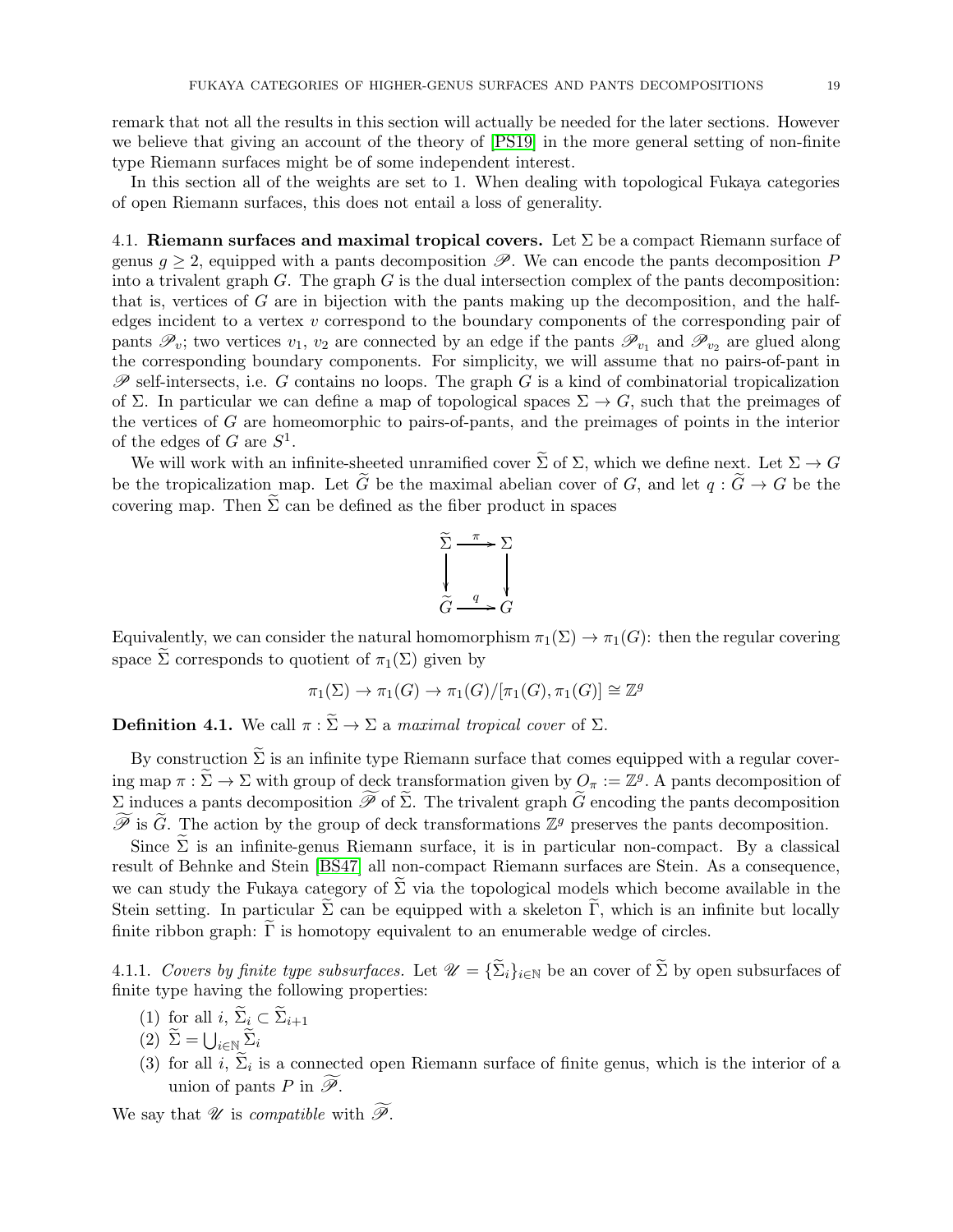**Definition 4.2.** Let  $\tilde{\Gamma}$  be a skeleton of  $\tilde{\Sigma}$ . We say that  $\tilde{\Gamma}$  is *adapted to U* if for all  $i \in \mathbb{N}$ ,  $\tilde{\Gamma}$ intersects transversely the boundary of  $\widetilde{\Sigma}_i$  and

$$
\Gamma_i := \widetilde{\Sigma}_i \cap \widetilde{\Gamma}
$$

is a skeleton for  $\Sigma_i$ , possibly with *stops*: i.e. edges incident to the boundary  $\partial \Sigma_i$ .

**Lemma 4.3.** Given an open cover  $\mathcal{U}$  of  $\tilde{\Sigma}$  satisfying properties (1), (2) and (3) above there exist skeleta adapted to  $\mathscr U$ .

*Proof.* For concreteness we will briefly explain the case  $q = 2$ , where we work with the minimal pants decomposition. The general case can be dealt with similarly. We make first a preliminary observation. Let  $\widetilde{\Sigma}$  be a non-compact Riemann surface such that can be written as  $\widetilde{\Sigma} = \widetilde{\Sigma}_1 \coprod_Z \widetilde{\Sigma}_2$ where

- (1)  $\widetilde{\Sigma}_1$  and  $\widetilde{\Sigma}_2$  are Riemann surfaces with boundary, and  $Z \subset \partial \widetilde{\Sigma}_1 \cap \partial \widetilde{\Sigma}_2$
- (2)  $\widetilde{\Sigma}_1$  and  $\widetilde{\Sigma}_2$  are equipped with skeleta  $\Gamma_1$  and  $\Gamma_2$  such that  $Z \subset \Gamma_1 \cap \Gamma_2$ .

Then  $\Gamma := \Gamma_1 \coprod_Z \Gamma_2$  is a is a skeleton for  $\widetilde{\Sigma}$ .

Now let  $\Sigma$  be a compact Riemann surface of genus 2. Let  $\widetilde{\Sigma} \to \Sigma$  be its maximal tropical cover. There is unique pants decomposition of  $\Sigma$  made up of two pairs of pants which do not self-intersect: we denote these pairs-of-pants  $\Sigma_1$  and  $\Sigma_2$  and write  $\Sigma = \Sigma_1 \cup_D \Sigma_2$ , where  $D \cong S^1 \amalg S^1 \amalg S^1$ . The maximal abelian cover of  $\Sigma_i$  can be described explicitly as follows.

Consider the equilateral simplicial tessellation of  $\mathbb{R}^2$ . We can view its boundary as a locally finite ribbon graph  $\Delta$  embedded in  $\mathbb{R}^2$ : let T be a spanning tree for this graph. Let B be the union of the open balls  $B(x, \epsilon)$  with radius  $\epsilon \ll 1$ , where x ranges over the vertices of  $\Delta$ . Let  $\partial B$  be the boundary of B: this is a enumerable union of circles with centers in the vertices of  $\Delta$ . Then  $\Sigma_i$  can be realized as  $\mathbb{R}^2 - B$ . A skeleton for  $\widetilde{\Sigma}_i$  is given by

$$
\Gamma_i = (T - D) \bigcup \partial B.
$$

In words,  $\Gamma_i$  is a connected ribbon graph obtained by drawing edges between the components of  $\partial B$ , but in such a way that no new loops are created.

The covering  $\Sigma \to \Sigma$  can be realized via the identification

$$
\widetilde{\Sigma} \cong \widetilde{\Sigma}_1 \coprod_{\partial B} \widetilde{\Sigma}_1 \longrightarrow \Sigma_1 \coprod_{D} \Sigma_2 \cong \Sigma.
$$

Note that  $\widetilde{\Sigma}$  carries a natural pants decomposition  $\widetilde{\mathscr{P}}$ . Also  $\widetilde{\Sigma}$  inherits a skeleton  $\widetilde{\Gamma} = \Gamma_1 \coprod_{\partial B} \Gamma_2$ . Then the skeleton  $\Gamma$  is adapted to  $\mathscr U$ , for any open cover  $\mathscr U$  compatible with  $\mathscr P$ .

Indeed, let U be an open subset of  $\Sigma$  which is the interior of a union of pants. Then  $U \cap \Gamma_i$  is a skeleton (possibly with non-compact edges) of  $U \cap \Sigma_i$ : indeed  $U \cap \Sigma_i$  retracts onto a bouquet of N circles for some N, and  $\Gamma_i \cap \overline{\Sigma_i}$  has the same homotopy type, which can be easily checked by inspection. Then it follows that

$$
U\cong U\cap \widetilde{\Sigma_1}\coprod_{U\cap \partial B}U\cap \widetilde{\Sigma_2}\quad \text{retracts onto}\quad U\cap \Gamma=U\cap \Gamma_1\coprod_{U\cap \partial B}U\cap \Gamma_2
$$

which is what we needed to prove.  $\Box$ 

<span id="page-19-0"></span>**Remark 4.4.** If  $\mathcal{U} = {\{\widetilde{\Sigma}_i\}}_{i\in\mathbb{N}}$  is an open cover as above, and  $\widetilde{\Gamma}$  is a skeleton adapted to  $\mathcal{U}$ , then  $\widetilde{\Gamma}$ will have at least one stop on each boundary component of  $\Sigma_i$ , for all i. That is, for each connected component B of  $\partial \Sigma_i$ , the intersection  $\Gamma_i \cap B$  is non-empty.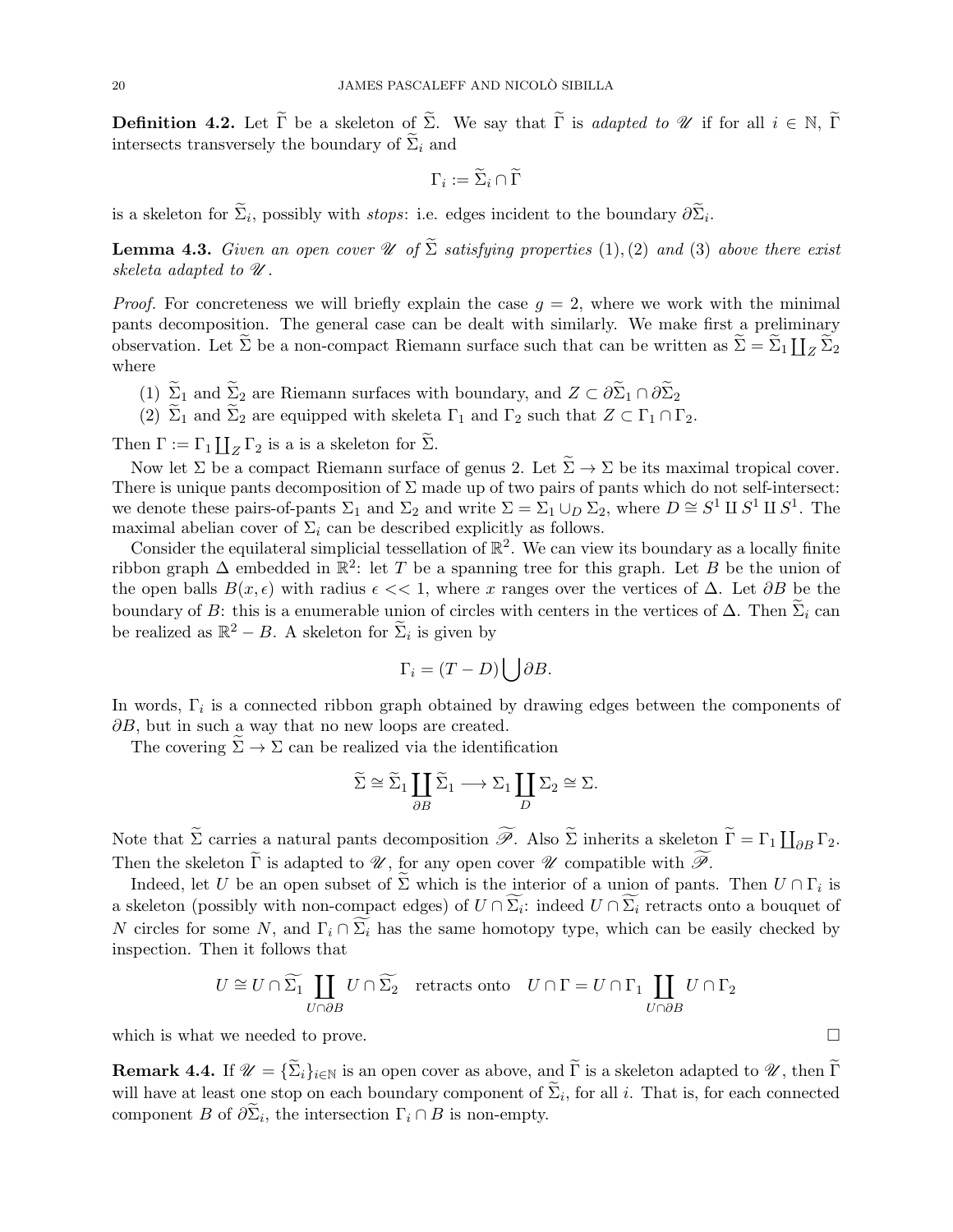$\Box$ 

<span id="page-20-0"></span>4.2. The topological Fukaya category of  $\widetilde{\Sigma}$ . In this Section we explain how to compute the Fukaya category of  $\Sigma$  via the sheaf of categories on graphs introduced in Section [3.4.](#page-14-0) This follows closely [\[PS19\]](#page-44-12) except for the fact that, since  $\Sigma$  is not of finite type, some extra argument is needed.

We fix once and for all a covering  $\mathscr{U} = {\{\Sigma_i\}}_{i\in\mathbb{N}}$  compatible with  $\mathscr{P}$ , and a skeleton  $\Gamma$  adapted to  $\mathscr U$ . It follows immediately from the definition that

$$
\mathrm{Fuk}^{\mathrm{top}}(\widetilde{\Sigma}) = \varinjlim_{i} \mathscr{F}^{\mathrm{top}}(\Gamma_{i}), \quad \mathrm{Fuk}_{\infty}^{\mathrm{top}}(\widetilde{\Sigma}) = \varinjlim_{i} \mathscr{F}_{\infty}^{\mathrm{top}}(\Gamma_{i}).
$$

By definition  $\Gamma_i$  is a skeleton for  $\Sigma_i$ , possibly with stops. The closure of  $\Sigma_i$  is a Riemann surface with boundary equipped with a pants decomposition. Let  $G_i \subset G$  be the open sub-graph encoding the pants decomposition of  $\tilde{\Sigma}_i$ . We can evaluate the sheaf  $\mathscr{B}(-)$  on  $G_i$ . By Theorem 8.3 of [\[PS19\]](#page-44-12) we have that  $\mathscr{B}(G_i)$  is equivalent to the Ind-completion of the topological Fukaya category of  $\Sigma_i$ 

$$
\mathscr{B}(G_i) \simeq \mathrm{Ind}(\mathrm{Fuk}^{\mathrm{top}}(\widetilde{\Sigma}_i))
$$

Now let  $\Gamma'_i$  be the compact skeleton of  $\Sigma_i$  obtained by removing the non-compact edges of  $\Gamma_i$ . Since the topological Fukaya category of a surface can be computed by evaluating  $\mathscr{F}^{\text{top}}$  on a compact skeleton we have that  $\mathscr{B}(G_i) \simeq \mathscr{F}_{\infty}^{\text{top}}(\Gamma'_i)$ .

We have inclusions

$$
\Gamma'_i \subset \Gamma_i, \quad \Gamma'_i \subset \Gamma'_{i+1}, \quad \Gamma_i \subset \Gamma'_{i+1}
$$

where  $\Gamma'_i$  is a closed subgraph of  $\Gamma_i$  and of  $\Gamma'_{i+1}$ , while  $\Gamma_i$  is an open subgraph of  $\Gamma'_{i+1}$ . This yields functors

$$
T_{\infty}: \mathscr{B}(G_i) \simeq \text{Fuk}_{\infty}^{\text{top}}(\widetilde{\Sigma}_i) \longrightarrow \mathscr{F}_{\infty}^{\text{top}}(\Gamma_i), \quad T_{\infty}: \mathscr{B}(G_i) \simeq \text{Fuk}_{\infty}^{\text{top}}(\widetilde{\Sigma}_i) \longrightarrow \mathscr{B}(G_{i+1}) \simeq \text{Fuk}_{\infty}^{\text{top}}(\widetilde{\Sigma}_{i+1}),
$$

$$
C_{\infty}: \mathscr{F}_{\infty}^{\text{top}}(\Gamma_i) \longrightarrow \mathscr{B}(G_{i+1}) \simeq \text{Fuk}_{\infty}^{\text{top}}(\widetilde{\Sigma}_{i+1})
$$

Note that  $S_\infty : \mathscr{B}(G_{i+1}) \to \mathscr{B}(G_i)$  coincides with the restriction functor  $S_\mathscr{B}$  of the sheaf  $\mathscr{B}$  discussed in Section [3.4.](#page-14-0) Thus  $T_\infty : \mathscr{B}(G_i) \to \mathscr{B}(G_{i+1})$  is the same as the corestriction functor  $T_{\mathscr{B}}$  introduced in Lemma [3.7.](#page-15-3) For all  $i$ , we have factorizations

$$
\mathscr{F}_{\infty}^{\text{top}}(\Gamma_i) \xrightarrow{\overbrace{C_{\infty}}} \mathscr{B}(G_{i+1}) \xrightarrow{\overbrace{T_{\infty}}} \mathscr{F}_{\infty}^{\text{top}}(\Gamma_{i+1}) \qquad \mathscr{B}(G_i) \xrightarrow{\overbrace{T_{\infty}}} \mathscr{F}_{\infty}^{\text{top}}(\Gamma_i) \xrightarrow{\overbrace{C_{\infty}}} \mathscr{B}(G_{i+1})
$$

<span id="page-20-1"></span>Proposition 4.5. There is an equivalence

$$
\mathrm{Fuk}_{\infty}^{\mathrm{top}}(\widetilde{\Sigma}) \simeq \varinjlim_{i} \mathscr{F}_{\infty}^{\mathrm{top}}(\Gamma_{i}) \simeq \varinjlim_{i} \mathscr{B}(G_{i})
$$

*Proof.* Consider the directed system in  $DGCat_{cont}^{(2)}$ 

$$
C_1 := \mathscr{B}(G_1) \stackrel{T_{\infty}}{\to} C_2 := \mathscr{F}_{\infty}^{\text{top}}(\Gamma_1) \stackrel{C_{\infty}}{\to} C_3 := \mathscr{B}(G_2) \stackrel{T_{\infty}}{\to} C_4 := \mathscr{F}_{\infty}^{\text{top}}(\Gamma_2) \stackrel{C_{\infty}}{\to} \dots
$$

Then by cofinality

$$
\varinjlim_{i} \mathscr{B}(G_{i}) \simeq \varinjlim_{i} C_{i} \simeq \varinjlim_{i} \mathscr{F}_{\infty}^{\text{top}}(\Gamma_{i}) \simeq \text{Fuk}_{\infty}^{\text{top}}(\widetilde{\Sigma}).
$$

Now consider the inductive system in  $\text{DGCat}_{\text{cont}}^{(2)}$ 

$$
\mathscr{B}(G_1) \stackrel{S_{\infty}}{\leftarrow} \mathscr{B}(G_2) \stackrel{S_{\infty}}{\leftarrow} \mathscr{B}(G_3) \stackrel{S_{\infty}}{\leftarrow} \dots
$$

<span id="page-20-2"></span>Proposition 4.6. There is an equivalence

$$
\mathrm{Fuk}_{\infty}^{\mathrm{top}}(\widetilde{\Sigma}) \simeq \varprojlim_{i} \mathscr{B}(G_{i}) \simeq \mathscr{B}(\widetilde{G})
$$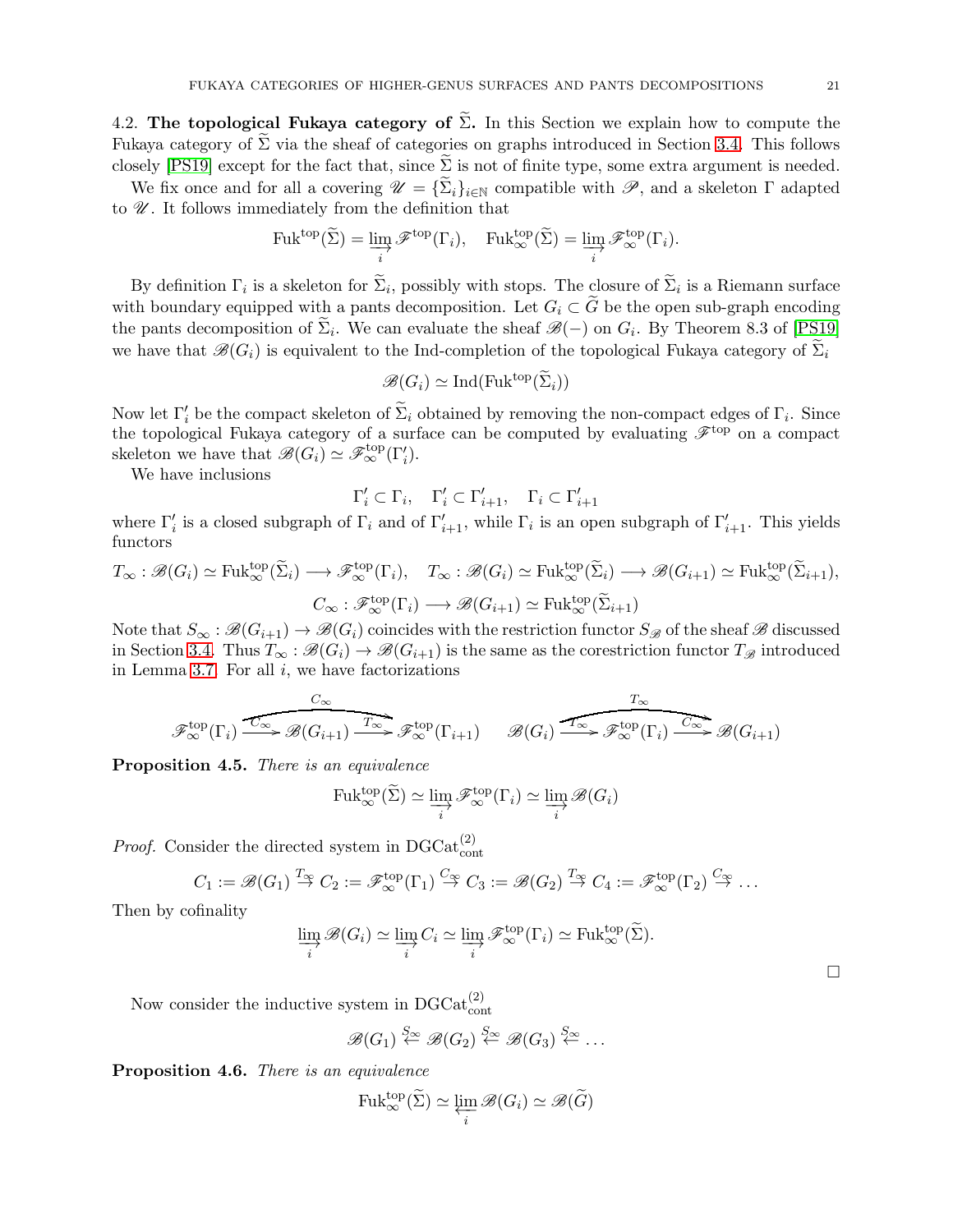*Proof.* By Lemma [3.7,](#page-15-3)  $S_{\infty}$  is also the right adjoint of  $T_{\infty}$ . By Proposition [4.5,](#page-20-1) we have that  $\text{Fuk}_{\infty}^{\text{top}}(\widetilde{\Sigma}) \simeq \varinjlim_{i} \mathscr{B}(G_i)$ , where the colimit is computed in DGCat $_{\text{cont}}^{(2)}$ . By Lemma [2.2](#page-6-0) taking right adjoint vields adjoint yields

$$
\mathrm{Fuk}_{\infty}^{\mathrm{top}}(\widetilde{\Sigma}) \simeq \varprojlim_{i} \mathscr{B}(G_{i}) \text{ in } \mathrm{DGCat}_{\mathrm{cont}}^{(2)}.
$$

Now, since  $\{G_i\}_{i\in\mathbb{N}}$  is an open cover of  $\widetilde{G}$ , the limit  $\varprojlim_i \mathscr{B}(G_i)$  computes the global sections of  $\mathscr{B}$ , and is therefore equivalent to  $\mathscr{B}(\widetilde{G})$ .

As a consequence of Proposition [4.6](#page-20-2) we can rewrite  $\text{Fuk}_{\infty}^{\text{top}}(\widetilde{\Sigma})$  as a limit of a diagram in  $\text{DGCat}_{\text{cont}}^{(2)}$ . having

- (1) as vertices, the categories  $\mathscr{B}_v$  and  $\mathscr{B}_e$ , where v and e vary over the vertices and edges of G
- (2) as structure morphisms, the restrictions  $\mathscr{B}_v \to \mathscr{B}_e$ , whenever e is incident to v.

More precisely, let us denote by  $\widetilde{L}$  be the poset of strata of  $\widetilde{G}$ , where  $\widetilde{G}$  is stratified by its vertices and edges. Since  $\mathscr{B}$  is a constructible sheaf we can compute its global sections  $\mathscr{B}(G)$  by taking a limit over its stalks on strata: this limit is naturally indexed by the poset  $\tilde{L}$ . We can express this by writing

$$
\mathrm{Fuk}_{\infty}^{\mathrm{top}}(\widetilde{\Sigma}) \simeq \mathscr{B}(\widetilde{G}) \simeq \varprojlim_{l \in \widetilde{L}} \mathscr{B}_{l}
$$

where  $l \in \tilde{L}$  correspond to the strata of  $\tilde{G}$  (i.e. its vertices and edges), and  $\mathscr{B}_l$  denotes the stalk of  $\mathscr{B}(-)$  on the stratum l.

The group  $O_{\pi}$  of deck transformations of  $\pi : \widetilde{\Sigma} \to \Sigma$  acts on Fuktop $(\widetilde{\Sigma})$ . We will use the presentation of  $\text{Fuk}_{\infty}^{\text{top}}(\widetilde{\Sigma})$  we have just given to compute the  $O_{\pi}$ -equivariant category  $\text{Fuk}_{\infty}^{\text{top}}(\widetilde{\Sigma})^{O_{\pi}}$ . Recall that  $O_{\pi}$  is also the group of deck transformation of the maximal abelian cover  $q : \widetilde{G} \to G$ .

<span id="page-21-0"></span>Proposition 4.7. There is an equivalence

$$
\mathrm{Fuk}_{\infty}^{\mathrm{top}}(\widetilde{\Sigma})^{O_{\pi}} \simeq \mathscr{B}(\widetilde{G})^{O_{\pi}} \simeq \mathscr{B}(G)
$$

*Proof.* As we explained,  $Fuk_{\infty}^{top}(\tilde{\Sigma})$  can be realized as the limit of a diagram of categories in  $\text{DGCat}_{\text{cont}}^{(2)}$  indexed by the poset of strata of  $\widetilde{G}$ , which we denoted  $\widetilde{L}$ . Additionally, the  $O_{\pi}$ -action on Fuktop $(\tilde{\Sigma})$  can be easily understood via this presentation. Namely the group  $O_{\pi}$  acts on  $\tilde{L}$ , and therefore on the right-hand side of

$$
\mathrm{Fuk}_{\infty}^{\mathrm{top}}(\widetilde{\Sigma}) \simeq \varprojlim_{l \in \widetilde{L}} \mathscr{B}_l
$$

and this induces the action of  $O_{\pi}$  on Fuk<sup>top</sup>( $\tilde{\Sigma}$ ). Note a that clearly  $\tilde{L}/G \cong L$ , where L is the poset of strata of G. Note also that

$$
\mathscr{B}(G)\simeq \varprojlim_{l\in L}\mathscr{B}_l
$$

Since passing to the invariant category is a limit, and limits commute with limits, we can write

$$
\mathscr{B}(\widetilde{G})^{O_{\pi}} \simeq \left(\varprojlim_{l \in \widetilde{L}} \mathscr{B}_{l}\right)^{O_{\pi}} \simeq \varprojlim_{l \in (\widetilde{L}/O_{\pi})} \mathscr{B}_{l} \simeq \mathscr{B}(G)
$$

and this concludes the proof.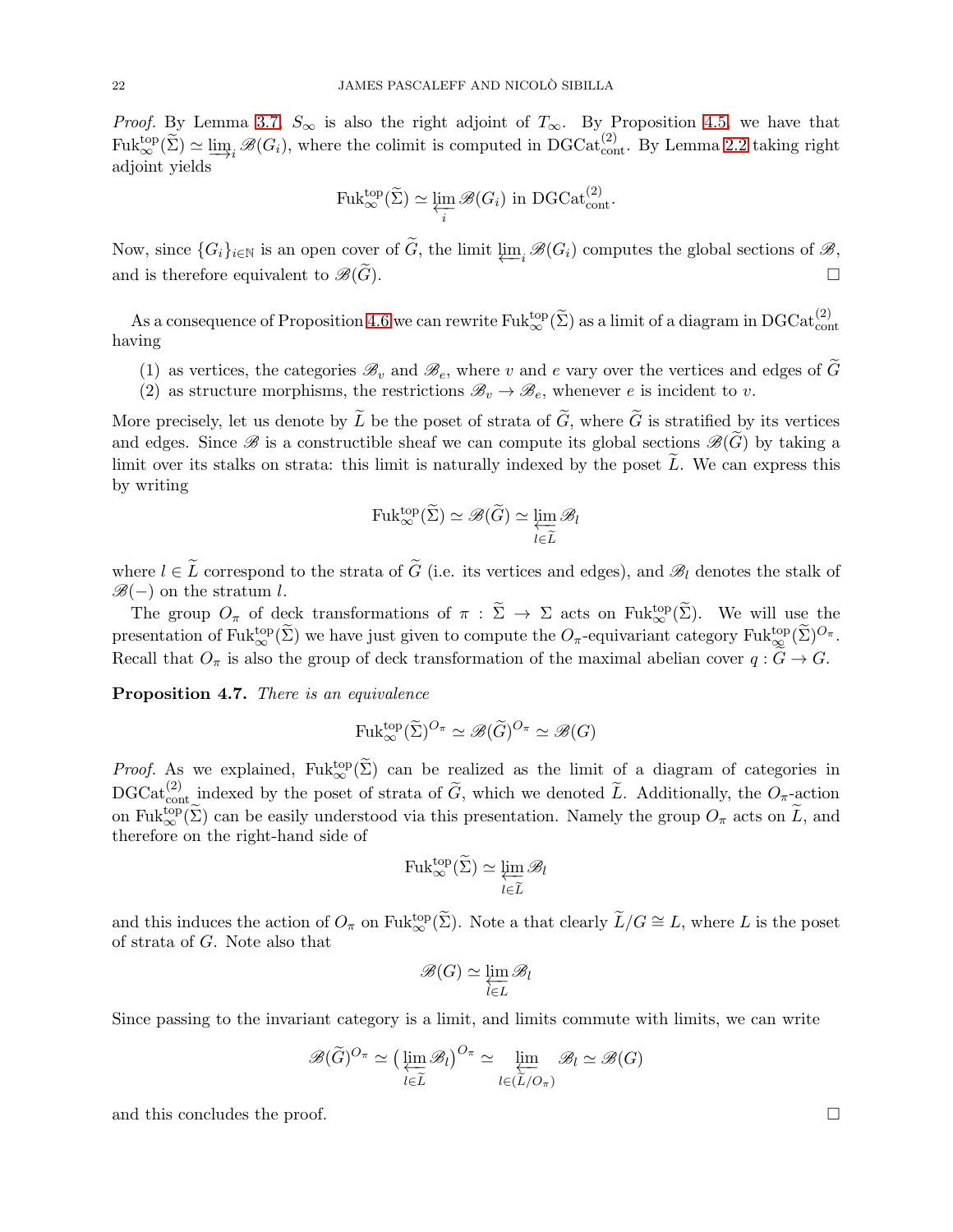<span id="page-22-0"></span>4.3. The locally finite topological Fukaya category. The account of the topological Fukaya category of non-finite type Riemann surfaces which we have given so far focused on the Indcompleted Fukaya category. However for the applications we have in mind it will be useful to work with small categories. It turns out that for our purposes the topological Fukaya category of  $\Sigma$ 

$$
\text{Fuk}^{\text{top}}(\widetilde{\Sigma}) = \text{Fuk}_{\infty}^{\text{top}}(\widetilde{\Sigma})^{\omega} \simeq \mathscr{B}(\widetilde{G})^{\omega}
$$

is not quite the right category, it is too small. In particular, although the  $O_\pi$ -action restricts to Fuk<sup>top</sup>( $\widetilde{\Sigma}$ ), the  $O_{\pi}$ -equivariant category Fuk<sup>top</sup>( $\widetilde{\Sigma}$ )<sup> $O_{\pi}$ </sup> is the zero-category.

The key to resolving the issue is the following observation: whereas  $\mathscr{F}_{\infty}^{\text{top}}(-)$  with restrictions  $R_{\infty}$  defines a sheaf with values in DGCat<sup>(2)</sup><sub>cont</sub> (see Section [2.1.2](#page-7-0) (3)), this is no longer true after restricting to compact objects. To fix this we need to sheafify the assignment

(12) 
$$
U \subset \widetilde{\Gamma} \mapsto (\mathscr{F}_{\infty}(U))^{\omega} \in \text{DGCat}_{\text{small}}^{(2)}.
$$

This yields a sheaf  $\mathscr{F}^{\text{lf}}(-)$  with values in DGCat<sup>(2)</sup><sub>small</sub>: the superscript *lf* stands for *locally finite*, meaning that locally on the skeleton the sections of  $\mathscr{F}^{\text{If}}(-)$  are the compact objects inside  $\mathscr{F}^{\text{top}}_{\infty}(-)$ .

**Definition 4.8.** We call the global sections of the sheaf  $\mathscr{F}^{lf}(-)$  the *locally finite* topological Fukaya category of  $\widetilde{\Sigma}$ , and we denote it Fuk<sup>top, If</sup> $(\widetilde{\Sigma})$ .

**Remark 4.9.** The category Fuk<sup>top,lf</sup> $(\widetilde{\Sigma})$  is, by construction, the Morita dual of Fuk<sup>top</sup> $(\widetilde{\Sigma})$ : that is

$$
\mathrm{Fuk}^{\mathrm{top},\mathrm{lf}}(\widetilde{\Sigma}) \simeq \mathrm{Fun}_{\mathrm{DGCat}_{\mathrm{small}}^{(2)}}(\mathrm{Fuk}^{\mathrm{top}}(\widetilde{\Sigma}), \mathrm{Perf}^{(2)}(k)).
$$

As such it was considered in [\[STZ14\]](#page-45-4) and [\[DK18\]](#page-44-11) as a model for the compact, or infinitesimally wrapped Fukaya category of a punctured Riemann surface.

We are going to prove for Fuk<sup>top,lf</sup> $(\widetilde{\Sigma})$  some of the structure results we have established for  $Fuk_{\infty}^{top}(\tilde{\Sigma})$  in the previous section. Since the arguments are very similar for the two cases, we will limit ourselves to a somewhat abbreviated treatment.

Recall from Remark [3.8](#page-16-1) that  $\mathscr{B}^{\omega}$  is the presheaf of small categories obtained from  $\mathscr{B}$  by taking compact objects section-wise.

<span id="page-22-1"></span>Proposition 4.10. There is an equivalence

$$
\mathrm{Fuk}^{\mathrm{top},\mathrm{lf}}(\widetilde{\Sigma}) \simeq \varprojlim_{i} \mathscr{B}^{\omega}(G_{i}) \simeq \varprojlim_{i} \mathrm{Fuk}^{\mathrm{top}}(\widetilde{\Sigma}_{i})
$$

*Proof.* By Remark [4.4](#page-19-0) and Remark [2.4,](#page-7-1) for all i the category  $\mathscr{F}^{top}(\Gamma_i)$  is a smooth and proper, and the restriction functor  $R_{\infty}: \mathscr{F}_{\infty}^{\text{top}}(\Gamma_{i+1}) \to \mathscr{F}_{\infty}^{\text{top}}(\Gamma_{i+1})$  restricts to compact objects, that is we can write  $R_{\infty} = \text{Ind}(R)$ . By definition we can write

$$
\mathrm{Fuk}^{\mathrm{top},\mathrm{lf}}(\widetilde{\Sigma}) \simeq \varprojlim_{i} \mathscr{F}^{\mathrm{top}}(\Gamma_{i}).
$$

As we discussed, there is an equivalence  $\mathscr{B}^{\omega}(G_i) \simeq \mathscr{F}^{\text{top}}(\Gamma'_i)$ . This yields factorizations

$$
\overbrace{\mathscr{F}^{\mathrm{top}}(\Gamma_i) \xleftarrow{R} \mathscr{B}(G_{i+1}) \xleftarrow{S} \mathscr{F}^{\mathrm{top}}(\Gamma_{i+1})}^R \qquad \mathscr{B}(G_i)^\omega \xleftarrow{S} \mathscr{F}^{\mathrm{top}}(\Gamma_i) \xleftarrow{R} \mathscr{B}(G_{i+1})^\omega
$$

Then we can conclude by a cofinality argument exactly as in the proof of Proposition [4.5,](#page-20-1) by looking at the inverse system

$$
\mathscr{B}(G_1)^{\omega} \stackrel{S}{\leftarrow} \mathscr{F}^{\text{top}}(\Gamma_1) \stackrel{R}{\leftarrow} \mathscr{B}(G_2)^{\omega} \stackrel{S}{\leftarrow} \mathscr{F}^{\text{top}}(\Gamma_2) \stackrel{R}{\leftarrow} \dots
$$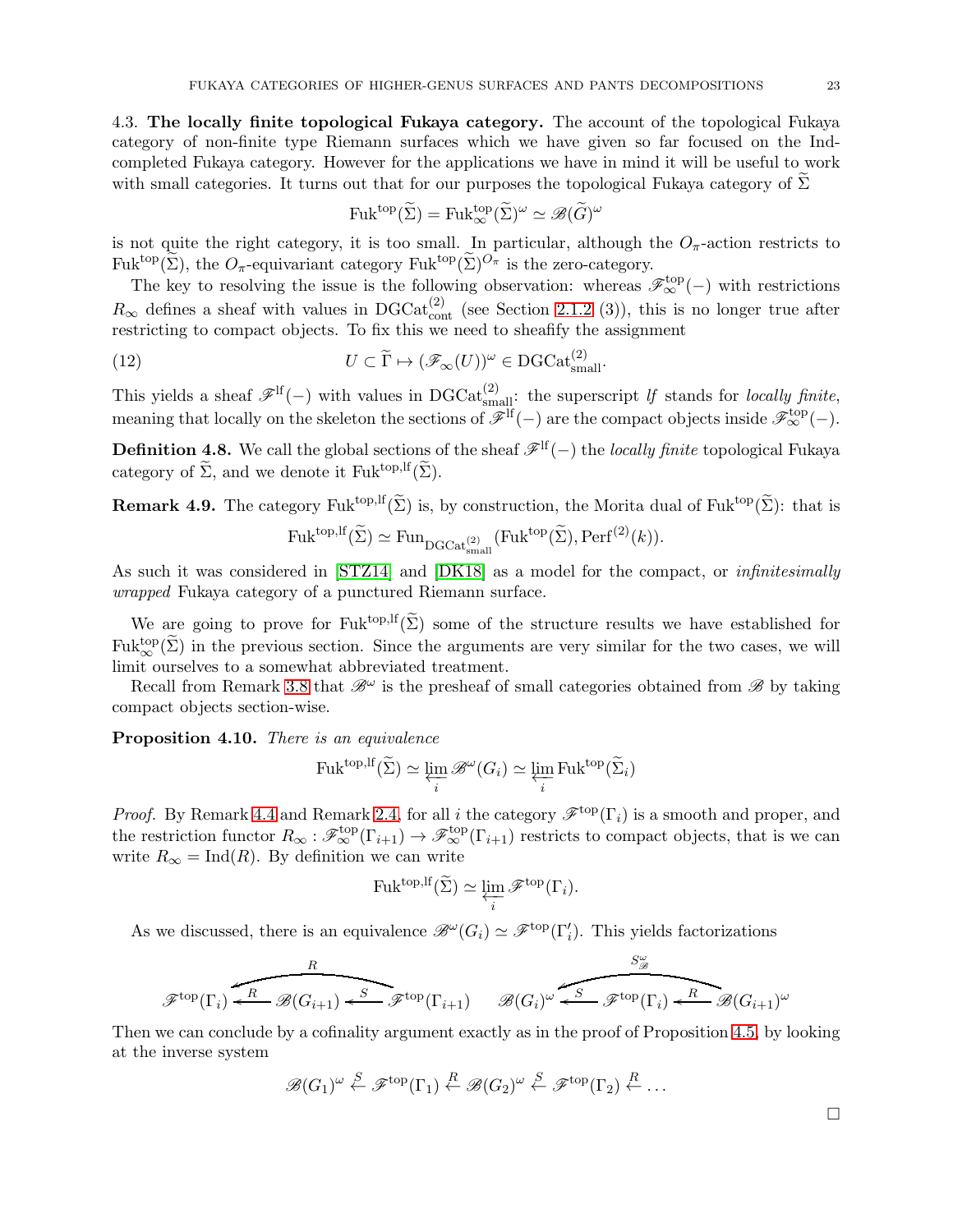Remark 4.11. Note that there are fully-faithful embeddings

$$
\mathrm{Fuk}^{\mathrm{top}}(\widetilde{\Sigma}) \subset \mathrm{Fuk}^{\mathrm{top},\mathrm{lf}}(\widetilde{\Sigma}) \subset \mathrm{Fuk}_{\infty}^{\mathrm{top}}(\widetilde{\Sigma}).
$$

The second inclusion is an immediate consequence of Proposition [4.10.](#page-22-1) As for the first inclusion, recall that by Proposition [4.6](#page-20-2) Fuk<sup>top</sup> $(\tilde{\Sigma}) \simeq (\varprojlim \mathscr{B}(G_i))^{\omega}$ . Then by Lemma [2.3,](#page-6-1)

$$
\mathrm{Fuk}^{\mathrm{top}}(\widetilde{\Sigma}) \subset \varprojlim \mathscr{B}(G_i)^{\omega} \simeq \mathrm{Fuk}^{\mathrm{top},\mathrm{lf}}(\widetilde{\Sigma}).
$$

<span id="page-23-2"></span>**Proposition 4.12.** The  $O_{\pi}$ -action on  $\text{Fuk}_{\infty}^{\text{top}}(\widetilde{\Sigma})$  restricts to  $\text{Fuk}^{\text{top},\text{lf}}(\widetilde{\Sigma})$  and there is an equivalence  $Fuk^{top, \mathrm{lf}}(\widetilde{\Sigma})^{O_{\pi}} \simeq \mathscr{B}^{\omega}(G)$ 

Proof. The proof is the same as the proof of Proposition [4.7,](#page-21-0) from which we import notations. First note that we can rewrite the equivalence from Proposition [4.10](#page-22-1) as

$$
\mathrm{Fuk}^{\mathrm{top},\mathrm{lf}}(\widetilde{\Sigma}) \simeq \varprojlim_{l \in \widetilde{L}} (\mathscr{B}_l)^{\omega}
$$

As in the proof of Proposition [4.7,](#page-21-0) this allows us to understand very concretely the  $O_{\pi}$ -action: indeed the group  $O_{\pi}$  acts on  $\tilde{L}$ , and therefore on the limit  $\underline{\lim}_{l\in\tilde{L}}\mathscr{B}_{l}$ . Now  $\tilde{L}/G\cong L$ , where  $L$  is the poset of strate of  $G$  and we conclude that the poset of strata of  $G$ , and we conclude that

$$
\mathrm{Fuk}^{\mathrm{top},\mathrm{lf}}(\widetilde{\Sigma})^{O_{\pi}} \simeq \varprojlim_{l \in (\widetilde{L}/O_{\pi})} (\mathscr{B}_{l})^{\omega} \stackrel{(*)}{\simeq} \mathscr{B}^{\omega}(G).
$$

Let us comment briefly on equivalence (\*): since  $\mathscr{B}^{\omega}$  is in general just a pre-sheaf, it is not a priori clear that its sections on G should satisfy descent, and therefore could be expressed as  $\varprojlim_{l\in L} (\mathscr{B}_l)^{\omega}$ .<br>However  $\mathscr{R}^{\omega}$  is indeed a short when G is finite as in our case; see Bemark 3.8 However  $\mathscr{B}^{\omega}$  is indeed a sheaf when G is finite, as in our case: see Remark [3.8.](#page-16-1)

#### 5. Singularity categories and graphs

<span id="page-23-0"></span>In this section we explain how to express the singularity category of a normal crossing surface in terms of the combinatorial sheaves of categories on graphs introduced in Section [3.4.](#page-14-0) This is a key ingredient in the proof of HMS for compact surfaces which will be carried out in Section [7.](#page-41-0)

<span id="page-23-1"></span>5.1. Singularity categories of normal crossing surfaces. Let  $T$  be a smooth variety of dimension 3 and let  $X \subset T$  be a simple normal crossing divisor of the form  $X = f^{-1}(0)$ , where  $f: T \to \mathbb{A}^1$  is a morphism. Denote by Z the singular locus of X, and by S the singular locus of Z. We make the following assumptions

- (1) The irreducible component of Z are rational curves isomorphic to either  $\mathbb{G}_m$ ,  $\mathbb{A}^1$  or  $\mathbb{P}^1$
- (2) Let C be a irreducible component of Z. Then the intersection between C and S is empty if  $C \cong \mathbb{G}_m$ , has cardinality at most one if  $C \cong \mathbb{A}^1$ , and has cardinality at most two if  $C \cong \mathbb{P}^1$

**Definition 5.1.** If these assumptions are satisfied we say that X has a *graph-like* singular locus.

<span id="page-23-3"></span>**Remark 5.2.** Note that if  $X \subset Y$  is a toric divisor inside a smooth toric 3-fold, then X has graph-like singular locus.

We fix once and for all parametrizations of the irreducible components of  $Z$  compatible, in an appropriate sense, with the stratification of  $Z$  given by  $S$ :

- Let C be a component of Z isomorphic to  $\mathbb{A}^1$ , then we fix a parametrization  $\phi : \mathbb{A}^1 \stackrel{\cong}{\to} C$ such that  $\phi(\mathbb{A}^1 - \{0\}) \cap S = \varnothing$
- Let C be a component of Z isomorphic to  $\mathbb{P}^1$  then we fix a parametrization  $\psi : \mathbb{P}^1 \stackrel{\cong}{\to} C$ such that  $\psi(\mathbb{P}^1 - \{0, \infty\}) \cap S = \varnothing$

Now let S' be the subset of Z obtained as the union of the images  $\phi({0})$ , and  $\psi({0,\infty})$ , as  $\phi$  and  $\psi$  run over the fixed parametrizations of the components of Z. Note that  $S \subset S'$ .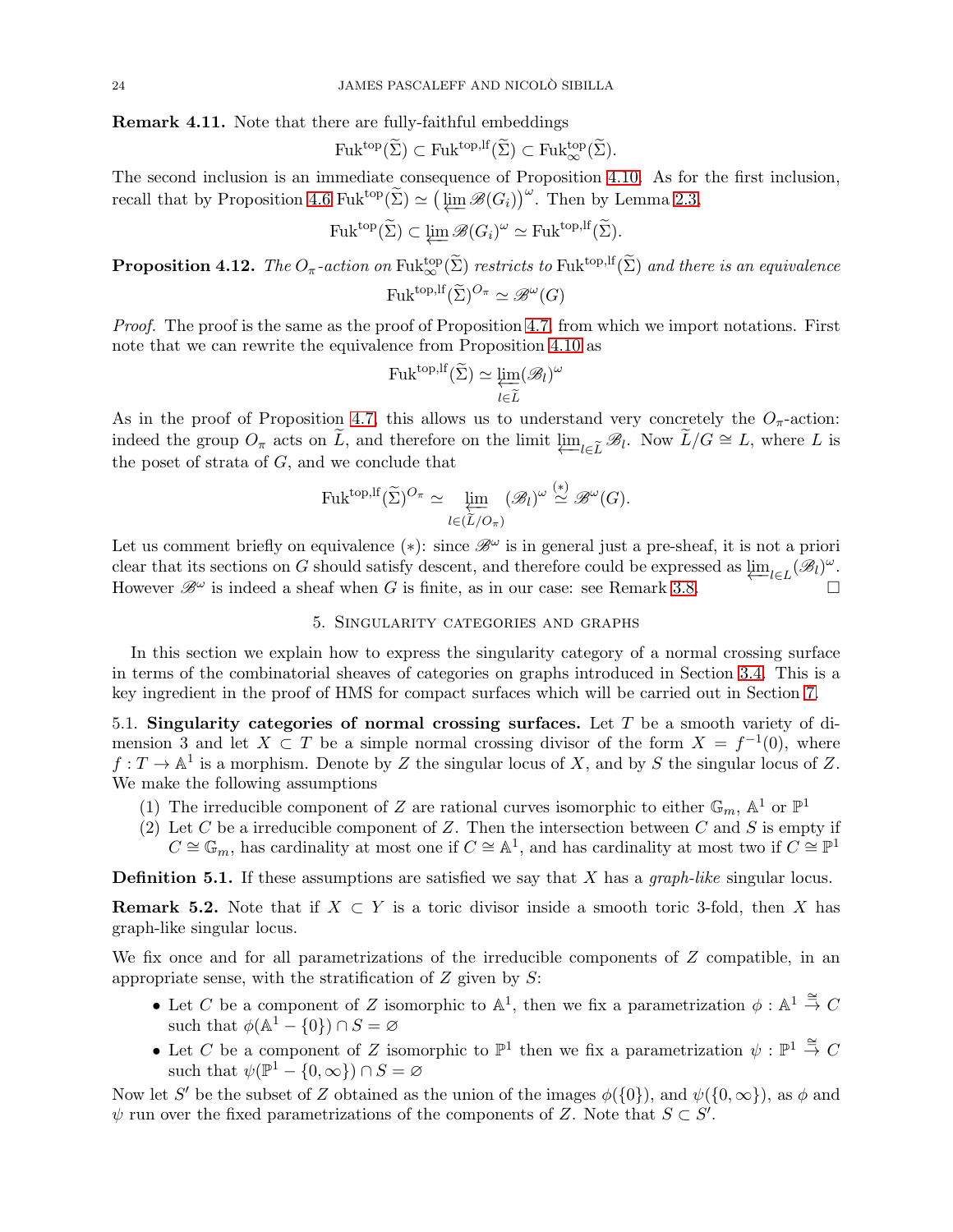**Definition 5.3.** We will refer to the points in  $S'$  as marked points.

**Example 5.4.** (1) Let  $T = \mathbb{P}$  $\Lambda^1 \times \Lambda^2$ , and let  $X = X_1 \cup X_2$  where  $X_1 = \mathbb{P}^1 \times \Lambda^1 \times \{0\}$  and  $X_2 = \mathbb{P}^1 \times \{0\} \times \mathbb{A}^1$ . Then  $Z \cong \mathbb{P}^1$ ,  $S = \emptyset$ , and  $S' = \{(0, 0, 0), (\infty, 0, 0)\} \in Z$ .

(2) Let  $T = T^* \mathbb{P}^1 \times \mathbb{A}^1$ , and let  $X = X_1 \cup X_2 \cup X_3$  where  $X_1 = T_0^* \mathbb{P}^1 \times \mathbb{A}^1$ ,  $X_2 = \mathbb{P}^1 \times \mathbb{A}^1$  and  $X_1 = T^*_{\infty} \mathbb{P}^1 \times \mathbb{A}^1$ . Then Z has five irreducible components, and  $S = S'$  has cardinality two and is given by  $(0,0), (\infty, 0) \in \mathbb{P}^1 \times \mathbb{A}^1 \subset T^* \mathbb{P}^1 \times \mathbb{A}^1$ .

Let  $G(X)$  be the graph having as vertices the points of  $S'$ , and as edges the irreducible components of Z: if C is an irreducible component of Z and  $s \in S'$ , then the edge  $t_C$  is is incident to the vertex  $v_s$  if and only if s lies on C. Note that  $G(X)$  has no loops and the vertices of  $G(X)$  have valency equal to either three or one.

Note that the graph  $G(X)$  does not depend on the choices of parametrization of the irreducible components of Z: any such choice gives rise to equivalent graphs.

**Example 5.5.** Let us follow up on Example 5.4. In case  $(1)$ ,  $G(X)$  has two 1-valent vertices and one edge joining them. In case  $(2)$ ,  $G(X)$  has two 3-valent vertices, one compact edge joining them, and four non-compact ones.

Observe that the dual intersection complex of the simple normal crossing divisor  $X$  is naturally a triangulated real two-dimensional topological manifold.

The following theorem is the main result of this section.

<span id="page-24-0"></span>**Theorem 5.6.** Suppose that the dual intersection complex of  $X$  is orientable. Then there is an κ-linear equivalence of categories

 $DSing^{\infty}(X) \simeq \mathcal{B}(G(X))$ 

We prove Theorem [5.6](#page-24-0) in Section [5.1.1](#page-24-1) below.

Remark 5.7. Before proceeding, we should clarify that in the statement of Theorem [5.6,](#page-24-0) the 2 periodicity of DSing<sup>∞</sup>(X) is regarded as a *property* rather than a *structure*. If we choose a way of presenting X as the zero fiber of a map  $f: T \to \mathbb{A}^1$ , then, via the equivalence  $\text{MF}^{\infty}(T, f) \simeq$  $DSing^{\infty}(X)$ , the singularity category is endowed with a 2-periodic *structure*. The version of Theo-rem [5.6](#page-24-0) that takes this structure into account is a  $\kappa((u))$ -linear equivalence

$$
\mathrm{MF}^\infty(T,f)\simeq \mathscr{B}(G(X),\gamma)
$$

where  $\gamma \in \kappa^\times$  accounts for a possible rescaling of the 2-periodic structure (See Section [3.5\)](#page-16-0). In the proof of Theorem [5.6](#page-24-0) below, the weight  $\gamma$  arises because we are rescaling the coordinates in the local models.

**Remark 5.8.** In the case where the dual intersection complex of  $X$  is not orientable, the first Stiefel-Whitney class of this 2-manifold restricts to a class  $w_1 \in H^1(G,\mathbb{Z}/2\mathbb{Z})$ . We expect that the analog of Theorem [5.6](#page-24-0) holds when the category  $\mathscr{B}(G(X))$  is twisted by  $w_1$  as in [\[Seg21\]](#page-44-18) (See Remark [3.11](#page-17-1) above).

<span id="page-24-1"></span>5.1.1. Matrix Factorizations and completions. Let  $H \subset \mathbb{A}^n$  be the union of the coordinate hyperplanes. We fix an open subset  $Y \subset \mathbb{A}^n$ . The intersection  $H \cap Y$  is a normal crossing divisor in Y, which with small abuse of notation we keep denoting  $H$ .

<span id="page-24-2"></span>**Lemma 5.9.** Let T be a scheme of dimension n and let  $X \subset T$  be a normal crossing divisor. Let  $Z_X \subset X$  be the singular locus of X. Assume that  $Z_X$  is isomorphic to the singular locus  $Z_{H_X}$  of a normal crossing divisor  $H_X \subset Y$  given by a subset of the components of H. Then the completion of  $Z_X$  in X is isomorphic to the completion of  $Z_{H_X}$  in  $H_X$ .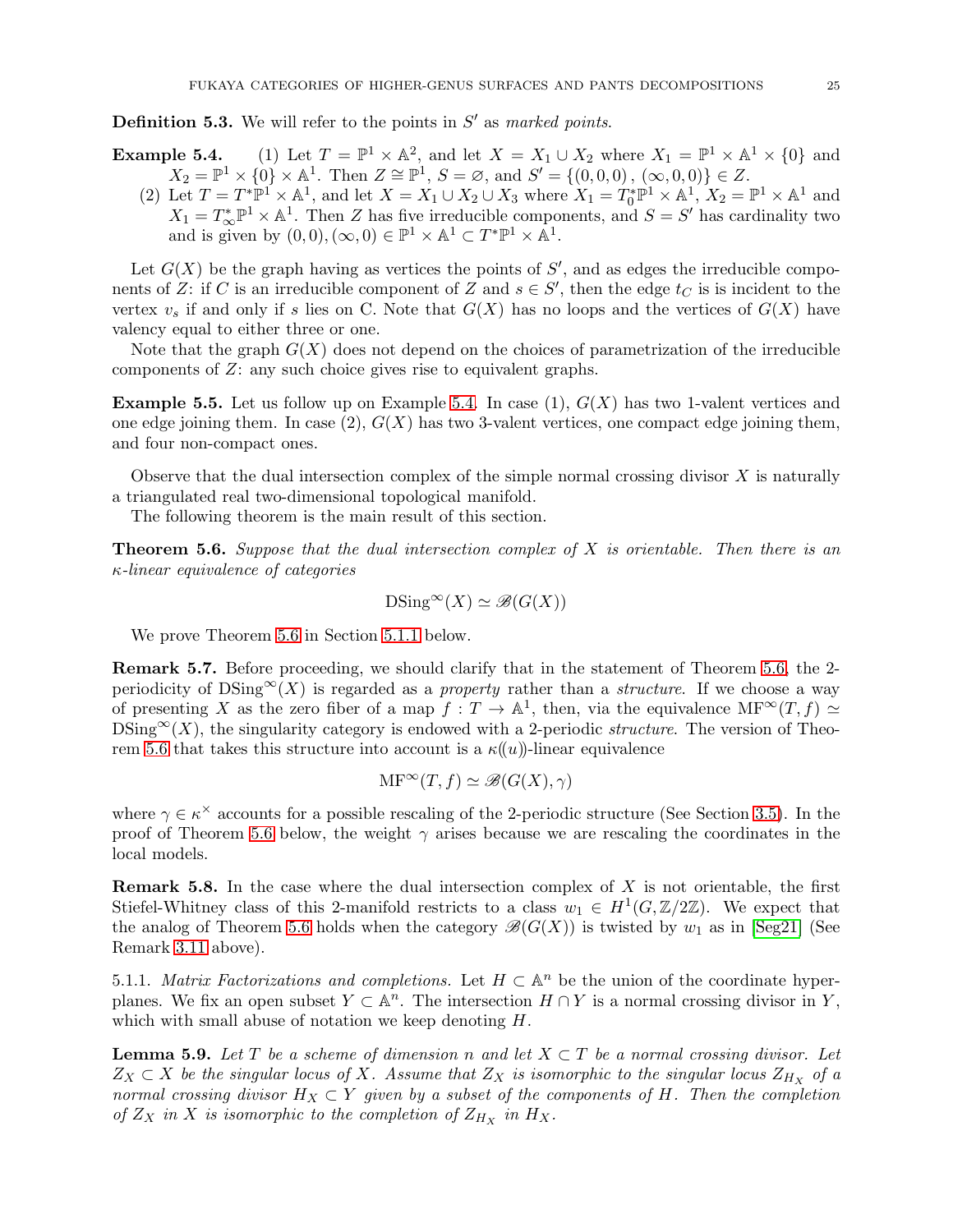Proof. The key input will be Theorem 1.5 of [\[CM03\]](#page-44-19), which gives a criterion comparing the infinitesimal neighborhoods of a scheme in different ambient spaces. [6](#page-25-0)

Consider the two embeddings

$$
j_1: Z_X \subset X \subset T, \quad j_2: Z_X \cong Z_{H_X} \subset H_X \subset Y
$$

Let  $N_{Z_X/T}$  and  $N_{Z_X/Y}$  be the normal sheaves relative to the embedding of  $Z_X$  in T and in Y. Let  $Z_1, \ldots, Z_l$  be the irreducible components of  $Z_X$ , and denote  $\iota_i : Z_i \to Z_X$  the embedding of the *i*-th irreducible component in  $Z_X$ . There is a commutative diagram of exact sequences

$$
\bigoplus_{i} \iota_{i,*} T_{Z_i} \longrightarrow j_1^* T_T \cong \mathcal{O}_{Z_X}^n \longrightarrow N_{Z_X/T} \longrightarrow 0
$$

$$
\cong \downarrow \qquad \qquad \downarrow \cong
$$

$$
\bigoplus_{i} \iota_{i,*} T_{Z_i} \longrightarrow j_2^* T_Y \cong \mathcal{O}_{Z_X}^n \longrightarrow N_{Z_X/Y} \longrightarrow 0
$$

where  $T_T$  and  $T_Y$  are the tangent sheaves over T and over Y respectively. This yields an isomorphism of normal sheaves  $N_{Z_X/T} \simeq N_{Z_X/Y}$ . Since  $Z_X$  is affine, higher cohomology of quasi-coherent sheaves vanish: thus [\[CM03,](#page-44-19) Theorem 1.5] implies that the completions of T and Y along  $Z_X$  are isomorphic

(13) 
$$
\widehat{Z_X}^T \cong \widehat{Z_X}^Y.
$$

Now consider the restriction to  $\widehat{Z_X}^T$  of local functions cutting out the irreducible components of X. Under isomorphism [\(13\)](#page-25-1), they correspond to functions on  $\widehat{Z}_X^Y$ . Further, up to a change of coordinates on  $\widehat{Z}_X^Y$ , these coincide with the functions on Y cutting out the components of  $H_X$ . Thus we deduce that [\(13\)](#page-25-1) restricts to an equivalence

<span id="page-25-1"></span>
$$
\widehat{Z_X}^X \simeq \widehat{Z_X}^T \times_T X \cong \widehat{Z_X}^Y \times_Y H_X \simeq \widehat{Z_X}^{H_X}
$$

and this concludes the proof.  $\Box$ 

We are now ready to prove Theorem [5.6.](#page-24-0)

The proof of Theorem [5.6.](#page-24-0) We will make use of two key properties of DSing<sup>∞</sup>(−). For reference, we state them below

- Let U be a quasi-projective scheme. By Theorem 2.10 [\[Orl11\]](#page-44-26),  $DSing^{\infty}(U)$  only depends on the formal neighborhood of the singular locus of  $U$ .<sup>[7](#page-25-2)</sup>
- By Proposition A.3.1 of [\[Pre11\]](#page-44-20) DSing<sup>∞</sup>(−) satisfies étale (and thus Zariski) descent with respect to varieties that are presented as the zero fiber of a morphism.

We will use the notations of Section [5.1:](#page-23-1)  $X$  is a 2-dimensional simple normal crossing divisor,  $Z$ is its singular locus, S is the singular locus of Z, and S' is the set of marked points on Z. We fix a parametrization of the components of  $Z$ . Note that if  $S'$  is empty then the statement is trivial and, if S is empty, the statement just follows from Zariski descent for  $QCoh^{(2)}(-)$ . We will assume that  $S = S' \neq \emptyset$ , the case when  $S \subsetneq S'$  follows in a similar way.

Let  $s \in S$ . There are exactly three components of Z that are incident to s, we denote them  $Z_{s,1}, Z_{s,2}, Z_{s,3}$  and set  $Z_s = \bigcup_{i=1}^3 Z_{s,i}$ . We denote by  $Z_s^c$  the union of the components of Z that are not incident to s,  $Z_s^c = \overline{Z - Z_s}$ . The fixed parametrization of the components of Z yields an isomorphism between  $Z - Z_s^c$  and the coordinate lines in  $\mathbb{A}^3$  which sends s to  $(0,0,0) \in \mathbb{A}^3$ . If s

<span id="page-25-0"></span> $^{6}$ The reference [\[CM03\]](#page-44-19) is about complex analytic varieties and therefore also Theorem 1.5 is formulated in that generality: but the proof relies entirely on general sheaf cohomology techniques, which apply without variations to schemes over any ground field  $\kappa$ .

<span id="page-25-2"></span><sup>&</sup>lt;sup>7</sup>In fact, Orlov proves that this is true only up to idempotent completion: however throughout the paper we work with categories up to Morita equivalence, and so in particular up to idempotent completion.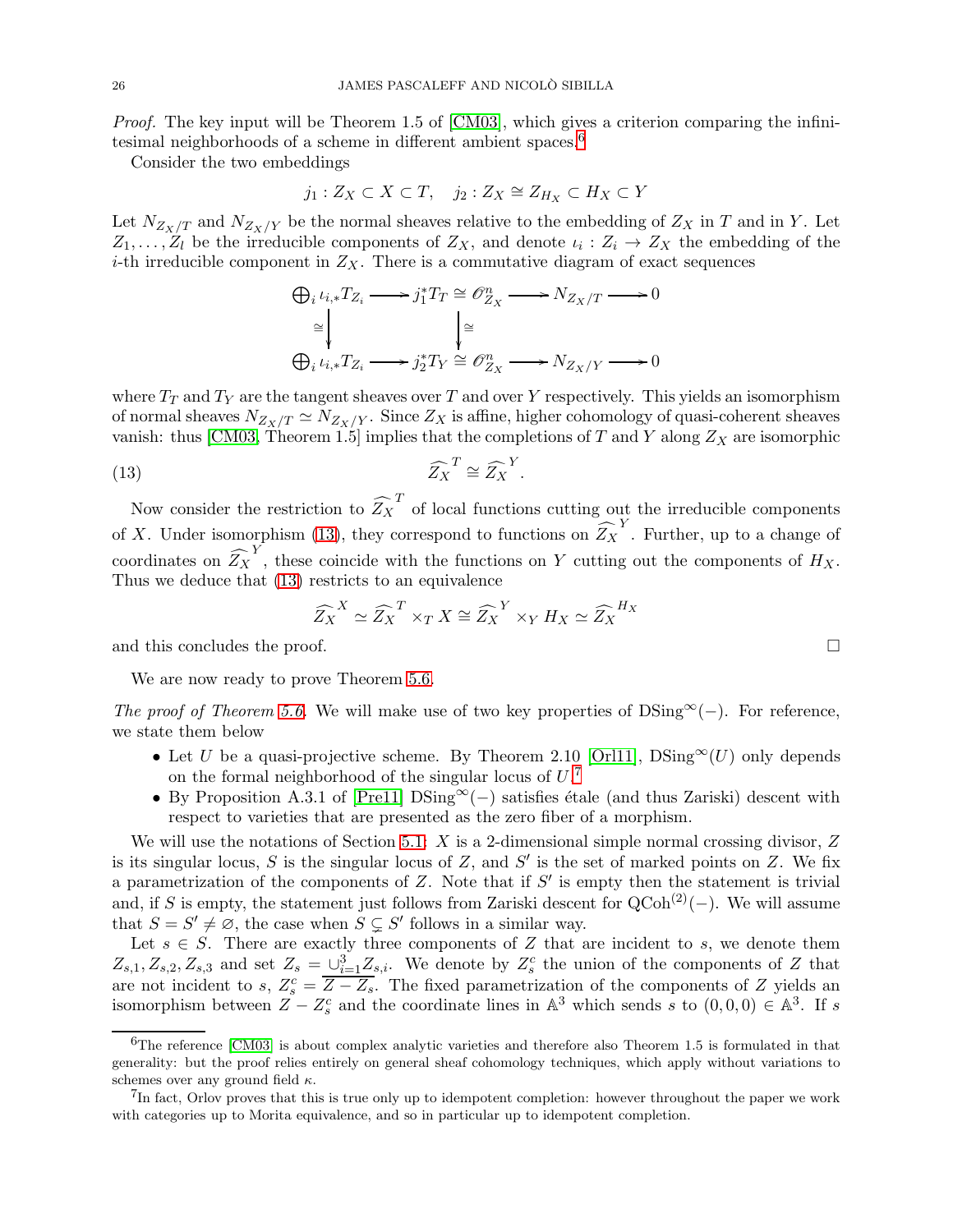and s' are adjacent vertices in  $G(X)$ , then there is exactly one irreducible component  $Z_{s,s'}$  of Z such that  $s, s' \in Z_{s,s'}$ .

For every  $s \in S$ , let  $U_s = X - Z_s^c$ . Then  $\mathscr{U} = \{U_i\}_{s \in S}$  is an open cover of X. Note that  $\mathscr{U}$  does not have any non-trivial triple overlaps. Since DSing∞(−) satisfies Zariski descent we can realize  $DSing^{\infty}(X)$  as a limit in DGCat $_{\text{cont}}^{(2)}$ 

$$
\mathrm{DSing}^{\infty}(X) \to [\bigoplus_{s \in S} \mathrm{DSing}^{\infty}(U_s) \Longrightarrow \bigoplus_{s,s' \in S} \mathrm{DSing}^{\infty}(U_s \cap U_{s'})]
$$

We make the following observations:

(a)  $U_s$  is a normal crossing surface, with singular locus  $Z_s$ . By Lemma [5.9](#page-24-2) the formal neighborhood of  $Z_s$  inside  $U_s$  is isomorphic to the formal neighborhood of the coordinate axes inside the coordinate hyperplanes  $H \subset \mathbb{A}^3$ . Orlov's results from [\[Orl11\]](#page-44-26) imply

$$
\mathrm{DSing}^{\infty}(U_s) \simeq \mathrm{DSing}^{\infty}(H) \simeq \mathrm{MF}^{\infty}(\mathbb{A}^3, x_1 x_2 x_3)
$$

(b) If  $s \neq s'$  and s and s' are adjacent in  $G(X)$ , then  $U_s \cap U_{s'} = X - (Z_s^c \cup Z_{s'}^c)$ . The singular locus of  $U_s \cap U_{s'}$  is isomorphic to  $\mathbb{G}_m$ . Using again Lemma [5.9,](#page-24-2) and Orlov's Theorem we deduce that

$$
\mathrm{DSing}^{\infty}(U_s \cap U_{s'}) \simeq \mathrm{QCoh}^{(2)}(\mathbb{G}_m)
$$

(c) If  $s \neq s'$ , and s and s' are not adjacent vertices in  $G(X)$ , then  $U_s \cap U_{s'} = X - Z$ . Since  $X - Z$  is smooth

<span id="page-26-0"></span>
$$
\mathrm{DSing}^\infty(U_s \cap U_{s'}) \simeq 0
$$

Using these observations we can rewrite, in terms of the quiver  $Q_{G(X)}$ , the equalizer that computes  $DSing^{\infty}(X)$  as

(14) 
$$
\mathrm{DSing}^{\infty}(X) \to \left[\bigoplus_{\bullet_v \in Q_{G(X)}} \mathscr{B}(\bullet_v) \right] \Longrightarrow \bigoplus_{\circ_t \in Q_{G(X)}} \mathscr{B}(\circ_t) \right]
$$

Now, diagram [\(14\)](#page-26-0) has the same shape as diagram [\(11\)](#page-15-2) from Remark [3.6](#page-15-4) which computes  $\mathcal{B}(G(X))$ (see Remark [3.6\)](#page-15-4). As the last step of the proof, we need to show that we can choose the equivalences from our observations (a) and (b) above, in such a way that the functors appearing in [\(14\)](#page-26-0) match the ones appearing in [\(11\)](#page-15-2).

The first issue to address is whether these functors are compatible with the conventions for resolving the shift ambiguity of the Knörrer periodicity that we set down in Section [3.1.](#page-9-0) This is where we use the hypothesis that the dual intersection complex  $C(X)$  of X is orientable. Choose an orientation of  $C(X)$ . Since the graph G embeds into  $C(X)$ , the orientation of  $C(X)$  induces a cyclic ordering of the edges at each vertex of G. Taking these cyclic orderings together with arbitrarily chosen orientations of each edge, we obtain framing data for G as in Section [3.1.](#page-9-0)

Consider now an irreducible component D of X; the structure sheaf  $\mathcal{O}_D$  gives rise to an object of  $DSing^{\infty}(X)$ . This object therefore gives rise to a compatible system of objects in the diagram [\(14\)](#page-26-0). For an adjacent pair of vertices  $v, v'$  that lie on the boundary of D, and using the notation of Section [3.1,](#page-9-0) we see that  $\mathscr{O}_D$  maps to objects of form  $F_{ij}$  with i, j cyclically ordered (with respect to the chosen framing data) at both  $v$  and  $v'$ . These must therefore map to the same object over the edge t joining v to v', and this is consistent with the convention set out in Section [3.1.](#page-9-0)<sup>[8](#page-26-1)</sup>

It remains to show that we can rescale the local coordinates on each patch so that the functors in the diagram [\(14\)](#page-26-0) match the diagram defining  $\mathscr{B}(G(X))$ . Let  $s \in S$ , and let  $Z_{s,1}, Z_{s,2}$  and  $Z_{s,3}$  be the three components of Z incident to s. Let us assume, for ease of exposition, that  $Z_{s,1}, Z_{s,2}$  and

<span id="page-26-1"></span><sup>&</sup>lt;sup>8</sup>This argument shows moreover that the convention of Section [3.1](#page-9-0) is essentially determined by the requirement that  $\mathscr{O}_D$  should gives rise to an object of  $\mathscr{B}(G(X))$  in the present setting.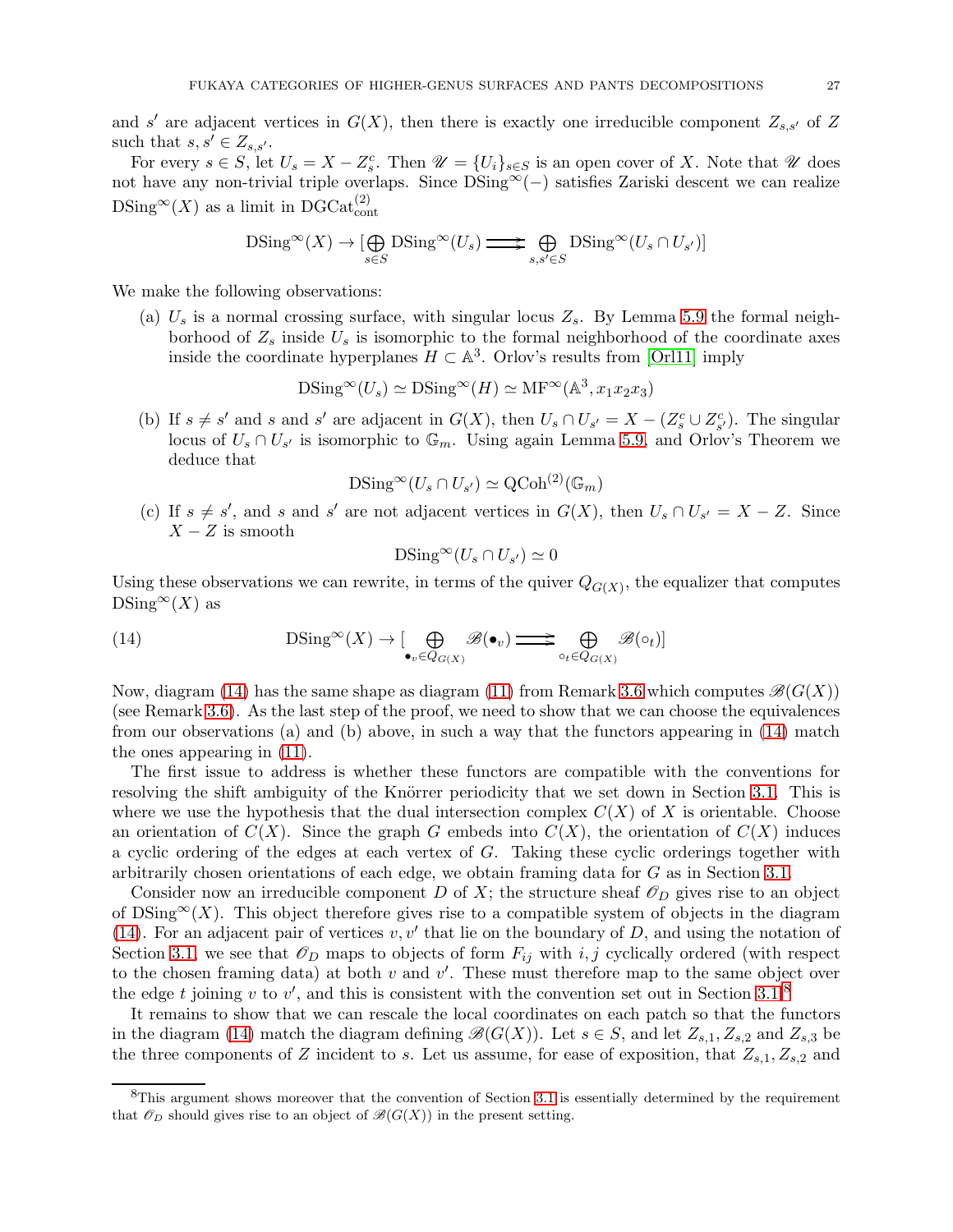$Z_{s,3}$  are all isomorphic to  $\mathbb{P}^1$ : this implies that, in addition to s, each component carries a second marked point. Let us name these points  $s_1$ ,  $s_2$  and  $s_3$ .<sup>[9](#page-27-0)</sup> For all  $i = 1, 2, 3$  we denote

$$
j^* : \text{DSing}^{\infty}(U_s) \to \text{DSing}^{\infty}(U_s \cap U_{s_i})
$$

the pull-back functor.

Let us recall the dictionary translating between X and the quiver  $Q_{G(X)}$ . The marked point s corresponds to a black vertex  $\bullet_v$  and the components  $Z_{s,1}, Z_{s,2}$  and  $Z_{s,3}$  correspond to white vertices  $\circ_{t_1}, \circ_{t_2}$  and  $\circ_{t_3}$ . Additionally we have three arrows



It is easy to see that we can make compatible choices of equivalences *locally* around each vertex s of  $G(X)$ . Namely for every  $s \in S$  we can choose equivalences

 $\rho_s : \text{DSing}^{\infty}(U_s) \simeq \mathscr{B}(\bullet_{v_s}) \quad \sigma_s : \text{DSing}^{\infty}(U_s \cap U_{s_i}) \simeq \mathscr{B}(\circ_{t_i})$ 

in such a way that for all  $i$  we obtain a commutative diagram

$$
\mathrm{DSing}^{\infty}(U_s) \xrightarrow{\rho_s} \mathscr{B}(\bullet_{v_s})
$$
\n
$$
j^* \downarrow \qquad \qquad \downarrow \mathscr{B}(x_i)
$$
\n
$$
\mathrm{DSing}^{\infty}(U_s \cap U_{s_i}) \xrightarrow{\sigma_s} \mathscr{B}(\circ_{t_i})
$$

Indeed, by definition, the functors  $j^*$  and  $\mathscr{B}(x_i)$  are both given by restriction to the *i*-th component of the singular locus.

The key point is that we can actually make a *global* choice of compatible equivalences. Let us take two adjacent vertices in  $G(X)$ , s and s'. They both lie on a component C of Z,  $C \cap S = \{s, s'\}.$ The points s, s' and the curve C give rise to a subquiver of  $Q_{G(X)}$  of the form

$$
\bullet_{v_s} \xrightarrow{x} \circ_{t_C} \xleftarrow{y} \bullet_{v_{s'}}
$$

This corresponds to a commutative diagram of categories

$$
\begin{array}{ccc}\n\text{DSing}^{\infty}(U_s) \xrightarrow{\rho_s} & \mathscr{B}(\bullet_{v_s}) & \mathscr{B}(\bullet_{v_{s'}}) \xleftarrow{\rho_{s'}} & \text{DSing}^{\infty}(U_{s'}) \\
\downarrow^{j^*} & & \downarrow^{j^*} \\
\text{DSing}^{\infty}(U_s \cap U_{s'}) & \xrightarrow{\sigma_s} & \mathscr{B}(\circ_{t_C}) & \xrightarrow{\sigma_{s'}} & \text{DSing}^{\infty}(U_s \cap U_{s'})\n\end{array}
$$

For clarity, let us assume that we have numbered the components of the singular locus of  $U_{s'}$  and that

$$
j^* : \text{DSing}^\infty(U_{s'}) \longrightarrow \text{DSing}^\infty(U_s \cap U_{s'})
$$

corresponds to restriction to the *first component*. The compatibility of the equivalences  $\rho_s$ ,  $\sigma_s$  with  $\rho_{s'}, \sigma_{s'}$  amounts to the condition that

$$
\sigma_s \circ \sigma_{s'}^{-1} = \mathrm{Id}_{\mathrm{DSing}^{\infty}(U_s \cap U_{s'})}
$$

Note that the composition  $\sigma_s \circ \sigma_{s'}^{-1}$  is an auto-equivalence of  $DSing^{\infty}(U_s \cap U_{s'}) \simeq \text{QCoh}^{(2)}(\mathbb{G}_m)$ . We can be more precise than that: since  $\sigma_s \circ \sigma_{s'}^{-1}$  is a composition of pull-backs along isomorphisms of schemes we have that

$$
\sigma_s \circ \sigma_{s'}^{-1} = \lambda^*
$$

<span id="page-27-0"></span><sup>&</sup>lt;sup>9</sup>The general case where some or all of the  $Z_{s_i}$  are isomorphic to  $\mathbb{A}^1$  is proved similarly.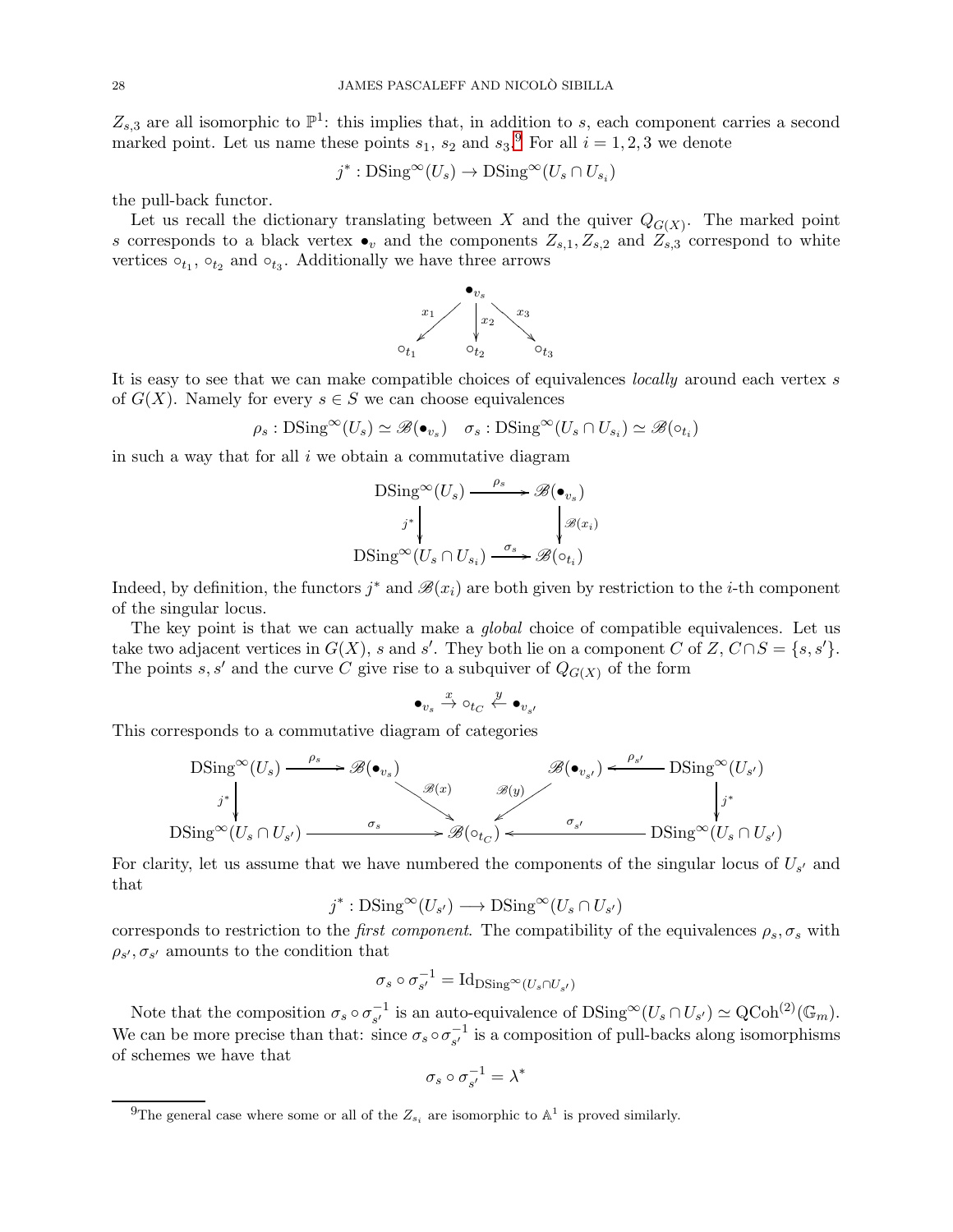where we denote by  $\lambda: \mathbb{G}_m \to \mathbb{G}_m$  the multiplication by  $\lambda \in \mathbb{G}_m$ . We will see below how we can set  $\lambda$  equal to 1 by modifying  $\rho_{s'}$  and  $\sigma_{s'}$  by an appropriate auto-equivalence of  $DSing^{\infty}(U_{s'})$ .

The natural action of  $(\mathbb{G}_m)^3$  on  $\mathbb{A}^3$  restricts to H, and via pull-back induces an action on  $DSing^{\infty}(H)$ . We denote

$$
(\lambda_1, \lambda_2, \lambda_3)^* : \text{DSing}^\infty(H) \to \text{DSing}^\infty(H)
$$

the pull-back along the multiplication by  $(\lambda_1, \lambda_2, \lambda_3) \in (\mathbb{G}_m)^3$ . For all  $i = 1, 2, 3$  there is a commutative diagram

$$
\begin{array}{c}\n\text{DSing}^{\infty}(H) \xrightarrow{\iota_i^*} \text{QCoh}^{(2)}(\mathbb{G}_m) \\
\downarrow^{\lambda_i^*} \\
\text{DSing}^{\infty}(H) \xrightarrow{\iota_i^*} \text{QCoh}^{(2)}(\mathbb{G}_m)\n\end{array}
$$

where  $\iota_i^*$  is the restriction to the *i*-th component of the singular locus.

The equivalence  $D\text{Sing}^{\infty}(U_{s'}) \simeq D\text{Sing}^{\infty}(H)$  induces a  $(\mathbb{G}_m)^3$ -action on  $D\text{Sing}^{\infty}(U_{s'})$ . Recall that we stipulated that  $j^*$ :  $DSing^{\infty}(U_{s'}) \longrightarrow DSing^{\infty}(U_s \cap U_{s'})$  is the restriction to the first component of the singular locus of  $U_{s'}$ . Then it is enough to set

$$
\rho_{s'} := \rho_{s'} \circ (1, \lambda^{-1}, 1)^* \quad , \quad \sigma_{s'} := \sigma_{s'} \circ (\lambda^{-1})^*
$$

to obtain that  $\sigma_s \circ \sigma_{s'}^{-1} = \text{Id}_{\text{DSing}^{\infty}(U_s \cap U_{s'})}$ , as desired.

Acting with  $\mathbb{G}_m^3$  on  $DSing^{\infty}(U_{s'})$  allows us to modify, by scalar multiplication, the restriction functors to the three components of the singular locus of  $U_{s'}$ . In this way, the equivalences  $\rho_{s'}$ and  $\sigma_{s'}$  at the vertex s' can be made compatible with the equivalences  $\rho_s$  and  $\sigma_s$  coming from any neighboring vertex s. An induction on the cardinality of S shows that there are global choices of compatible equivalences, and this concludes the proof.  $\Box$ 

**Remark 5.10.** Theorem [5.6](#page-24-0) has the remarkable consequence that, as long as  $X$  satisfies the stated requirements (it is the fiber of a morphism from a smooth variety to  $\mathbb{A}^1$ , it has graph-like singular locus, and the dual intersection complex is orientable), the category  $DSing^{\infty}(X)$  does not actually depend on the infinitesimal neighborhood of the singular locus  $Z$  of  $X$ , but only on the combinatorics of  $G(X)$ . We must remark, however, that the requirement that X arises as the fiber of a morphism  $f: T \to \mathbb{A}^1$  with T smooth does entail a topological restriction on the infinitesimal neighborhood.

We stress that the singularity categories consider in Theorem [5.6](#page-24-0) are exceptional in this respect. In general the singular locus Z is not by itself sufficient to determine  $DSing^{\infty}(-)$ : one does need information on the infinitesimal neighborhood of  $Z$ . As an example consider a quadratic bundle  $E$ over a scheme X. Note that E carries a natural superpotential W given by the quadratic form q. The singular locus of W is always  $X$ , independently on the quadratic form; however by Theorem 9.3.4 of [\[Pre11\]](#page-44-20) the category of matrix factorizations  $\text{MF}(E, W)$  is equivalent to modules over a sheaf of Clifford algebras which does depend on q.

# 6. Covering spaces and equivariance

<span id="page-28-0"></span>In this section we set up the theory of the Fukaya category of a compact Riemann surface and develop the connection between covering spaces, anchored Lagrangians, and some notions of equivariance for categories.

<span id="page-28-1"></span>6.1. Variants of the Fukaya category for finite type surfaces. We shall now recall several different variants of the Fukaya category for compact and noncompact surfaces. All of the versions are closely related, but having different ways of presenting the Fukaya category can make some arguments easier.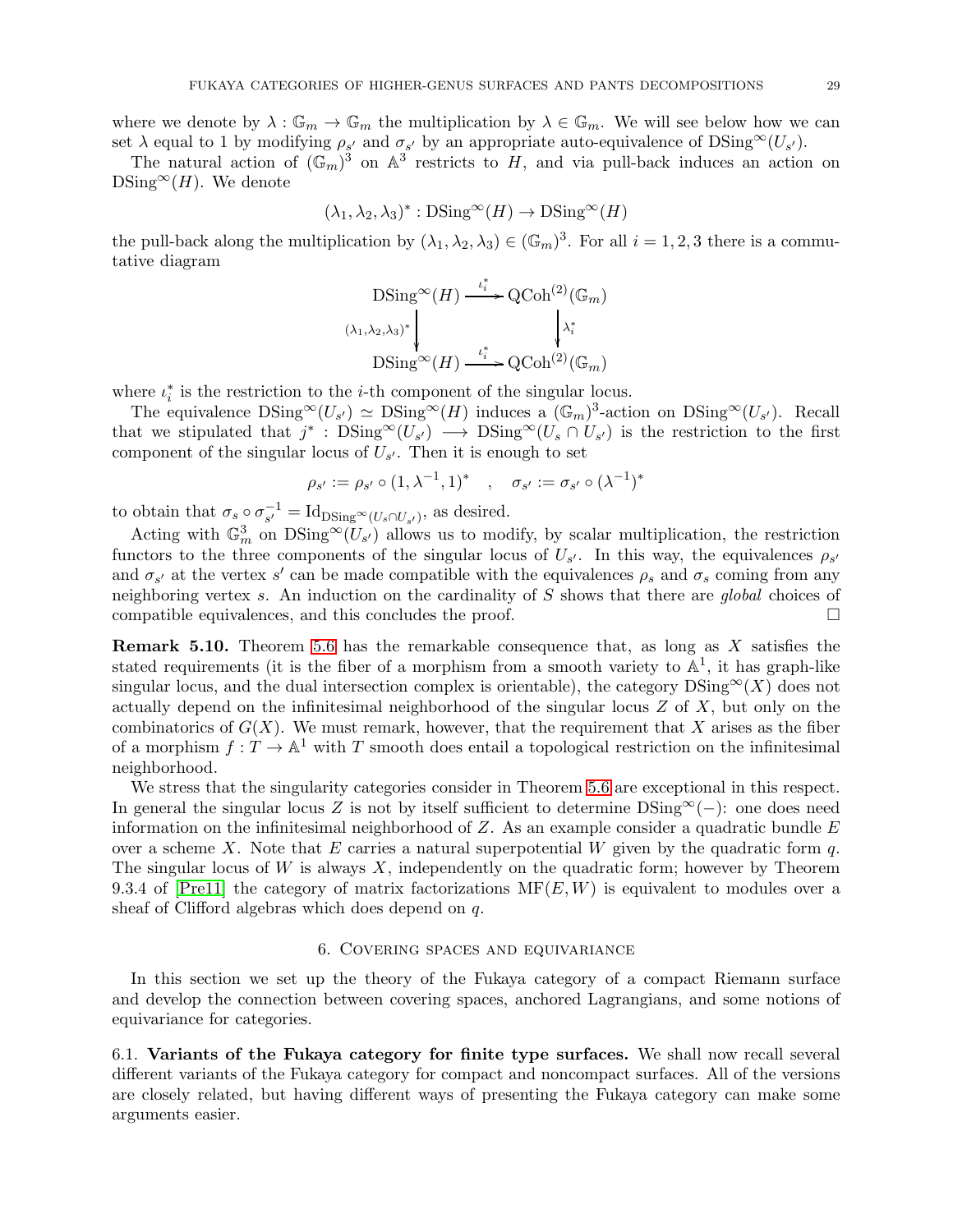We fix a ground field k of characteristic 0. Let  $\Sigma$  be surface of finite type, meaning that  $\Sigma$  is either compact or it embeds into a compact surface, with symplectic form  $\omega$ . (We shall consider non-finite type surfaces below.) Recall the universal (over k) Novikov field  $\Lambda$ ,

(15) 
$$
\Lambda = \left\{ \sum_{i=0}^{\infty} a_i q^{\lambda_i} \mid a_i \in k, \lambda_i \in \mathbb{R}, \lim_{i \to \infty} \lambda_i = \infty \right\},
$$

the field of formal series with real exponents such that there are only finitely many nonzero terms with exponent less than any given threshold. The most canonical version of the Fukaya category of  $\Sigma$  is a Z/2-graded triangulated split-closed  $A_{\infty}$ -category defined over Λ. We will denote it simply by Fuk( $\Sigma$ ). The generating objects are unobstructed immersed Lagrangians equipped with orientations and spin structures; an immersed Lagrangian is unobstructed when it is not null-homotopic and does not bound any teardrops.<sup>[10](#page-29-0)</sup> In the case where  $\Sigma$  is noncompact, we also include noncompact properly embedded arcs that are treated in the manner of wrapped Floer cohomology. Most importantly, the  $A_{\infty}$  structure maps count pseudoholomorphic polygons weighted by  $q^{\text{Area}}$ ; it is the possibility of having infinitely many terms that necessitates using the Novikov field  $\Lambda$ .

In certain situations, it is possible to define versions of the Fukaya category over smaller fields such as  $k$ .

First we introduce the balanced Fukaya category as follows. Let  $\pi : S(T\Sigma) \to \Sigma$  be the circle bundle associated to the tangent bundle of  $\Sigma$ , defined as the set of oriented real lines in the tangent spaces. The form  $\pi^*(\omega)$  defines a cohomology class in  $H^2(S(T\Sigma), \mathbb{R})$ . This class vanishes provided that either

- $\Sigma$  is compact of genus  $g \neq 1$ , or
- $\Sigma$  is not compact.

Suppose we are in such a case, so that we may choose a one-form  $\theta$  on  $S(T\Sigma)$  such that  $d\theta =$  $\pi^*\omega$ . Given a oriented connected Lagrangian submanifold  $L \subset \Sigma$ , which is to say an oriented simple closed curve, we may form a tangent lift  $\sigma : L \to S(TM)|_L$ . We say L is balanced if  $\int_L \sigma^*(\theta) = 0$ . Contractible curves are never balanced, and every isotopy class of noncontractible simple closed curves contains a balanced representative, which is unique up to Hamiltonian isotopy. The generating objects we consider consist of a balanced curve equipped with an orientation and spin structure, and in the case were  $\Sigma$  is non compact, we also include noncompact properly embedded arcs as before. The morphism complexes are defined over k, and the  $A_{\infty}$  structure maps count pseudoholomorphic polygons without weighting by the area. We enlarge this category to a  $\mathbb{Z}/2$ -graded, triangulated, split-closed  $A_{\infty}$ -category over k, which we call the balanced Fukaya category Fuk<sup>bal</sup> $(\Sigma, \theta)$ .

The construction of Fuk<sup>bal</sup>( $\Sigma$ ,  $\theta$ ) depends on  $\theta$  modulo exact one-forms on  $S(T\Sigma)$ . Given two choices  $\theta$  and  $\theta'$ , there is a class  $[\theta' - \theta] \in H^1(S(T\Sigma), \mathbb{R})$  measuring the difference. If  $\Sigma$  is compact with  $g \neq 1$ , then  $H^1(S(T\Sigma), \mathbb{R}) \cong H^1(\Sigma, \mathbb{R})$ , and after moving  $\theta'$  by a symplectomorphism of  $\Sigma$  with appropriate flux, we can ensure that this class vanishes. This symplectomorphism then induces an equivalence of categories  $Fuk^{bal}(\Sigma, \theta) \cong Fuk^{bal}(\Sigma, \theta')$ . On the other hand, if  $\Sigma$  is not compact, then  $H^1(S(T\Sigma), \mathbb{R}) \cong H^1(\Sigma, \mathbb{R}) \oplus \mathbb{R}$ , and it is not necessarily possible to make the difference class vanish using a symplectomorphism of  $\Sigma$  or its completion.

The exact Fukaya category is another variant defined over k that is only defined when  $\Sigma$  is noncompact. Here we choose a one-form  $\lambda$  on  $\Sigma$  such that  $d\lambda = \omega$ . We say a Lagrangian L is exact if  $\lambda|_L$  is an exact one-form. This is the same thing as saying that L is balanced with respect to the form  $\theta = \pi^* \lambda$ , and the construction of the exact Fukaya category Fuk<sup>ex</sup>(Σ, λ) follows exactly the same lines as the balanced Fukaya category in that case. Note that once again this is a "wrapped"

<span id="page-29-0"></span> $10$ This condition is equivalent to the condition that the pullback of the Lagrangian under the universal covering of  $\Sigma$  is embedded. In the case where  $\Sigma$  is a sphere, Fuk( $\Sigma$ ) as defined here is the zero category: it is well-known that in order to have a good Fukaya category for the sphere one must include *weakly unobstructed* Lagrangians.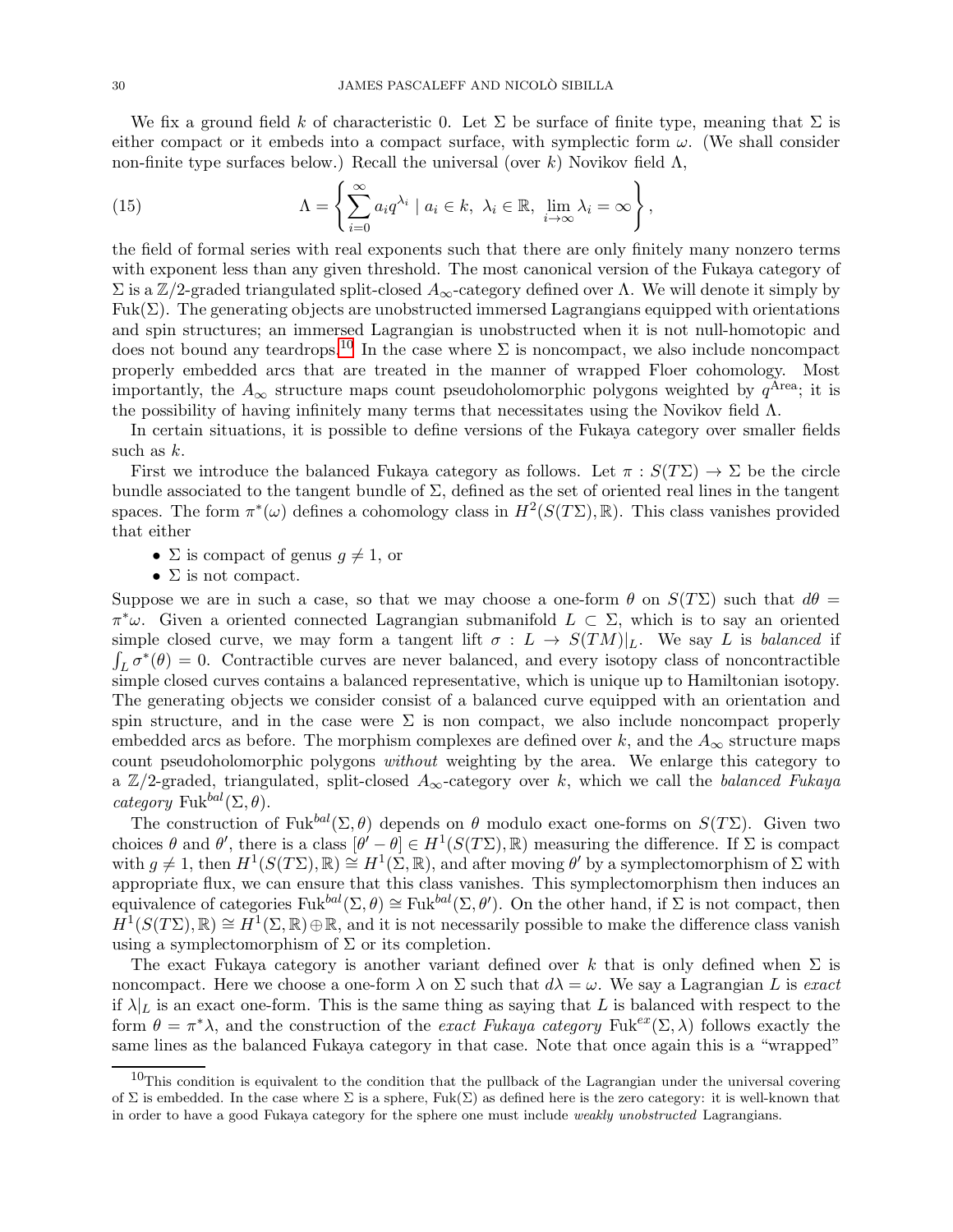variant of the Fukaya category. This construction depends on  $\lambda$  modulo exact one-forms on  $\Sigma$ , and it is again possible to relate any two choices by a symplectomorphism of  $\Sigma$  or its completion.

For noncompact  $\Sigma$ , all of the categories introduced so far are "wrapped" versions; if we wish to restrict to objects supported on compact Lagrangians we use the subscript "c", so we have  $Fuk^c(\Sigma)$ (over  $\Lambda$ ), Fuk<sup>bal,c</sup>(Σ,  $\theta$ ), and Fuk<sup>ex,c</sup>(Σ,  $\lambda$ ) (over k).

All variants of the Fukaya category are closely related to one another. The relationship between the balanced Fukaya category Fuk<sup>bal</sup>( $\Sigma$ ,  $\theta$ ) and Fuk( $\Sigma$ ) works as follows. Let  $\mathscr{C}(\Sigma, \theta)$  be the full subcategory of Fuk(Σ) whose objects are branes supported on balanced curves, so that  $\mathscr C$  is a  $\Lambda$ linear category where the operations weight curves by area. It is known that  $\mathscr{C}(\Sigma,\theta)$  split generates Fuk( $\Sigma$ ) over  $\Lambda$  (for example, by combining Proposition 2.15 of [\[AS20\]](#page-44-16) with the observation that the curves used in that proposition can be taken to be balanced, since every isotopy class has a balanced representative). The condition that the curves are balanced means that all series appearing in the operations are finite, so that it is possible to set  $q = 1$  in all operations, obtaining a k-linear category  $\mathscr{C}_{q=1}(\Sigma,\theta)$ , and this category embeds into Fuk<sup>bal</sup>( $\Sigma,\theta$ ) and split generates the latter category over k. Because of these relationships,  $Fuk^{bal}(\Sigma, \theta)$  can be thought of as giving a model of  $Fuk(\Sigma)$  over the smaller field k.

Since the exact Fukaya category Fuk<sup>ex</sup>( $\Sigma$ ,  $\lambda$ ) is a special case of the balanced Fukaya category (with  $\theta = \pi^* \lambda$ ), everything in the previous paragraph is still valid. However in this case there is also a k-linear embedding of Fuk<sup>ex</sup>(Σ, λ) into Fuk(Σ). This functor is identity on objects and rescales every morphism by t to its Floer action. Since this rescaling becomes trivial upon setting  $q = 1$ , this embedding followed by specialization recovers the identity on Fuk<sup>ex</sup>(Σ, λ). Since Fuk<sup>ex</sup>(Σ, λ) generates Fuk(Σ) over  $\Lambda$ , we conclude there Fuk(Σ) is equivalent to Fuk<sup>ex</sup>(Σ, λ)  $\otimes_k \Lambda$ .

<span id="page-30-0"></span>6.2. Balanced versus exact categories for noncompact surfaces. We now turn to the relationship between the various balanced and exact categories for noncompact surfaces. We have already seen that for compact surfaces, only the balanced category is defined, and it is independent of the choice of balancing form  $\theta$  up to equivalence, since any two choices  $\theta$  and  $\theta'$  may be related by a symplectic isotopy of  $\Sigma$ . For noncompact surfaces the situation is a bit more subtle.

Recall that the difference between  $\theta$  and  $\theta'$  defines a class  $[\theta' - \theta] \in H^1(S(T\Sigma), \mathbb{R})$ . Since  $\Sigma$ is assumed noncompact, we may choose a trivialization  $\eta : S(T\Sigma) \to \Sigma \times S^1$ . Then  $\eta$  induces a splitting  $H^1(S(T\Sigma), \mathbb{R}) \cong H^1(\Sigma, \mathbb{R}) \oplus H^1(S^1, \mathbb{R})$ . By applying a symplectic isotopy of  $\Sigma$  to  $\theta'$ , say, it is possible to eliminate the component in  $H^1(\Sigma, \mathbb{R})$ , so that the difference class lies in the subspace  $H^1(S^1,\mathbb{R})$ , but we cannot necessarily eliminate this latter component by the same method.

Let  $\theta$  be given, and chose some  $\lambda \in \Omega^1(\Sigma)$  that  $d\lambda = \omega$ , and consider the class  $[\theta - \pi^*\lambda] \in$  $H^1(\Sigma, \mathbb{R}) \oplus H^1(S^1, \mathbb{R})$ . By adding a closed 1-form to  $\lambda$ , we may assume that this class lies in  $H^1(S^1,\mathbb{R})$ . Suppose this class is  $[\alpha\phi]$ , where  $\phi$  is the standard angular form on  $S^1$  such that  $\int_{S^1}\phi=$ 1. Using the trivialization  $\eta$ , the form  $\alpha\phi$  can be regarded as a form on  $S(T\Sigma)$ . Then we have that  $[\theta-(\pi^*\lambda+\alpha\phi)]=0$ . As a result of this, we conclude that  $Fuk^{bal}(\Sigma,\theta)$  is equivalent to  $Fuk^{bal}(\Sigma,\pi^*\lambda+\theta)$  $\alpha\phi$ ) for some Liouville form  $\lambda$  and some  $\alpha \in \mathbb{R}$ . Of course Fuk<sup>ex</sup>( $\Sigma$ ,  $\lambda$ ) = Fuk<sup>bal</sup>( $\Sigma$ ,  $\pi^*\lambda$ ), so we now pose the problem of relating the categories  $Fuk^{bal}(\Sigma, \pi^*\lambda)$  and  $Fuk^{bal}(\Sigma, \pi^*\lambda + \alpha\phi)$ .

A compact Lagrangian L gives rise to an object of Fuk<sup>bal</sup> $(\Sigma, \pi^* \lambda)$  when  $\int_L \lambda = 0$ , while it gives The compact Lagrangian L gives like to an object of Tuk  $(2, \pi \lambda)$  when  $\int_L \lambda - \infty$ , which if gives rise to an object of Fuk<sup>bal</sup> $(\Sigma, \pi^* \lambda + \alpha \phi)$  when  $\int_L \lambda + \alpha \int_L \phi = 0$ . Observe that  $\int_L \phi$  is nothing but the rotation number of the curve L with respect to the trivialization  $\eta$ . The trivialization  $\eta$  (which is essentially a vector field on  $\Sigma$ ) determines a line field  $\Sigma$ , and this rotation number is one-half of the Maslov class of L computed with respect to that line field: we write  $\int_L \phi = \mu_L/2$ . In summary the condition for a compact Lagrangian to be balanced with respect to  $\pi^*\lambda + \alpha\phi$  is the relation

(16) 
$$
\int_L \lambda + (\alpha/2)\mu_L = 0.
$$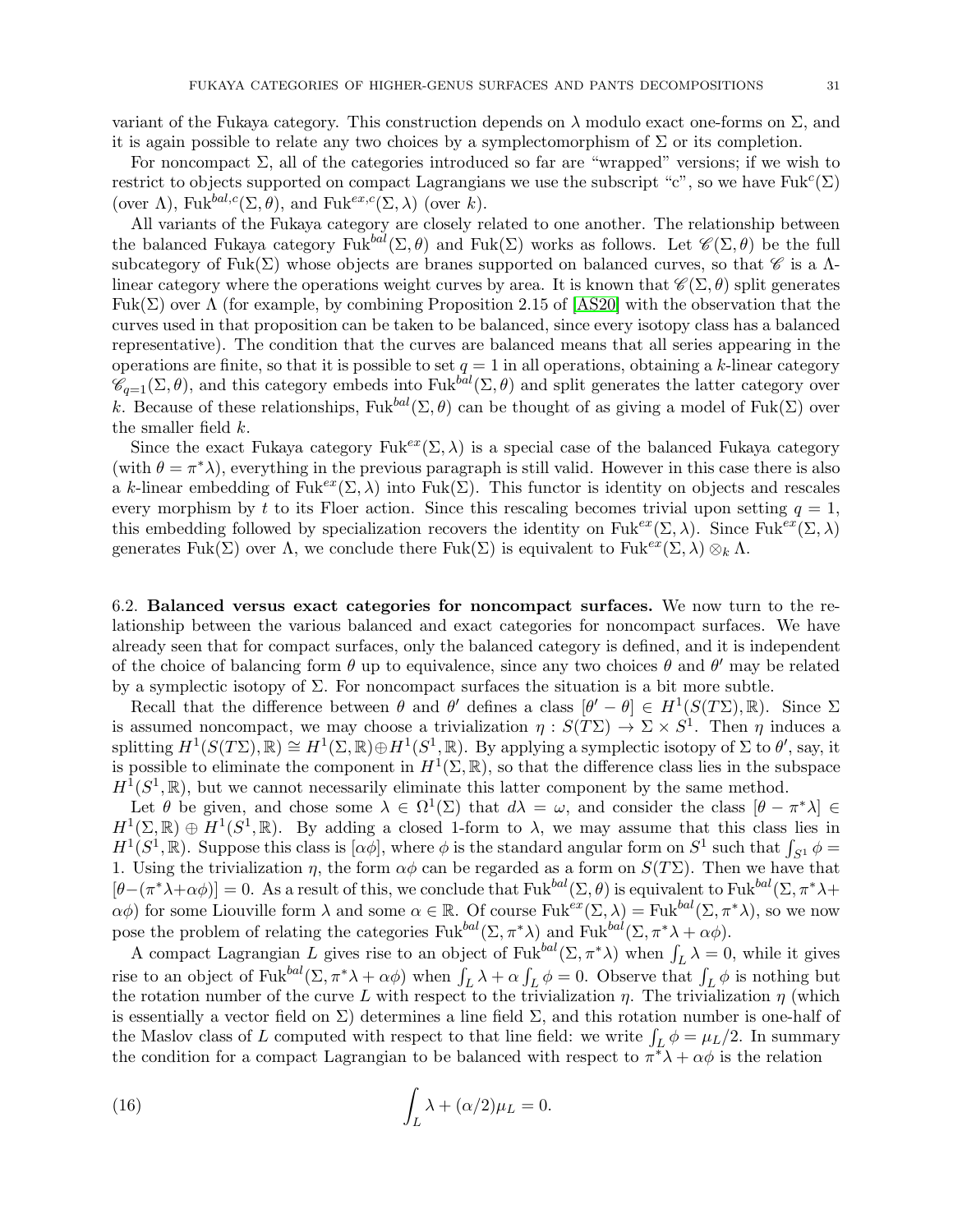In particular, an  $\eta$ -gradable ( $\mu_L = 0$ ) Lagrangian is balanced if and only if it is exact. Conversely, any non-gradable exact Lagrangian must be deformed by an amount proportional to  $\mu_L$  in order to become balanced.

Let  $L_0$  be an exact Lagrangian, and let  $L_1$  be the balanced Lagrangian obtained from  $L_0$  by an isotopy with flux equal to  $(-\alpha/2)\mu_L$ . Then as modules over the HKK generators,  $L_1$  (with the trivial local system) is equivalent to  $L_0$  equipped with a local system whose holonomy is  $q^{(-\alpha/2)\mu_L}$ . In other words, every balanced object can be interpreted as an exact object with a local system that depends only on  $\mu_L$ . Upon setting  $q = 1$ , these local systems become trivial, and so  $Fuk^{bal}(\Sigma, \pi^*\lambda + \alpha\phi) \cong Fuk^{ex}(\Sigma, \lambda).$ 

<span id="page-31-0"></span>6.3. Restriction functors. A key element in our analysis of HMS for noncompact Riemann surfaces is the Viterbo restriction functor on exact categories. For a Liouville embedding  $(\Sigma, \lambda) \rightarrow$  $(\Sigma', \lambda')$ , there is functor  $r : \text{Fuk}^{ex}(\Sigma', \lambda') \to \text{Fuk}^{ex}(\Sigma, \lambda)$ , which roughly speaking takes an exact Lagrangian in  $\Sigma'$  to its intersection with the subsurface  $\Sigma$ . By extending scalars to  $\Lambda$ , we also obtain a restriction functor  $r : \text{Fuk}(\Sigma') \to \text{Fuk}(\Sigma)$ .

We remark that there is a bit of subtlety in computing the functor  $r$  on a nonexact object of Fuk( $\Sigma'$ ): it is not necessarily true that a Lagrangian L in  $\Sigma'$  disjoint from  $\Sigma$  maps to the zero object, since after replacing  $L$  with an isomorphic complex of exact Lagrangians, those Lagrangians may very well intersect  $\Sigma$ .

We may assume that L is in minimal position with respect to the boundary components of  $\Sigma$ (L and the boundary components do not bound a disk), since this may always be achieved by a Hamiltonian isotopy. To be more precise about how restriction works, we distinguish two cases: either the contracting Liouville flow eventually pushes  $L \subset \Sigma'$  so as to lie entirely within  $\Sigma$ , or not. Objects for which the contracting Liouville flow push L entirely into  $\Sigma$  include objects contained in  $\Sigma$ , and also curves in  $\Sigma'$  that are parallel to a boundary component of  $\Sigma$ . Objects for which the contracting Liouville flow never pushes L entirely into  $\Sigma$  are either taken to zero or to some collection of arcs lying in  $\Sigma$ .

<span id="page-31-2"></span>**Lemma 6.1.** Assume that  $L \subset \Sigma'$  is in minimal position with respect to the boundary components of  $\Sigma$ .

- (1) If the contracting Liouville flow eventually pushes L entirely into  $\Sigma$ , then restriction to  $\Sigma$ maps L to the same object thought of as an object in the Liouville completion of  $\Sigma$ .
- (2) otherwise, restriction takes L to an object isomorphic to one supported on  $L \cap \Sigma$ .

*Proof.* We prove the second part. We express  $L$  in terms of exact Lagrangians by applying contracting Liouville flow  $\phi_t$  to collapse L onto the core of  $\Sigma'$ , and then intersect with Σ. In the contraction process, new components of the intersection  $\phi_t(L) \cap \Sigma$  may be created, due to portions of L being pushed in to  $\Sigma$ . (If L were not assumed to be in minimal position with respect to  $\partial \Sigma$ , it would also be possible for components of  $\phi_t(L) \cap \Sigma$  to merge together.) However, any components of  $\phi_t(L) \cap \Sigma$  that get created will bound a disk with  $\partial \Sigma$ , and hence will represent the zero object in Fuk( $\Sigma$ ). in Fuk( $\Sigma$ ).

<span id="page-31-1"></span>6.4. Locally finite Fukaya category for non-finite-type Riemann surfaces. Let  $\tilde{\Sigma}$  be a connected Riemann surface not of finite type. Choose an exhaustion of  $\Sigma$  by open subsurfaces of finite type,

(17) 
$$
\widetilde{\Sigma} = \bigcup_{N=1}^{\infty} \widetilde{\Sigma}_N, \quad \widetilde{\Sigma}_1 \subset \widetilde{\Sigma}_2 \subset \cdots \subset \widetilde{\Sigma}.
$$

Since each subsurface  $\Sigma_N$  is a punctured Riemann surface, and in particular an exact symplectic manifold, we may associate to it a Fukaya category, namely the wrapped Fukaya category Fuk<sup>w</sup>( $\widetilde{\Sigma}_N$ ). Recall that this category contains both exact compact Lagrangian branes as well as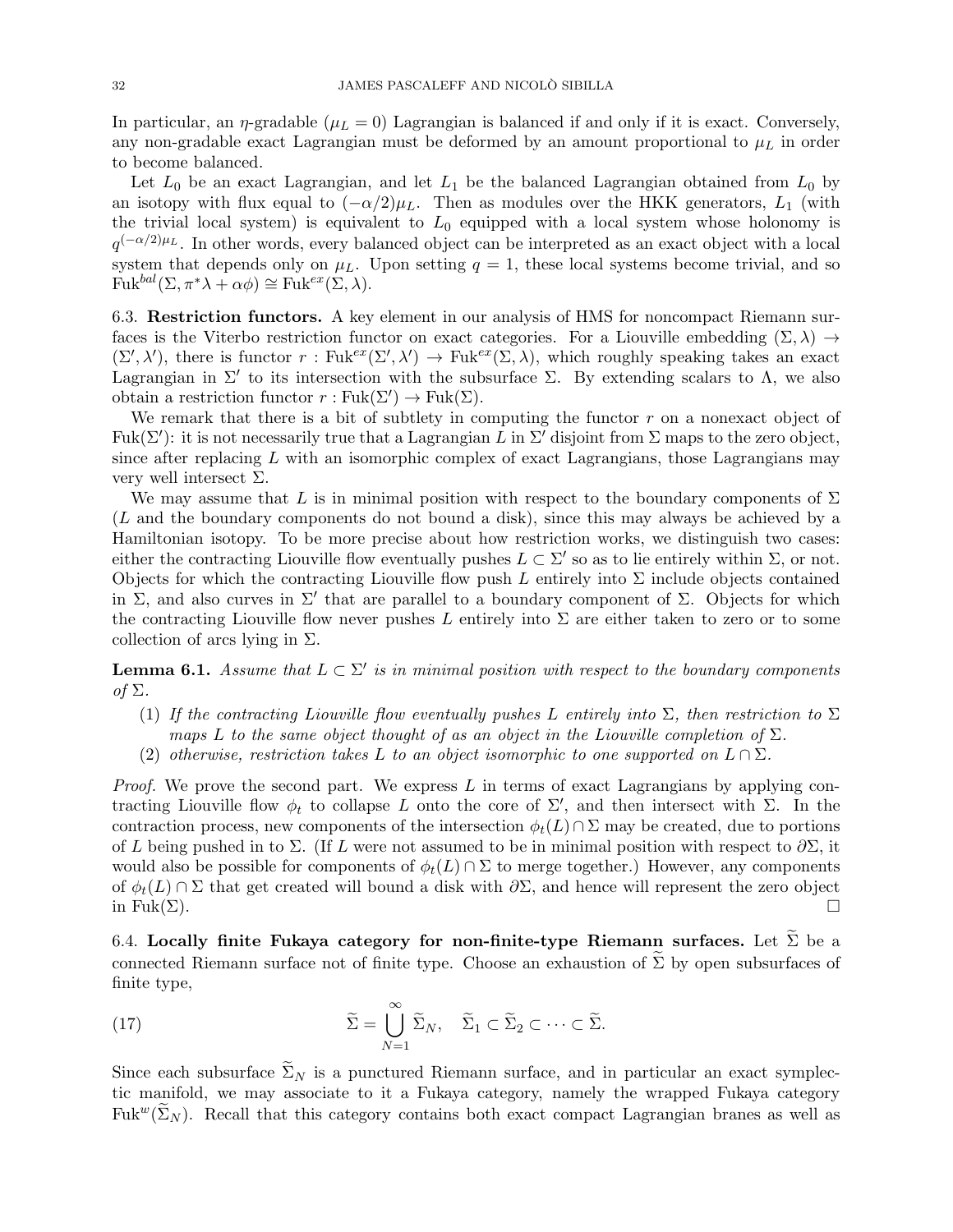properly embedded arcs, and that the morphism complexes are computed by wrapping around the punctures of  $\widetilde{\Sigma}_N$ . Next, for a pair of indices  $N \leq M$ , we have an embedding  $\widetilde{\Sigma}_N \to \widetilde{\Sigma}_M$  (which may be taken to be an exact embedding), so there is a restriction functor,

(18) 
$$
r_{M,N}: \text{Fuk}^w(\widetilde{\Sigma}_M) \to \text{Fuk}^w(\widetilde{\Sigma}_N),
$$

known as the Viterbo restriction (constructed by Abouzaid-Seidel). As N tends to infinity, the categories Fuk<sup>w</sup>( $\widetilde{\Sigma}_N$ ) with the functors  $r_{M,N}$  form an inverse system of  $A_{\infty}$ -categories, and we may pass to the homotopy limit, which we denote as

(19) 
$$
\text{Fuk}^{\text{lf}}(\widetilde{\Sigma}) = \lim_{N \to \infty} \text{Fuk}^w(\widetilde{\Sigma}_N).
$$

We call Fuk<sup>If</sup>( $\widetilde{\Sigma}$ ) the *locally finite Fukaya category* of  $\widetilde{\Sigma}$ . It is potentially different from other Fukaya categories one might reasonably associate to  $\widetilde{\Sigma}$ : for instance, an object of Fuk<sup>If</sup>( $\widetilde{\Sigma}$ ) may be supported on a Lagrangian submanifold with infinitely many connected components.

We remark that it is not difficult to show that  $Fuk^{lf}(\tilde{\Sigma})$  does not depend up to equivalence on the choice of exhaustion.

For our purposes  $\Sigma$  will always be an infinite-sheeted covering of a compact Riemann surface  $\Sigma$ : namely, we take  $\Sigma$  to be the *maximal tropical cover* of  $\Sigma$  as defined in Section [4.1.](#page-18-0) Also we take the exhaustion by open subsurface of  $\Sigma$  to be compatible with the pants decomposition P of  $\Sigma$ in the sense specified in Section [4.1.1.](#page-18-1) In this setting we have defined also the topological locally finite Fukaya category of  $\Sigma$ . Recall that [\[HKK17\]](#page-44-10) gives a dictionary between the wrapped and the topological Fukaya categories of the finite type subsurfaces. Then, using Proposition [4.10,](#page-22-1) we obtain also an equivalence between the locally finite Fukaya category and its topological counterpart. We record this simple observation in the following Proposition.

<span id="page-32-1"></span>Proposition 6.2. There is an equivalence

$$
\mathrm{Fuk}^{\mathrm{lf}}(\widetilde{\Sigma}) \simeq \mathrm{Fuk}^{\mathrm{top},\mathrm{lf}}(\widetilde{\Sigma})
$$

where the Liouville structure of  $\tilde{\Sigma}$  is used to trivialize the dependence of the Fukaya category on the Novikov parameter.

Proof. The statement follows from the chain of equivalences

$$
\mathrm{Fuk}^{\mathrm{lf}}(\widetilde{\Sigma}) = \varprojlim_{N \to \infty} \mathrm{Fuk}^w(\widetilde{\Sigma}_N) \simeq \varprojlim_{N \to \infty} \mathrm{Fuk}^{\mathrm{top}}(\widetilde{\Sigma}_N) \stackrel{(*)}{\simeq} \mathrm{Fuk}^{\mathrm{top},\mathrm{lf}}(\widetilde{\Sigma})
$$

<span id="page-32-0"></span>where equivalence ( $*$ ) is given by Proposition [4.10.](#page-22-1)

6.5. Pullback for  $\acute{e}$ tale maps. We wish to understand how Fukaya categories pullback along  $\pi : \widetilde{\Sigma} \to \Sigma$ . Since  $\widetilde{\Sigma}$  is not of finite-type, we consider an exhaustion  $\widetilde{\Sigma} = \bigcup_{N=1}^{\infty} \widetilde{\Sigma}_N$  by open subsurfaces  $\widetilde{\Sigma}_N$  that are of finite-type. Then the covering map  $\pi : \widetilde{\Sigma} \to \Sigma$  restricts to maps  $\pi_N : \widetilde{\Sigma}_N \to \Sigma$ ;  $\pi_N$  is a local diffeomorphism (an étale map) but not a covering map. Given a Lagrangian brane L, we construct an object  $\pi_N^{-1}(L)$  in Fuk<sup>w</sup>( $\widetilde{\Sigma}_N$ ) by pulling back the Lagrangian and brane structure under  $\pi_N$ . By construction, the objects  $\pi_N^{-1}(L)$  are mapped to one another under the functors  $r_{M,N}$ , and so this system of objects gives rise to an object of the limit Fuk<sup>If</sup>( $\Sigma$ ). In remains to show that this object-by-object construction can be extended to a pullback functor, and to understand compatibility with the restriction functors.

In order to show that this assignment is functorial, we need to recall how morphism complexes and  $A_{\infty}$  operations are computed in a wrapped category like Fuk<sup>w</sup>( $\Sigma_N$ ). Given two objects  $L_0$  and  $L_1$ , the wrapped Floer complex  $CW(L_0, L_1)$  is generated by chords of a Hamiltonian flow generated by a function  $H$ . In order to qualify as a "wrapping Hamiltonian", the function  $H$  must be chosen so that it has convex growth on the cylindrical ends of  $\Sigma_N$ ; we also assume for convenience that H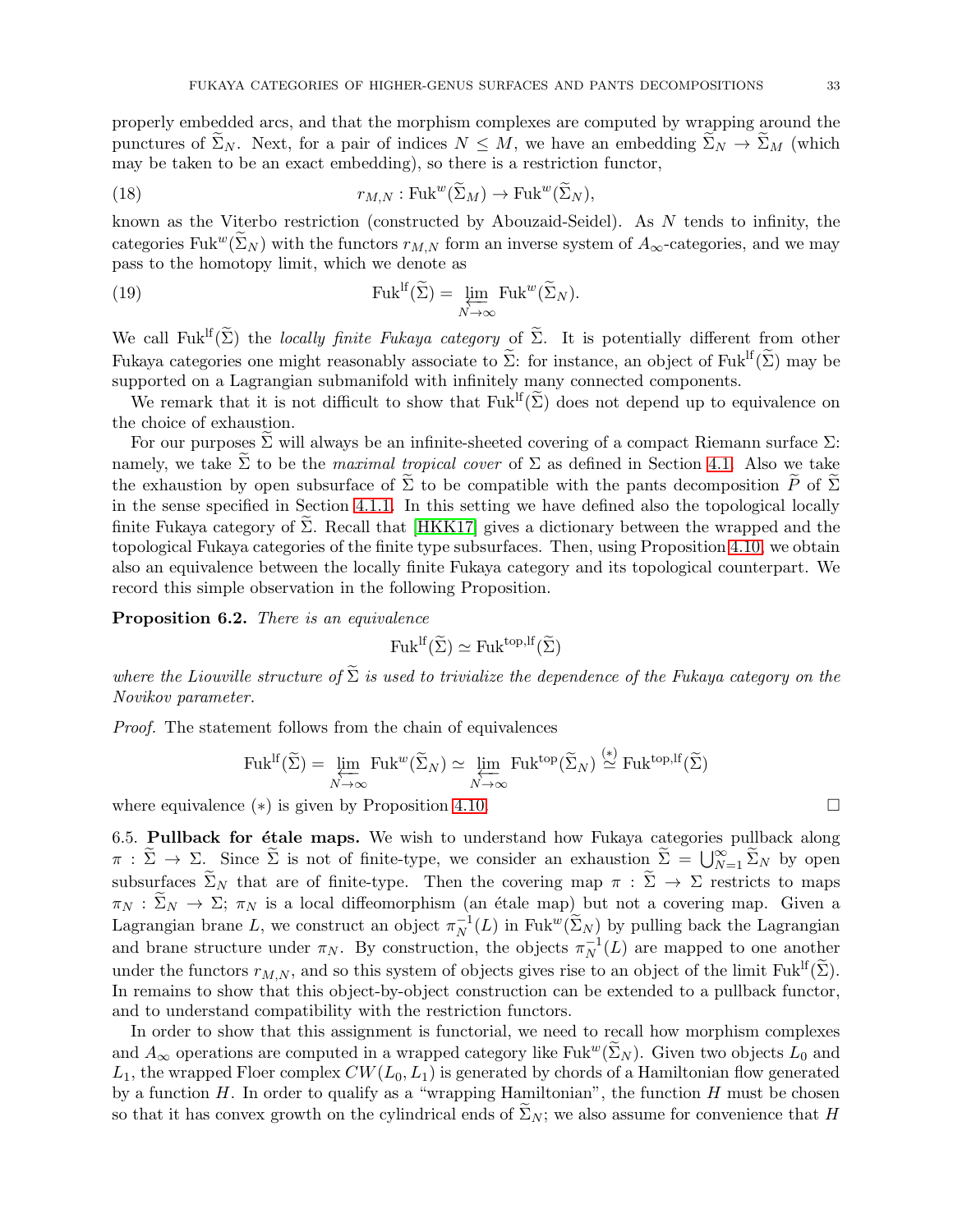is  $C^2$ -small away from the cylindrical ends. With this setup, the chords that generate  $CW(L_0, L_1)$ naturally fall into two classes: the *boundary chords* that live in one of the cylindrical ends of  $\widetilde{\Sigma}_N$ , and the rest, which are called interior chords. The distinction between boundary chords and interior chords is not intrinsic to Fuk<sup>w</sup>( $\Sigma_N$ ) as a category; it something having to do with the specific geometrically-defined cochain complexes we use to construct the wrapped Fukaya category using Floer theory. This distinction allows us to make arguments at chain level thanks to the following lemma about Floer-theoretic operations:

**Lemma 6.3.** If all of the inputs to an  $A_{\infty}$  operation are interior chords, then the output is also an interior chord.

Proof. Given a pseudo-holomorphic curve contributing to such an operation, where all inputs are interior chords, the maximum principle applies to the radial coordinates on the cylindrical ends. This demonstrates that such curves cannot enter the cylindrical ends.

Now we consider the problem of extending the association  $L \mapsto \pi_N^{-1}(L)$  to an  $A_\infty$ -functor. Let  $L_0$  and  $L_1$  be objects of Fuk( $\Sigma$ ). The question is to relate  $CF(L_0, L_1)$  with  $CW(\lambda_N(L_0), \lambda_N(L_1))$ . Now  $CF(L_0, L_1)$  is generated by the chords of some Hamiltonian function  $H_0$  defined on  $\Sigma$ . When we pull back  $H_0$  to  $\Sigma_N$ , we do not get a wrapping Hamiltonian, since  $H_0$  remains bounded on the ends; to remedy this we add a wrapping Hamiltonian  $H_1$  that is zero away from the ends. This has the neat property that the interior chords of  $(H_0 \circ \pi_N) + H_1$  on  $\Sigma_N$  are nothing but the lifts with respect to  $\pi_N$  of chords of  $H_0$  on  $\Sigma$ .

**Proposition 6.4.** The association  $L \mapsto \pi_N^{-1}(L)$  may be extended to an  $A_\infty$ -functor  $\lambda_N^{naive}$  :  $Fuk(\Sigma) \to Fuk^w(\Sigma_N)$ .

*Proof.* The functor on objects is  $L \mapsto \pi_N^{-1}(L)$ . On morphism complexes,  $\lambda_N^{\text{naive}}$  takes a chord  $x \in CF(L_0, L_1)$  to the sum of all its lifts under  $\pi_N$ . By the discussion above, this is a well-defined element of  $CW(\lambda_N(L_0), \lambda_N(L_1))$ . Observe that  $\lambda_N^{\text{naive}}(x)$  is always a sum of interior chords.

It remains to show that the mapping  $x \mapsto \lambda_N(x)$  directly matches all  $A_\infty$  operations, so that  $\lambda_N$  is an  $A_{\infty}$ -functor with vanishing higher-order components. To show this claim, observe that any  $A_{\infty}$ operation contributing with inputs of the form  $\lambda_N^{\text{naive}}(x)$  counts pseudoholomorphic curves whose images stay in the interior region (away from the ends of  $\Sigma_N$ ). In that region, all of the perturbations are pulled back under  $\pi_N$ , so these curves are nothing but the lifts of the pseudoholomorphic curves in  $\Sigma$  that contribute to the corresponding operation in Fuk( $\Sigma$ ). (Note that every such curve does indeed lift, since its domain is simply connected, being a disk.) This establishes the existence of the functor  $\lambda_N^{\text{naive}} : \text{Fuk}(\Sigma) \to \text{Fuk}^w(\widetilde{\Sigma}_N).$ 

We now introduce some notation having to do with the covering  $\pi : \widetilde{\Sigma} \to \Sigma$ . Recall that this is the normal covering space of  $\Sigma$  associated to the kernel of the homomorphism

(20) 
$$
\pi_1(\Sigma) \to \pi_1(G) \to H_1(G) = O_{\pi} \cong \mathbb{Z}^g,
$$

where G is the graph associated to a pants decomposition. Now G is a trivalent graph with first Betti number  $q$ ; if we choose a spanning tree of  $G$  and collapse it to a point, we obtain a graph  $G'$  that is a wedge of g circles. The map  $G \to G'$  is a homotopy equivalence, and we have a map  $\Sigma \to G \to G'$ , so we may as well regard  $\pi$  as the covering associated to the kernel of

(21) 
$$
\pi_1(\Sigma) \to H_1(G') \cong O_{\pi}.
$$

Furthermore, the edges of G' give us a natural basis for the lattice  $O_{\pi}$ . We may also consider the maximal abelian covering of  $G'$ , call it  $G'$ ; the graph  $G'$  is the Cayley graph of  $O_{\pi}$  with respect to the chosen basis, so it is a g-dimensional rectangular lattice. Because  $\pi : \Sigma \to \Sigma$  is isomorphic to the pullback of  $G' \to G'$  along  $\Sigma \to G'$ , we have a map

$$
\psi : \widetilde{\Sigma} \to \widetilde{G}'
$$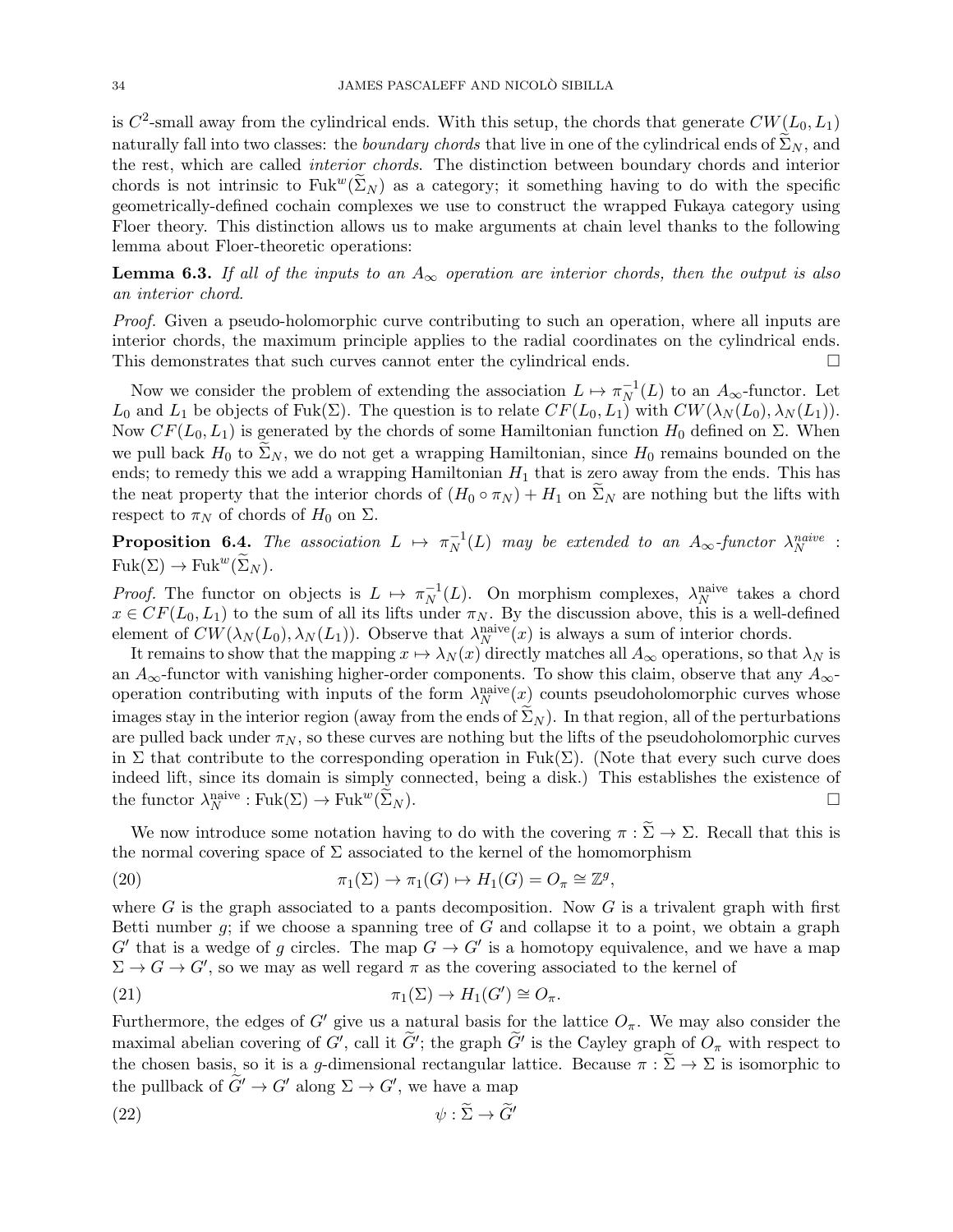that will be useful.

In terms of the topology of  $\Sigma$ , the choice of a spanning tree in  $G$ , and hence the choice of  $G'$ , corresponds to the choice of a *cut system* on  $\Sigma$ . A cut system is a collection of g simple closed curves such that cutting along these circles reduces  $\Sigma$  to a 2g-punctured sphere. From a spanning tree T in G, we obtain a cut system by taking, for each edge in  $G \setminus T$ , the corresponding circle in  $\Sigma$  from the pants decomposition. Conversely, any cut system contained in the given pants decomposition will determine a spanning tree in  $G$ .

The picture of  $\Sigma$  that follows from these considerations is as follows: We think of  $\Sigma$  as consisting of a collection of  $2q$ -punctured spheres arranged at the sites of a  $q$ -dimensional rectangular lattice  $G'$ , and glued together according to that lattice. We shall assume that our exhaustion  $\Sigma_N$  of  $\Sigma$ consists of those punctured spheres at the sites whose coordinates lie in the cube  $[-N, N]^g$ .

Now we return to the construction of the pullback functor. Let  $L_1$  and  $L_2$  be two Lagrangian branes in Fuk. In order to understand the compatibility of the functors  $\lambda_N^{\text{naive}}$  with restriction, as well as to compute morphism complexes in the limit category  $Fuk^{lf}(\tilde{\Sigma})$ , we want to understand geometrically the restriction map, for  $M > N$ ,

(23) 
$$
r_{M,N}: CW(\pi_M^{-1}(L_1), \pi_M^{-1}(L_2)) \to CW(\pi_N^{-1}(L_1), \pi_N^{-1}(L_2)).
$$

Each closed curve in  $\Sigma$  has a corresponding class in  $O_\pi$ . We distinguish two types of Lagrangians L in  $\Sigma$ : Either

- (1) The class of L in  $O_{\pi}$  is zero, in which case every connected component of  $\pi^{-1}(L)$  is a compact curve, or,
- (2) The class of L in  $O_{\pi}$  is nonzero, in which case every connected component of  $\pi^{-1}(L)$  is a noncompact arc.

Given a pair of Lagrangians  $L_1$  and  $L_2$ , we distinguish the following cases:

- (1) The class of at least one of  $L_1$  or  $L_2$  in  $O_\pi$  is zero,
- (2) The classes of both  $L_1$  and  $L_2$  in  $O_\pi$  are nonzero, and distinct,
- (3) The classes of  $L_1$  and  $L_2$  in  $O_\pi$  are nonzero and equal, but  $L_1$  is not isotopic to  $L_2$ ,
- (4)  $L_1$  is isotopic to  $L_2$ , and they represent a nonzero class in  $O_{\pi}$ .

In each case, we wish to understand whether two components  $C_i$  of  $\pi^{-1}(L_i)$  may intersect or support boundary chords in  $\widetilde{\Sigma}_N$ . Whenever there is such an intersection point or chord, the images  $\psi(C_1)$  and  $\psi(C_2)$  must intersect: intersection points correspond to the situation where the images  $\psi(C_i)$  touch the same vertex, while chords correspond to the situation where they touch the same edge.

<span id="page-34-0"></span>**Lemma 6.5.** Suppose that  $L_1$  and  $L_2$  are such that there is a component  $C_1$  of  $\pi^{-1}(L_1)$  and a component  $C_2$  of  $\pi^{-1}(L_2)$  such that  $\psi(C_1) \cap \psi(C_2) \subset \tilde{G}'$  is not compact. Then the classes of  $L_1$ and  $L_2$  in  $O_{\pi}$  are nonzero and equal.

*Proof.* If the class of either  $L_1$  or  $L_2$  in  $O_\pi$  is zero, then one of the components  $C_1$  or  $C_2$  is compact, so  $\psi(C_1) \cap \psi(C_2)$  must be compact as well.

If the classes of  $L_1$  and  $L_2$  in  $O_\pi$  are nonzero, then  $C_1$  and  $C_2$  are noncompact arcs. If the classes are distinct, then  $\psi(C_1)$  and  $\psi(C_2)$  eventually diverge from one another in the lattice  $G'$ , so  $\psi(C_1) \cap \psi(C_2)$  must again be compact.

<span id="page-34-1"></span>**Lemma 6.6.** Consider components  $C_i$  of  $\pi^{-1}(L_i)$  (i = 1, 2) and their intersections  $C_{i,N}$  with  $\Sigma_N$ . Suppose that  $L_1$  is not isotopic to  $L_2$ . Then for every N and for sufficiently large  $M > N$ , the restriction map

(24) 
$$
r_{M,N}: CW(C_{1,M}, C_{2,M}) \to CW(C_{1,N}, C_{2,N})
$$

vanishes on boundary chords.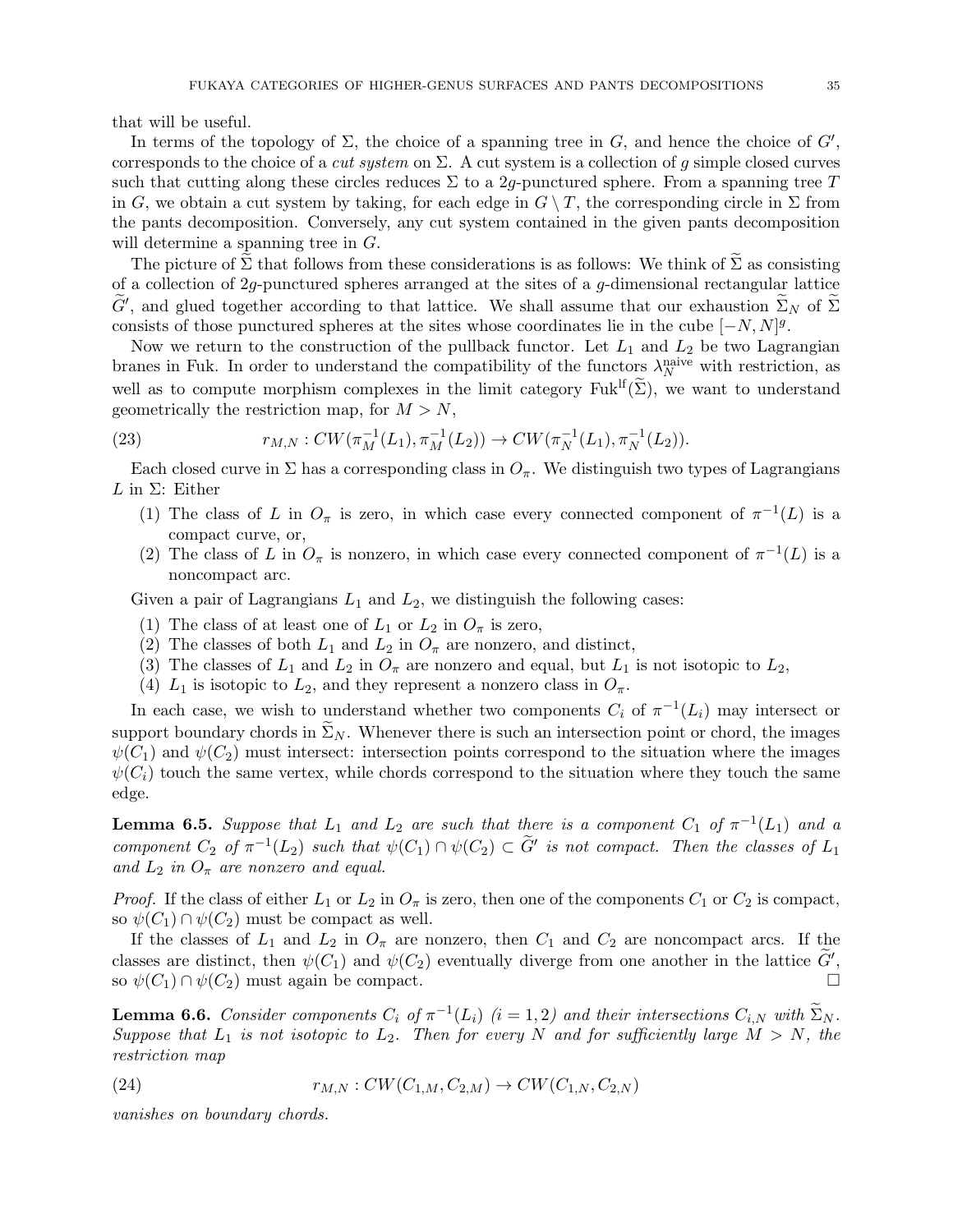*Proof.* First note that Lemma [6.5](#page-34-0) implies that the hypothesis can only be satisfied if  $L_1$  and  $L_2$ represent the same nonzero class in  $O_\pi$ , since otherwise for M sufficiently large the set of boundary chords is empty.

In order for  $r_{M,N}$  to be nonzero on a boundary chord in  $\Sigma_M$ , there must be a strip with boundary on  $C_1$  and  $C_2$  joining that chord to some generator in  $\Sigma_N$ . Applying the map  $\psi : \Sigma \to G'$ , we obtain a map from the strip to  $G'$  with boundary on  $\psi(C_1)$  and  $\psi(C_2)$ . If we fix N and allow M to increase, then this strip necessarily becomes longer in the sense that its boundaries must traverse longer portions of  $C_1$  and  $C_2$ . Since  $C_1$  and  $C_2$  are lifts of compact circles in  $\Sigma$ , for large enough M relative to  $N$  the boundary of the strip will traverse a whole fundamental domain for the coverings  $C_i \to L_i$ . Then we may use this strip to construct an isotopy of  $L_1$  to  $L_2$ .

It remains to consider the case where  $L_1$  is isotopic to  $L_2$ , and the represent a nonzero class in  $O_{\pi}$ ; in this case the same conclusion as above holds.

<span id="page-35-1"></span>**Lemma 6.7.** Consider components  $C_i$  of  $\pi^{-1}(L_i)$   $(i = 1, 2)$  and their intersections  $C_{i,N}$  with  $\widetilde{\Sigma}_N$ . Suppose that  $L_1$  is isotopic to  $L_2$ . Then for every N and for sufficiently large  $M > N$ , the restriction map

(25) 
$$
r_{M,N}: CW(C_{1,M}, C_{2,M}) \to CW(C_{1,N}, C_{2,N})
$$

vanishes on boundary chords.

Proof. Supposing the conclusion is not true, then as in the proof of the previous lemma, we see that  $C_1$  and  $C_2$  must themselves be isotopic in  $\Sigma$ . In that case, we may focus our attention on a neighborhood of these arcs in  $\Sigma$  that is an infinite cylinder with a periodic sequence of punctures.<br>Then the conclusion follows from a direct analysis of this case Then the conclusion follows from a direct analysis of this case.

Now we turn to question of compatibility with restriction, that is, whether  $\lambda_N^{\text{naive}} \cong r_{M,N} \circ \lambda_M$ for  $M \geq N$ . On the one hand, it is obvious from the construction that compatibility is true at the level of objects, but for morphisms is less clear. In fact, the functors  $\lambda_N^{\text{naive}}$  need to be "corrected" to include contributions from boundary chords in order to achieve compatibility, since it is possible that an interior chord maps to a boundary chord under restriction.

To define the corrected functor  $\lambda_N$  on morphisms, we apply  $\lambda_M^{\text{naive}}$  for M sufficiently large compared to  $N$ , and then apply Viterbo restriction  $r_{M,N}$ :

(26) 
$$
\lambda_N = r_{M,N} \circ \lambda_M^{\text{naive}} \quad (M \gg N).
$$

Thus, for each N,  $\lambda_N$  may differ from  $\lambda_N^{\text{naive}}$  by contributions from boundary generators in  $\Sigma_N$ . Now Lemmas [6.5,](#page-34-0) [6.6,](#page-34-1) and [6.7](#page-35-1) imply that, after a further restriction, these boundary generators are sent to zero, so the difference disappears:

(27) 
$$
r_{M,N} \circ \lambda_M = r_{M,N} \circ \lambda_M^{\text{naive}} = \lambda_N.
$$

This proves the following proposition.

**Proposition 6.8.** The functors  $\lambda_N : \text{Fuk}(\Sigma) \to \text{Fuk}^w(\widetilde{\Sigma}_N)$  are compatible with Viterbo restriction, and hence their limit defines a functor  $\lambda : \text{Fuk}(\Sigma) \to \text{Fuk}^{\text{lf}}(\widetilde{\Sigma}).$ 

<span id="page-35-0"></span>6.6. O<sub>π</sub>-equivariant branes. Now we seek to establish the equivalence Fuk( $\Sigma$ )  $\cong$  Fuk<sup>If</sup>( $\widetilde{\Sigma}$ )<sup>O</sup><sup>π</sup>. We shall take a two-step approach: In this section we show there is a fully faithful embedding  $Fuk(\Sigma) \to Fuk^{\text{lf}}(\widetilde{\Sigma})^{O_{\pi}}$ , and in the next section we show that this functor is essentially surjective.

Begin by considering a Lagrangian submanifold  $L \subset \Sigma$ . Let  $\tilde{L}$  be the pullback of L with respect to the covering  $\pi : \Sigma \to \Sigma$ , so that L is a (possibly disconnected) Lagrangian submanifold of  $\Sigma$ . It is clear that  $\tilde{L}$  is invariant under the action of  $O_{\pi}$ ; we will proceed by showing that  $\tilde{L}$  can be made into a  $O_{\pi}$ -equivariant object of Fuk<sup>lf</sup>( $\tilde{\Sigma}$ ), and that the association  $L \mapsto \tilde{L}$  realizes, at the level of objects, a functor  $\lambda : \text{Fuk}(\Sigma) \to \text{Fuk}^{\text{lf}}(\widetilde{\Sigma})^{O_{\pi}}$ .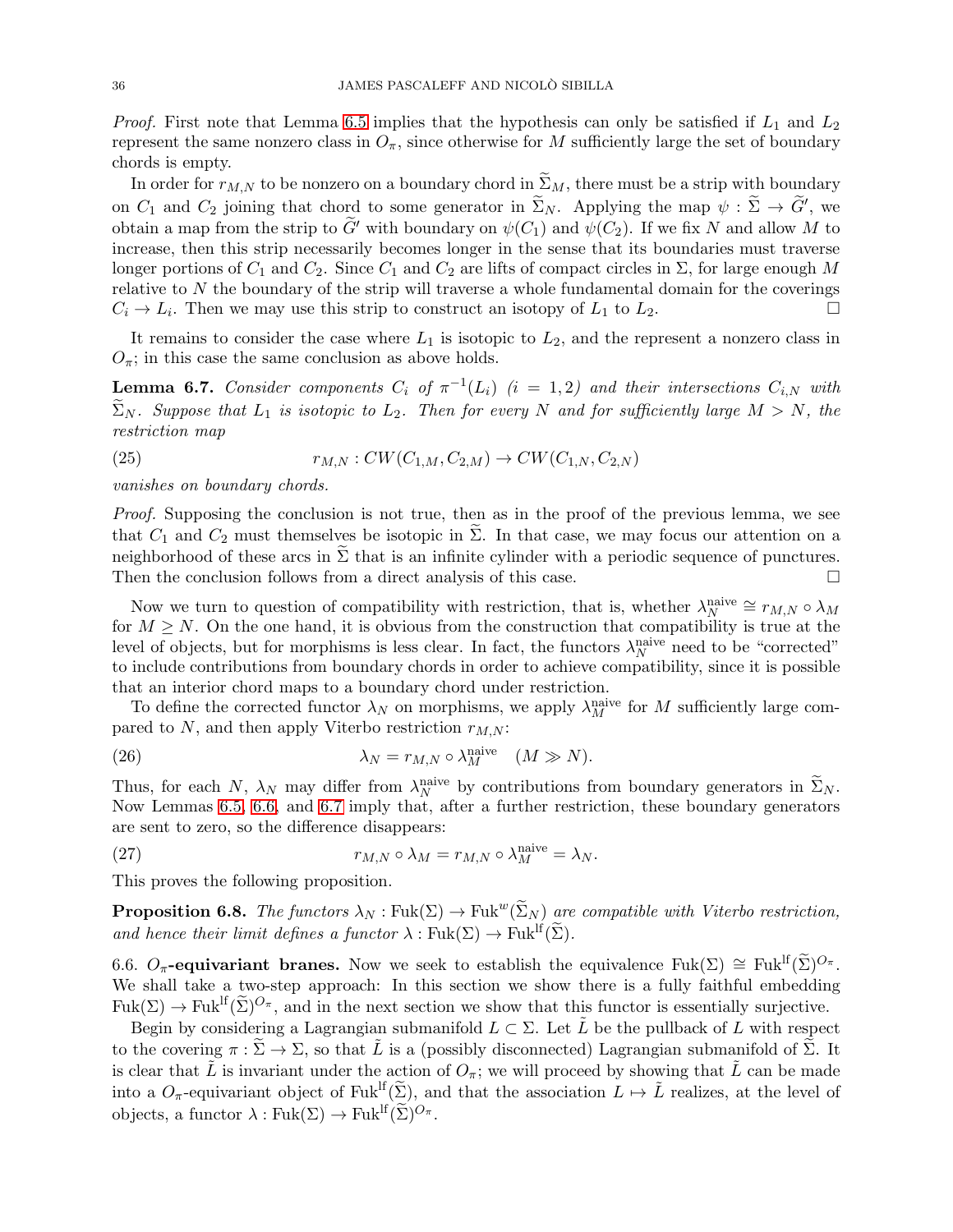We can be a bit more explicit about how the functor  $\lambda : \text{Fuk}(\Sigma) \to \text{Fuk}^{\text{lf}}(\widetilde{\Sigma})$  works when applied to objects and morphisms. Recall that  $\lambda$  is the limit of  $\lambda_N : \text{Fuk} \to \text{Fuk}^{\text{lf}}(\widetilde{\Sigma}_N)$ , which on objects takes L to  $\pi^{-1}(L) \cap \tilde{\Sigma}_N$ , and it takes a morphism  $x \in CW(L_0, L_1)$  to the sum of the lifts of x that lie in  $\widetilde{\Sigma}_N$ , possibly plus some boundary generators in  $\widetilde{\Sigma}_N$ . As  $N \to \infty$ , the chain complexes  $CW(\lambda_N(L_0), \lambda_N(L_1))$  form an projective system of chain complexes, and we can pass to the limit complex  $\lim_{N\to\infty} CW(\lambda_N(L_0), \lambda_N(L_1)).$ 

**Lemma 6.9.** The projective system  $CW(\lambda_N(L_0), \lambda_N(L_1))$  satisfies the Mittag-Leffler condition. Thus  $\lim^1$  vanishes, and  $\lim_{N\to\infty} CW(\lambda_N(L_0), \lambda_N(L_1))$  computes the homotopy limit of the system.

*Proof.* For a projective system of groups  $(A_N, r_{M,N})$ , the Mittag-Leffler condition is the statement that, for each N, the image of  $r_{M,N}$  stabilizes for large M. Lemmas [6.5,](#page-34-0) [6.6,](#page-34-1) and [6.7](#page-35-1) imply that, for large M, the image of  $r_{M,N}$  equal to the image of the interior generators under  $r_{M,N}$ , and this set only increases as  $M$  increases.

We introduce the notation  $CF^{\text{lf}}$  for the limit complex, which is the complex computing morphisms in Fuk<sup>If</sup> $(\tilde{\Sigma})$ :

(28) 
$$
CF^{\mathrm{lf}}(\lambda(L_0), \lambda(L_1)) = \lim_{N \to \infty} CW(\lambda_N(L_0), \lambda_N(L_1))
$$

On the other hand, the limit on the right-hand can be described geometrically in terms of intersection points of the full preimages  $\pi^{-1}(L_0), \pi^{-1}(L_1)$ , since it is the direct product (not direct sum) of one-dimensional vector spaces associated to each intersection point:

(29) 
$$
CF^{\mathrm{lf}}(\lambda(L_0), \lambda(L_1)) = \prod_{x \in \pi^{-1}(L_0) \cap \pi^{-1}(L_1)} \Lambda_x,
$$

where  $\Lambda_x$  denotes the one-dimensional vector space incorporating orientation lines and possibly local systems on  $L_0$  and  $L_1$ .

There is a natural functor  $\iota$ : Fuk<sup>If</sup>( $\widetilde{\Sigma}$ )<sup> $O_{\pi}$ </sup>  $\to$  Fuk<sup>If</sup>( $\widetilde{\Sigma}$ ) given by forgetting the  $O_{\pi}$ -equivariant structure.

**Proposition 6.10.** The functor  $\lambda$  factors through *i*, so there is a functor  $\lambda^{O_{\pi}}$  : Fuk( $\Sigma$ )  $\rightarrow$  $Fuk^{\text{lf}}(\tilde{\Sigma})^{O_{\pi}}$  such that  $\lambda = \iota \circ \lambda^{O_{\pi}}$ . The functor  $\lambda^{O_{\pi}}$  is a quasi-equivalence onto its image.

Proof. For any Lagrangian brane L,  $\lambda(L)$  is a  $O_{\pi}$ -invariant object, since it is the limit of restrictions of supported on the  $O_{\pi}$ -invariant Lagrangian  $\pi^{-1}(L)$ , and  $\lambda(L)$  carries a natural  $O_{\pi}$ equivariant structure owing to this fact. If we take two Lagrangian branes  $L_0$  and  $L_1$ , the the  $O_{\pi}$ -equivariant morphisms between the corresponding objects of Fuk<sup>If</sup>( $\widetilde{\Sigma}$ )<sup> $O_{\pi}$ </sup> is nothing but the  $O_{\pi}$ -invariant subspace of  $CF^{lf}(\lambda(L_0), \lambda(L_1)) = \prod_{x \in \pi^{-1}(L_0) \cap \pi^{-1}(L_1)} \Lambda \cdot x$ , which is naturally identified with  $CF(L_0, L_1)$ , the morphism complex in Fuk( $\Sigma$ ). Thus the functor  $\lambda$  maps  $CF(L_0, L_1)$ isomorphically onto the subspace  $CF^{lf}(\lambda(L_0), \lambda(L_1))^{O_{\pi}}$ .

<span id="page-36-0"></span>6.7. **Essential surjectivity.** In this section we prove that the functor  $\lambda^{O_{\pi}} : \text{Fuk}(\Sigma) \to \text{Fuk}^{\text{lf}}(\widetilde{\Sigma})^{O_{\pi}}$ is essentially surjective. One of the key ingredients is the geometrization result of Haiden–Katzarkov– Kontsevich [\[HKK17\]](#page-44-10), and its extension to the  $\mathbb{Z}_2$ -graded setting given in [\[AS20\]](#page-44-16). Let us recall the statement that we will need.

Let S be a finite type Riemann surface either compact or with punctures. Following  $[AS20]$  we say that an object L in Fuk(S) is *geometric* if it is quasi-isomorphic to a union of immersed arcs or curves in  $S^{11}$  $S^{11}$  $S^{11}$ 

<span id="page-36-2"></span>**Theorem 6.11** ( $[HKK17]$ ,  $[AS20]$ ). If S has more than three punctures than every object in Fuk<sup>w</sup> $(S)$  is geometric.

<span id="page-36-1"></span><sup>&</sup>lt;sup>11</sup>In fact as in [\[AS20\]](#page-44-16) if S is non-compact one should also consider curves in the Liouville completion of S, but this will not affect our argument.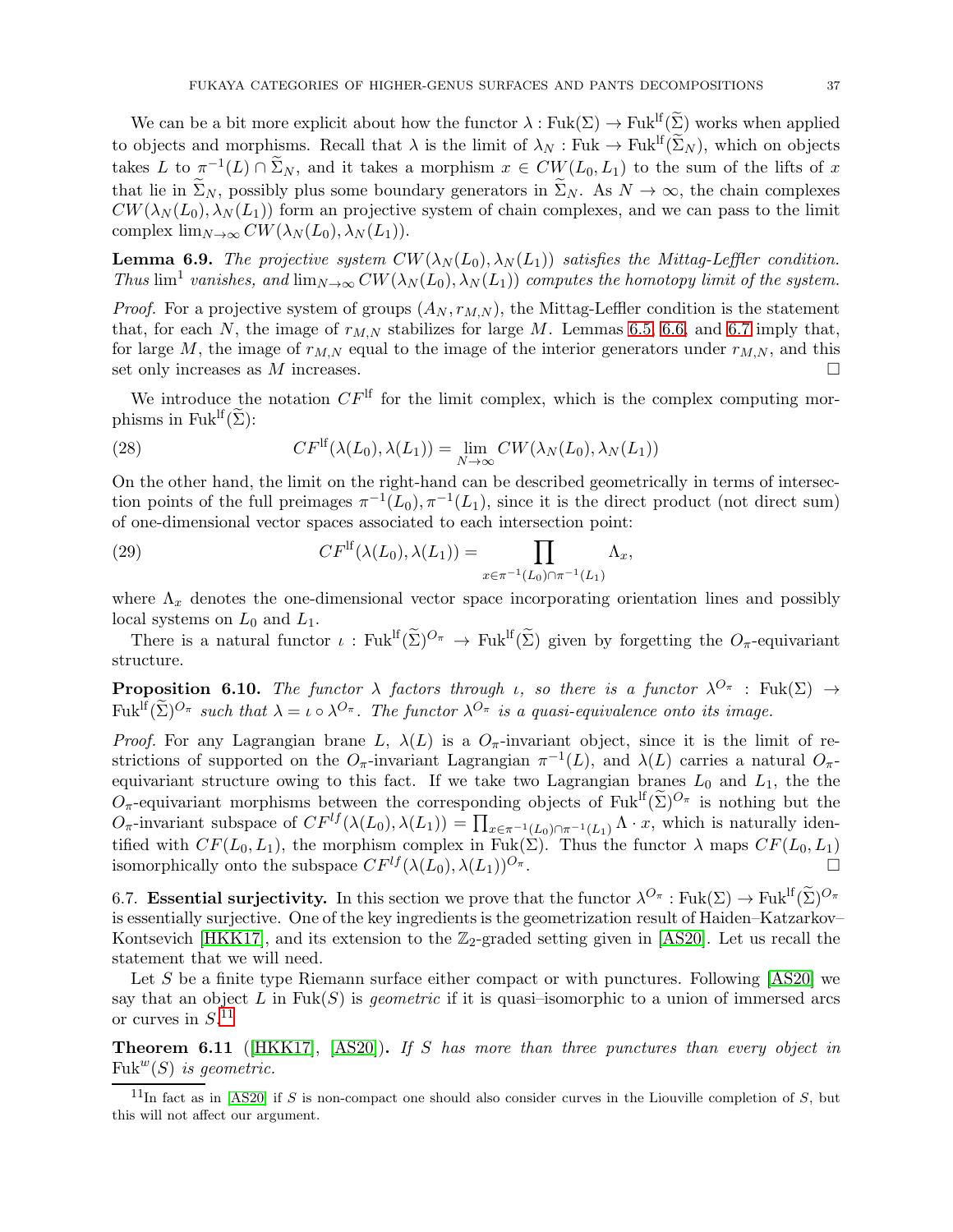*Proof.* Theorem 4.2 of [\[AS20\]](#page-44-16) states that if S is a finite type Riemann surface with punctures every object of the category of twisted complexes of Lagrangian branes is geometric. In fact this was proved in [\[HKK17\]](#page-44-10) in the Z-graded case, and Auroux–Smith show that the proof applies also to the  $\mathbb{Z}_2$ -graded setting. Since our Fuk<sup>w</sup>(S) is the split closure of the category of twisted complexes, this is not quite yet the statement we need. However Corollary 4.12 of  $[AS20]$  shows that if S has more than three punctures, then the category of twisted complexes of Lagrangian branes is split closed, and this concludes the proof.

# Corollary 6.12. Every object in Fuk<sup>lf</sup> $(\widetilde{\Sigma})$  is geometric.

*Proof.* Note that the notion of geometricity applies equally well to Fuk<sup>If</sup>( $\widetilde{\Sigma}$ ) even though  $\widetilde{\Sigma}$  is not of finite-type. The only difference with the finite-type case is that objects in Fuk<sup>If</sup>( $\tilde{\Sigma}$ ) might consist of infinite (but locally finite) unions of arcs and immersed curves. Recall from [\[HKK17\]](#page-44-10) and [\[AS20\]](#page-44-16) that the geometric models for an objects in  $Fuk(S)$  given by Theorem [6.11](#page-36-2) are in fact unique: more precisely, they are unique up to a unique isotopy.

Let us place ourselves in the setting of Section [6.4.](#page-31-1) Recall that we consider the limit

$$
\mathrm{Fuk}^{\mathrm{lf}}(\widetilde{\Sigma}) = \varprojlim_{N \to \infty} \mathrm{Fuk}^w(\widetilde{\Sigma}_N)
$$

The surfaces  $\Sigma_N$  are finite type Riemann surfaces with more than 3 punctures, so they fall within the scope of Theorem [6.11.](#page-36-2) That is, all objects in  $Fuk^w(\tilde{\Sigma}_N)$  are geometric. The Viterbo restriction functors

$$
r_{M,N}: \mathrm{Fuk}^w(\widetilde{\Sigma}_M) \to \mathrm{Fuk}^w(\widetilde{\Sigma}_N),
$$

admit an especially simple description on geometric objects due to Lemma [6.1:](#page-31-2) they send a geometric object  $L \in \text{Fuk}^w(\Sigma_M)$  to its intersection with  $\Sigma_N$ , or, in the case of an object parallel to a boundary component of  $\Sigma_N$ , to the corresponding object sitting inside the Liouville completion of  $\Sigma_N$ .

Now, by definition an object in Fuk<sup>If</sup>( $\widetilde{\Sigma}$ ) is given by a tuple

$$
L := (\{L_N\}, \{\alpha_N\})_{N \in \mathbb{N}}
$$

where  $L_N$  is an object in  $\mathbb{F}uk^{\text{lf}}(\widetilde{\Sigma}_N)$  and  $\alpha_N: L_{N-1} \stackrel{\simeq}{\to} r_{N,N-1}(L_N)$  is a quasi-equivalence. Geometrization for  $\Sigma_N$  and  $\Sigma_{N-1}$  tells us that if we fix a geometric model  $C_{N-1}$  for  $L_{N-1}$  we can find a compatible geometric model  $C_N$  for  $L_N$ , in the sense that  $C_{N-1}$  is obtained by intersecting  $C_N$  with  $\Sigma_{N-1}$ . The idea is the following: we pick a geometric representative  $C_N$  of  $L_N$ ; then the intersection of  $C_N$  with  $\Sigma_{N-1}$  provides another geometric model for  $L_{N-1}$ , possibly different from  $C_{N-1}$ . By uniqueness however this new geometric model must differ from  $C_{N-1}$  only up to an isotopy, which we can lift up to  $\Sigma_N$  so as to get a new geometric representative of  $L_N$  with the desired compatibility property with  $C_{N-1}$ . This allows us to build up recursively a geometric model for an object L in Fuk<sup>lf</sup>( $\tilde{\Sigma}$ ): namely, at each stage  $\tilde{\Sigma}_N$  we pick a geometric model which is compatible with the geometric model selected at stage  $N-1$ . This concludes the proof. compatible with the geometric model selected at stage  $N - 1$ . This concludes the proof.

<span id="page-37-0"></span>**Proposition 6.13.** Let L be an object of Fuk<sup>If</sup> $(\tilde{\Sigma})^{O_{\pi}}$ , and let  $\overline{L}$  be the object of Fuk<sup>If</sup> $(\tilde{\Sigma})$  obtained by forgetting the equivariant structure. Then any indecomposable component C of  $\overline{L}$  is isomorphic to either a compact immersed curve with local system, or else an arc that is fixed by some subgroup H of  $O_{\pi}$  isomorphic to  $\mathbb{Z}$ . In either case, C is isomorphic to a lift of a compact immersed curve in  $\Sigma$ .

*Proof.* Let L be an object of Fuk<sup>If</sup> $(\widetilde{\Sigma})^{O_{\pi}}$ . By forgetting the  $O_{\pi}$ -equivariant structure, we obtain an  $O_{\pi}$ -invariant object  $\overline{L}$  in Fuk<sup>lf</sup>( $\widetilde{\Sigma}$ ). Applying geometrization to  $\overline{L}$ , we see that  $\overline{L}$  is a direct sum of immersed curves with local system and arcs in  $\widetilde{\Sigma}$ , such that the whole collection is  $O_{\pi}$ -invariant.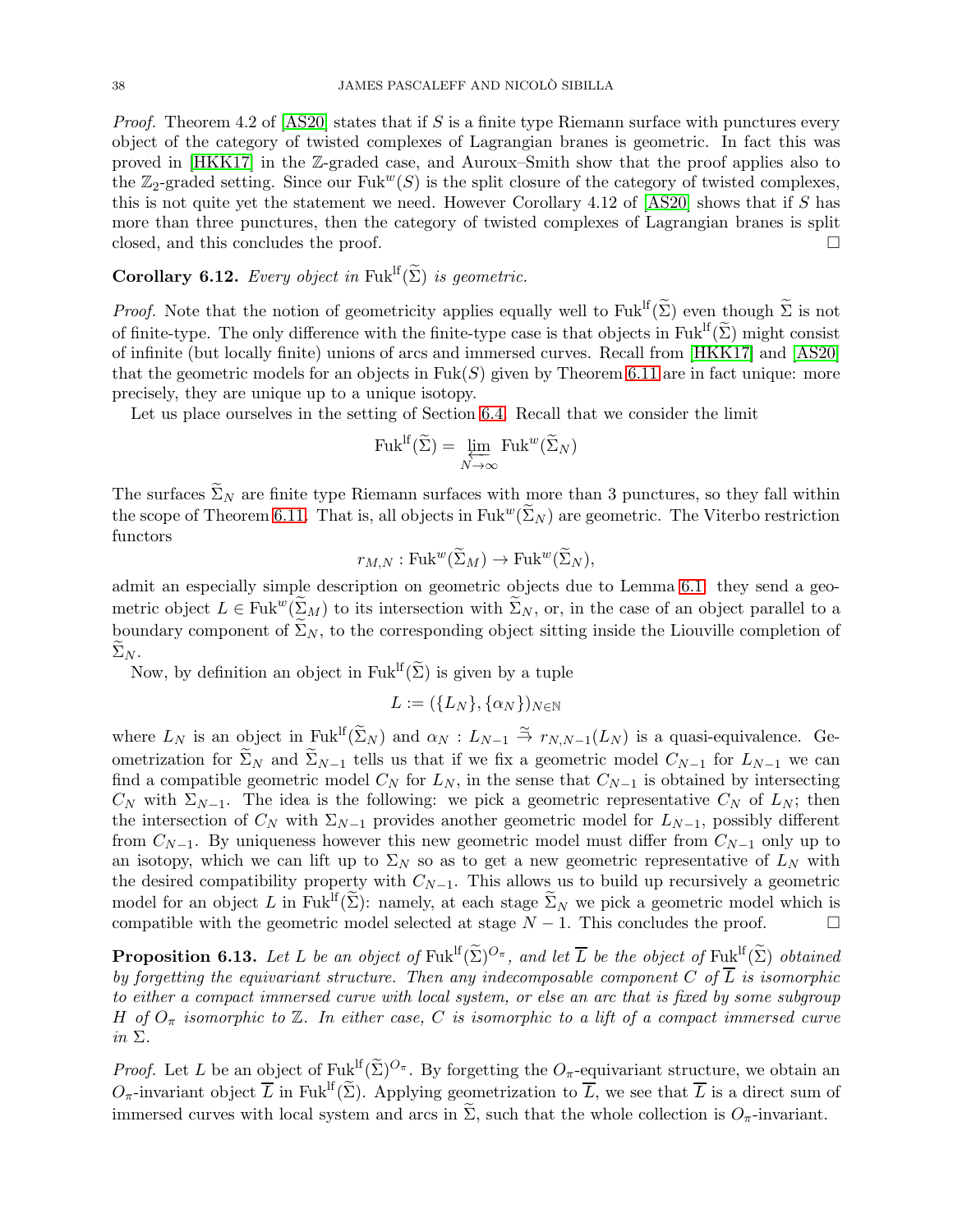Let C be a component of  $\overline{L}$ . Let H be the subgroup of  $O_{\pi}$  that fixes C (H may be trivial). Then  $\overline{L}$  must contain the direct sum  $\bigoplus_{q\in O_{\pi}/H} g \cdot C$ . Once again we may regard  $\Sigma$  as a collection of 2g-punctured spheres arranged on the lattice  $O_{\pi}$  and glued together. Let  $\Sigma_0$  be one of the punctured spheres in this decomposition: it is a fundamental domain for the  $O_{\pi}$ -action. Because the object  $\bigoplus_{g\in\mathcal{O}_{\pi}/H}g\cdot C$  is assumed to be locally finite, the intersection of this object with  $\Sigma_0$ consists of finitely many immersed curves and arcs on  $\Sigma_0$ . Matching the corresponding boundaries of  $\Sigma_0$  gives the original surface  $\Sigma$ , and the immersed curves and arcs must match up to give a compact immersed submanifold of  $\Sigma$ . It is then clear that  $\bigoplus_{q\in O_{\pi}/H} g\cdot C$  is nothing but the pullback of this submanifold under the covering map  $\pi : \Sigma \to \Sigma$ . This shows that our original component C is a lift with respect to  $\pi$  of an immersed curve in  $\Sigma$ .

Recall that there is a homomorphism  $\tau : \pi_1(\Sigma) \to O_{\pi}$ . If  $\iota : S^1 \to \Sigma$  is an immersion, we may consider  $\tau \circ \iota_* : \pi_1(S^1) \to O_{\pi}$ . Either  $\tau \circ \iota_*$  vanishes or it does not. If it vanishes, then  $\iota$  can be lifted to an immersion  $\tilde{\iota}: S^1 \to \Sigma$ ; if it does not vanish, then it may be lifted to an immersion  $\tilde{\iota}: \mathbb{R} \to \Sigma$ . In the former case, the lift is not fixed by any subgroup of  $O_{\pi}$ , while in the latter case, the lift is fixed by a subgroup  $H \cong \mathbb{Z}$ : indeed, H is nothing but the image of  $\tau \circ \iota_*$ . This establishes that any noncompact component of  $\overline{L}$  must be fixed by a subgroup of  $O_{\pi}$  that is isomorphic to  $\mathbb{Z}$ .

To understand the next step in the argument, consider the following. Let L be an object of Fuk<sup>lf</sup> $(\tilde{\Sigma})^{O_{\pi}}$ , and let  $\overline{L}$  be the underlying object in Fuk<sup>lf</sup> $(\tilde{\Sigma})$ . By Proposition [6.13,](#page-37-0) we know that  $\overline{L}$ decomposes into a direct sum of objects of the form  $\tilde{C} = \bigoplus_{g \in O_{\pi}/H} g \cdot C$ , where C is a lift of an immersed curve  $\overline{C}$  in  $\Sigma$  (equipped with a local system), and H is either trivial or isomorphic to  $\mathbb{Z}$ .

Now we remember the  $O_{\pi}$ -equivariant structure on our original object L. It is possible that the equivariant structure, which is a certain collection of isomorphisms  $\Phi_q : \overline{L} \to \overline{L}$ , could mix together different components in the direct sum decomposition. This does indeed occur in the case where L is the pullback of a simple closed curve, with nontrivial class in  $O_{\pi}$ , equipped with higher-rank local system. Nevertheless, we wish to show that any equivariant structure on  $\overline{L}$  is isomorphic to one where there is no mixing between components corresponding to nonisotopic immersed curves in Σ. For this we use again the geometrization result applied to intermediate coverings  $\Sigma/H$  for various subgroups  $H \subset O_{\pi}$ . Recall that a saturate sublattice  $H \subset O_{\pi}$  is a subgroup such that if  $n \in \mathbb{Z}$  and  $ng \in H$  then  $g \in H$ . For a saturated sublattice we have  $O_{\pi} \cong H \times O_{\pi}/H$ .

<span id="page-38-0"></span>**Lemma 6.14.** Let  $\overline{L}$  be as above, suppose that  $H \subset O_{\pi}$  is a proper saturated sublattice. The components C of  $\overline{L}$  into two kinds:

- (1) those such that the class of  $\pi(C)$  in  $O_{\pi}$  lies in H, and
- (2) those such that the class of  $\pi(C)$  does not lie in H.

Then any equivariant structure on  $\overline{L}$  is isomorphic to one for which there is no mixing between these two kinds, and furthermore there is no mixing between summands of the first kind corresponding to nonisotopic immersed curves.

*Proof.* Consider the surface  $\Sigma/H$ . Because H is a proper saturated sublattice, it has rank less than g, and so  $\Sigma/H$  is a non-finite-type Stein surface, equipped with a pants decomposition. Hence the geometry of this surface may be expressed in terms of topological Fukaya categories, and so several of the results we have shown for  $\Sigma$  hold just as well for  $\Sigma/H$ . In particular, every object of  $Fuk<sup>lf</sup>(\widetilde{\Sigma}/H)$  is geometric, and we have a descent equivalence

(30) 
$$
\text{Fuk}^{\text{lf}}(\widetilde{\Sigma})^H \cong \text{Fuk}^{\text{lf}}(\widetilde{\Sigma}/H).
$$

From this it follows that

(31) 
$$
\mathrm{Fuk}^{\mathrm{lf}}(\widetilde{\Sigma})^{O_{\pi}} \cong \mathrm{Fuk}^{\mathrm{lf}}(\widetilde{\Sigma})^{H \times O_{\pi}/H} \cong \mathrm{Fuk}^{\mathrm{lf}}(\widetilde{\Sigma}/H)^{O_{\pi}/H},
$$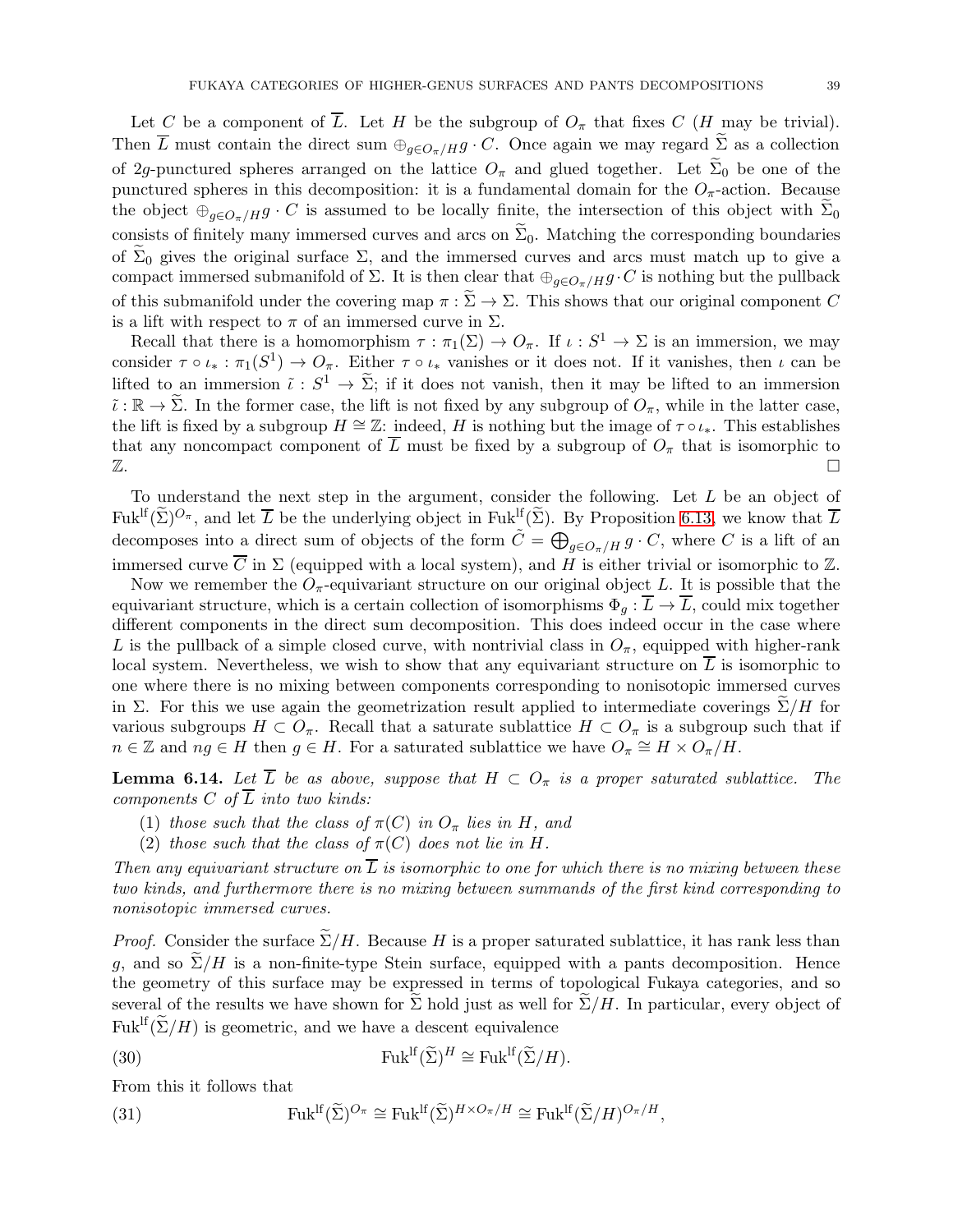So an  $O_{\pi}$ -equivariant structure on L is obtained from an  $O_{\pi}/H$ -equivariant object L' on  $\Sigma/H$  by pullback.

Now the underlying object  $\overline{L}'$  in  $\text{Fuk}^{\text{lf}}(\widetilde{\Sigma}/H)$  is geometric; components C of the first kind correspond to compact components of  $\overline{L}'$ , while those of the second kind correspond to noncompact components, which are fixed by some subgroup of  $O_{\pi}/H$  isomorphic to  $\mathbb{Z}$ . We refer to the components of  $\overline{L}'$  as being of the first or second kind respectively. Now in  $\Sigma/H$ , there is no mixing between components of the first kind, simply by geometricity. Furthermore, because the group  $O_{\pi}/H$  freely permutes the summands of the first kind (none are fixed by any nontrivial subgroup), the  $O_{\pi}/H$ -equivariant structure on  $\overline{L}'$  is isomorphic to one for which there is no mixing between components of the first and second kinds. Pulling back such an equivariant structure gives the desired result.

<span id="page-39-1"></span>**Proposition 6.15.** Any object L in Fuk<sup>If</sup> $(\tilde{\Sigma})^{O_{\pi}}$  splits  $O_{\pi}$ -equivariantly into a direct sum of objects of the form  $\tilde{C}^{\oplus r}$ , where  $\tilde{C} = \bigoplus_{g \in O_{\pi}/H} g \cdot C$ , where C is a lift of an immersed curve  $\overline{C}$  in  $\Sigma$  equipped with a local system, and H is either trivial or isomorphic to  $\mathbb{Z}$ .

*Proof.* Since  $O_{\pi}$  is a lattice of rank  $g \geq 2$ , every element of  $O_{\pi}$  is contained in some nontrivial proper saturated sublattice  $H$ . Applying Lemma [6.14](#page-38-0) to all such sublattices, we see that  $L$  splits equivariantly into a direct sum according to different sublattices in  $O_\pi$ , and furthermore that within each sublattice there is a splitting according to isotopy classes of the projection  $\pi(C)$ .

<span id="page-39-0"></span>**Theorem 6.16.** The functor  $\lambda^{O_{\pi}}$ : Fuk $(\Sigma) \to$  Fuk<sup>If</sup> $(\widetilde{\Sigma})^{O_{\pi}}$  is an equivalence.

*Proof.* Since we have already proved that  $\lambda^{O_{\pi}}$  is fully-faithful, it remains to show that it is essentially surjective. By [6.7,](#page-39-1) it suffices to show that an equivariant object of the form  $\tilde{C}^{\oplus r}$  where  $\tilde{C} =$  $\bigoplus_{g\in O_{\pi}/H} g \cdot C$  and C is a lift of an immersed curve  $\overline{C}$  is in the image. In the case where H is trivial, L is equivariantly isomorphic to the pullback of  $\overline{C}$  with its natural equivariant structure. If  $H \cong \mathbb{Z}$ , then the  $O_{\pi}$ -equivariant structure on  $\tilde{C}^{\oplus r}$  induces an H-equivariant structure on  $C^{\oplus r}$ . Since  $\overline{C} = C/H$ , this equivariant structure defines a rank r local system on C, such that  $\tilde{C}^{\oplus r}$  is equivariantly isomorphic to the pullback of C with this local system.  $\Box$ 

Corollary [6.17](#page-39-2) below is our main local-to-global result for the Fukaya category of a Riemann surface  $\Sigma$  of genus  $g \geq 2$ . We will actually prove two parallel results: one for the Fukaya category (which is defined over the Novikov field  $\Lambda$ ) and one for the balanced Fukaya category (which is defined over a fixed ground field  $k$ ). The statement is phrased in terms of the sheaf of categories on graphs  $\mathscr{B}^{\omega}$  which we introduced in Section [3,](#page-8-0) and that it is defined over a ground ring  $\kappa$ .

Let G be the graph associated to the pants decomposition of  $\Sigma$ . We equip G with weights  $\alpha(v) = q^{-A(v)}$  and  $\beta(t) = q^{B(t)}$  where  $A(v)$  is the area of the pair of pants corresponding to the vertex v and  $B(t)$  is the area of the annulus corresponding to the edge t. Set  $\gamma$  equal to the product of these weights, so that  $\gamma = q^{-Area(\Sigma)}$ . We also choose a set of framings f. The covering graph  $\tilde{G}$ is given the pull-back weights and framings.

From Definition [3.10,](#page-17-2) we have  $\mathscr{B}(G, \gamma) = \mathscr{B}(G, \alpha, \beta, f)$ . We denote the compact objects in this category by  $\mathscr{B}_{\Lambda}^{\omega}(G,\gamma)$  to emphasize the coefficient field. We can also set all wieights to 1 and work over k to get a category  $\mathscr{B}_{k}^{\omega}(G,1)$ .

<span id="page-39-2"></span>Corollary 6.17. There are  $\kappa(u)$ -linear equivalences of categories

$$
\mathrm{Fuk}(\Sigma) \simeq \mathscr{B}_{\Lambda}^{\omega}(G,\gamma), \quad \mathrm{Fuk}^{bal}(\Sigma,\theta) \simeq \mathscr{B}_{k}^{\omega}(G,1)
$$

where in the former case  $\kappa = \Lambda$  and in the latter  $\kappa = k$ .

*Proof.* We will show first that  $Fuk(\Sigma) \simeq \mathscr{B}_{\Lambda}^{\omega}(G,\gamma)$ . We begin with the equivalence

 $Fuk<sup>lf</sup>(\widetilde{\Sigma}) \simeq Fuk_{\Lambda}^{top,lf}(\widetilde{\Sigma})$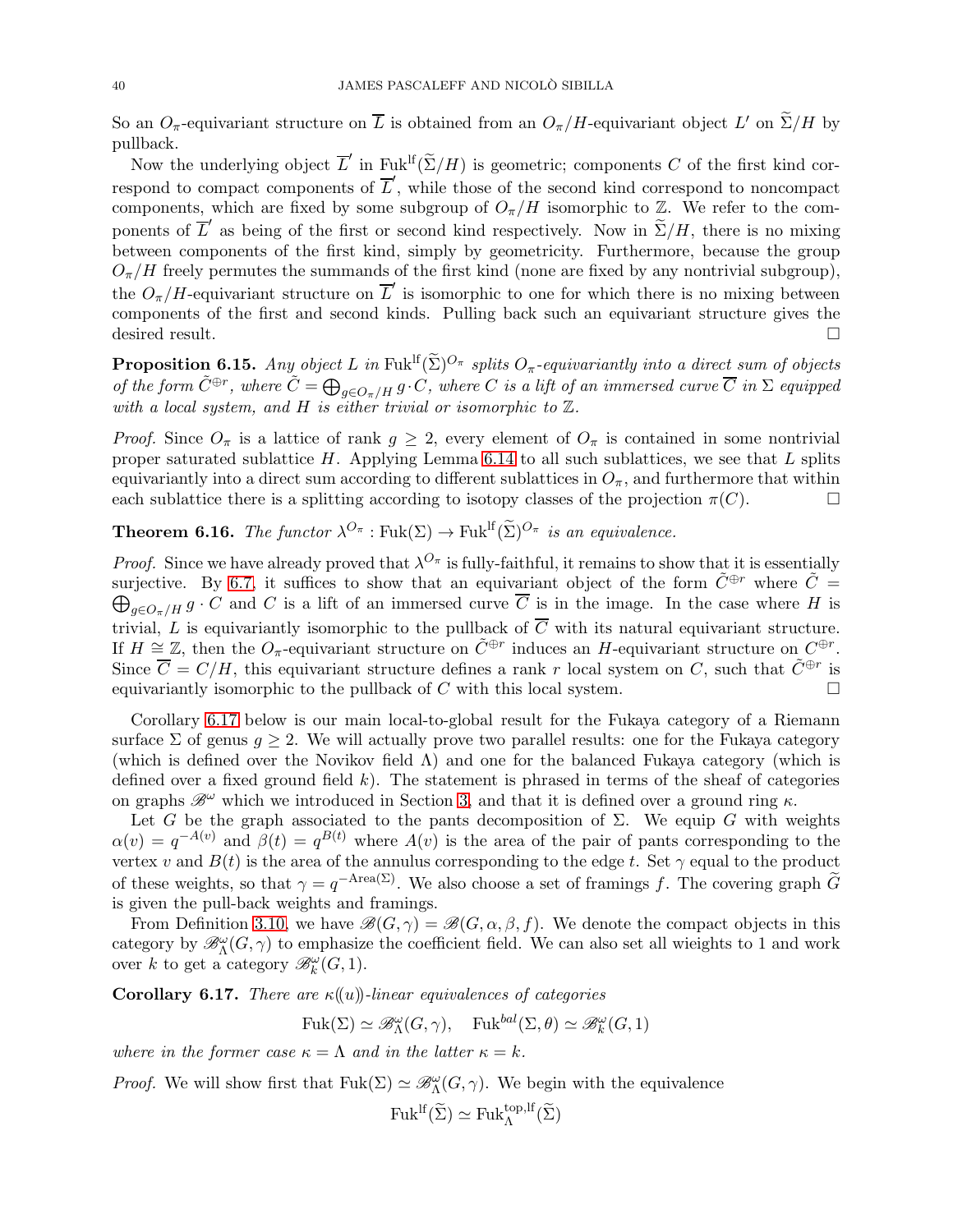from Proposition [6.2,](#page-32-1) where the Liouville structure  $\tilde{\Sigma}$  has been used to trivialize the dependence on the Novikov parameter. This equivalence is not compatible with the  $O_{\pi}$  action on Fuk<sup>If</sup>( $\tilde{\Sigma}$ ) because the action of  $O_{\pi}$  does not preserve the Liouville structure. To remedy this, recall the equivalence from Proposition [4.10](#page-22-1)

$$
\varprojlim \mathscr{B}^{\omega}(G_i) \simeq \mathrm{Fuk}^{\mathrm{top},\mathrm{lf}}(\widetilde{\Sigma}).
$$

where  $G_i$  is an exhaustion of G by finite-type subgraphs, and all weights are set to 1 in this equivalence. Combining these, we obtain an equivalence

$$
\text{Fuk}^{\text{lf}}(\widetilde{\Sigma}) \simeq \varprojlim \mathscr{B}^\omega(G_i)
$$

Now we may restore the weights on the right-hand side and the q-dependence on the left-hand side, so that this equivalence is  $O_{\pi}$ -equivariant. Then we have a chain of equivalences

$$
\mathrm{Fuk}(\Sigma) \stackrel{(*)}{\simeq} \mathrm{Fuk}^{\mathrm{lf}}(\widetilde{\Sigma})^{O_{\pi}} \stackrel{(**)}{\simeq} (\varprojlim \mathscr{B}(G_i)^{\omega})^{O_{\pi}} \stackrel{(***)}{\simeq} \mathscr{B}_{\Lambda}^{\omega}(G),
$$

where equivalence (∗) was proved in Proposition [6.16,](#page-39-0) equivalence (∗∗) was just proven, and equivalence (∗ ∗ ∗) follows from the argument in Proposition [4.12.](#page-23-2) Composing them we obtain  $Fuk(\Sigma) \simeq \mathscr{B}_{\Lambda}^{\omega}(G)$ , which is what we wanted to show.

Now let us pass to the balanced case. Recall that to construct the balanced category one considers first a version of the balanced Fukaya category which is linear over  $\Lambda^{fin} \subset \Lambda$ , i.e. the subring of Novikov series with finitely many non-vanishing terms. This category was denoted  $\mathscr{C}(\Sigma,\theta)$  in Section [6.1;](#page-28-1) extension of scalars gives a  $\Lambda^{fin}$ -linear functor

$$
\mathscr{C}(\Sigma,\theta)\to\mathrm{Fuk}(\Sigma)\simeq\mathscr{C}(\Sigma,\theta)\otimes_{\Lambda^{fin}}\Lambda
$$

We get a diagram

<span id="page-40-0"></span>
$$
\mathrm{Fuk}(\Sigma) \leftarrow \mathscr{C}(\Sigma, \theta) \stackrel{(a)}{\rightarrow} \mathrm{Fuk}^{bal}(\Sigma, \theta).
$$

where (*a*) is specialization at  $q = 1$ .

The statement we care about is for Fuk<sup>bal</sup> $(\Sigma, \theta)$ ; but it is actually more convenient to deduce it from the analogous statement for  $\mathscr{C}(\Sigma, \theta)$ . Namely, we will prove that

(32) 
$$
\mathscr{C}(\Sigma,\theta) \simeq \mathscr{B}_{\Lambda^{fin}}^{\omega}(G).
$$

To get the result we want for Fuk<sup>bal</sup>( $\Sigma$ ,  $\theta$ ) is then enough to specialize at  $q = 1$ .

To prove equivalence [\(32\)](#page-40-0) we need to work around the following issue: being balanced is a global property, so gluing together local balanced branes we do not necessarily get a balanced brane. In other words, it is not immediately obvious that  $\mathscr{C}(\Sigma, \theta)$  is the limit of the categories  $\mathscr{C}(P, \theta)$ , where P are the pants making up the decomposition of  $\Sigma$ . However we have the following diagram

$$
\text{Fuk}(\Sigma) \xrightarrow{\simeq} \mathcal{B}_{\Lambda}^{\omega}(G)
$$

$$
\uparrow \qquad \qquad \uparrow
$$

$$
\mathcal{C}(\Sigma, \theta) \xrightarrow{\iota} \mathcal{B}_{\Lambda^{fin}}^{\omega}(G)
$$

where

- the vertical arrows are extension of scalars
- the top equivalence was showed in the first part of the proof
- and  $\iota$  is fully-faithful.

The fully-faithfulness of  $\iota$  can be deduced just from the local statement that, if P is the pairof-pants, then  $\mathscr{C}(P,\theta) \simeq \mathscr{B}_{\Lambda^{fin}}^{\omega}(G_P)$ , which can be easily checked directly.<sup>[12](#page-40-1)</sup> Using that we can write

$$
\varprojlim \mathscr{C}(P,\theta) \simeq \varprojlim \mathscr{B}_{\Lambda^{fin}}^{\omega}(G_P) \simeq \mathscr{B}_{\Lambda^{fin}}^{\omega}(G)
$$

<span id="page-40-1"></span><sup>&</sup>lt;sup>12</sup>Here  $G_P$  is the graph with one trivalent vertex.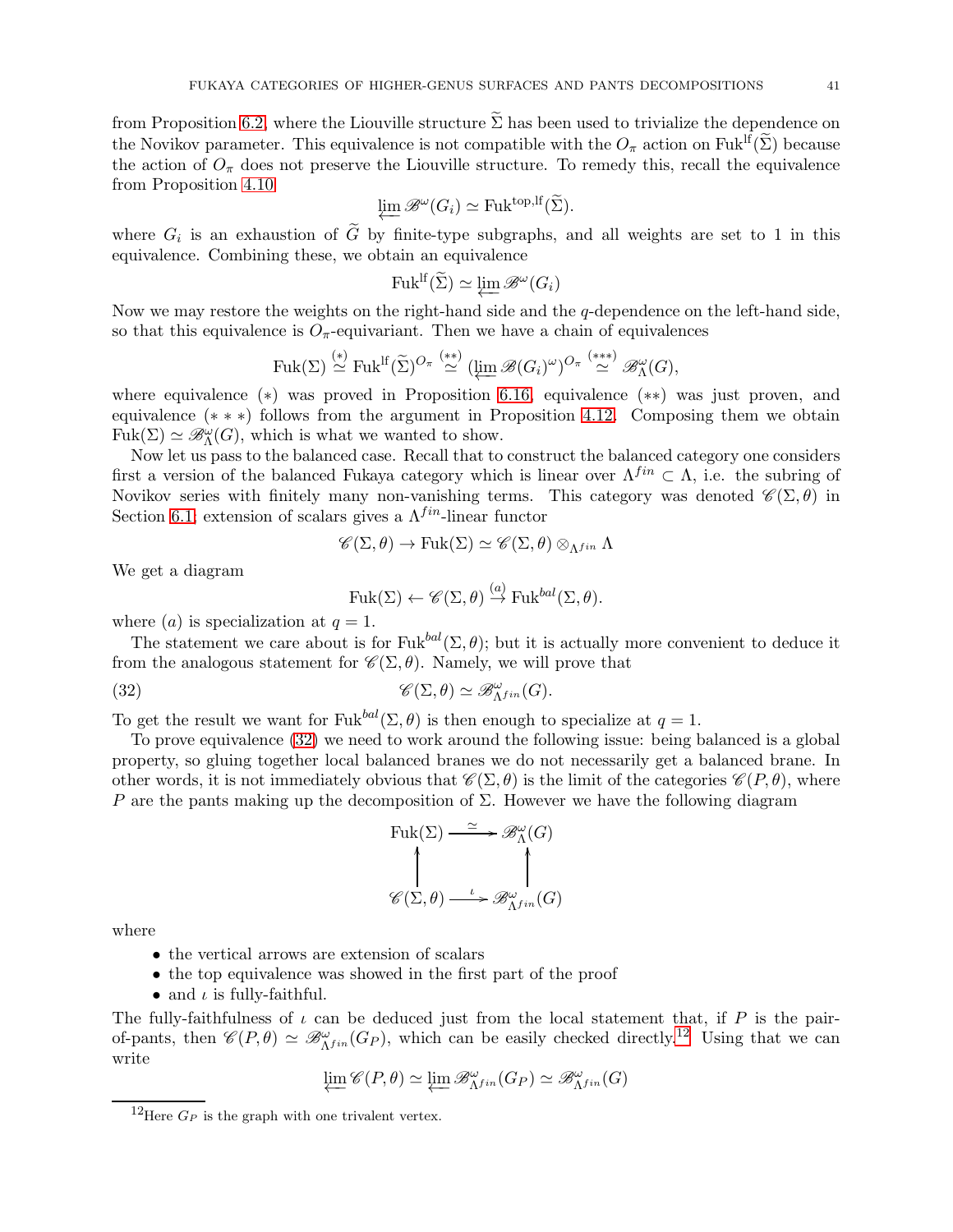where P runs over the pants decomposition of  $\Sigma$ . Balanced branes in  $\Sigma$  can be obtained by gluing together local balanced branes in the pants making up the decomposition. This gives us the fullyfaithful embedding  $\iota$ . However in principle  $\iota$  could fail to be essentially surjective because being balanced is a global property: in the limit  $\lim \mathscr{C}(P,\theta)$  we will have branes which restrict to balanced branes on every pair-of-pants P, but which might fail to be globally balanced.

However one can see that  $\iota$  is in fact an equivalence. Choose balanced generators of Fuk( $\Sigma$ ) which we denote  $L_1, \ldots, L_N$ . Let  $M_i$  the corresponding generators of  $\mathscr{B}_{\Lambda}^{\omega}(G)$  under the equivalence Fuk( $\Sigma$ )  $\simeq \mathscr{B}_{\Lambda}^{\omega}(G)$ . The  $L_i$  are geometric balanced branes, which can be defined in the Fukaya category independently of the ground ring; thus the  $M_i$  will also be constructed in terms of the geometry of the singularity categories making up  $\mathcal{B}_{\Lambda}^{\omega}(G)$  in a way that does not depend on the ground ring. In particular we can lift them to generators of  $\mathscr{B}_{\Lambda^{fin}}^{\omega}$ , which we still denote  $M_i$ . At the same time, by construction, the  $L_i$  can be lifted to objects in  $\mathscr{C}(\Sigma,\theta)$ , and clearly under  $\iota$  the  $L_i$  are sent to the  $M_i$ 

$$
L_i \in \mathscr{C}(\Sigma, \theta) \mapsto \iota(L_i) \simeq M_i \in \mathscr{B}_{\Lambda^{fin}}^{\omega}.
$$

So  $\iota$  is a fully-faithful embedding such that its image contains a collections of generators of  $\mathscr{B}_{\Lambda^{fin}}^{\omega}$ . Thus is has to be an equivalence, which is what we needed to show.

We record a remarkable consequence of Proposition [6.16](#page-39-0) and its proof, namely that all objects in the Fukaya category of a closed Riemann surface of genus  $q > 2$  are geometric. Corollary [6.18](#page-41-1) provides an answer to the second open Problem in Section 7 of [\[HKK17\]](#page-44-10).

The geometric idea is simple. The objects in Fuk<sup>If</sup>( $\tilde{\Sigma}$ )<sup> $O_{\pi}$ </sup> can be viewed as  $O_{\pi}$ -invariant branes in Fuk<sup>lf</sup>( $\widetilde{\Sigma}$ ) equipped with an equivariant structure. In particular, by the geometricity of  $\widetilde{\Sigma}$  they can be viewed as immersed Lagrangians in  $\tilde{\Sigma}$ . It is easy to see that  $({\lambda}^{O_{\pi}})^{-1}$  has a very simple definition on geometric objects: it is just the push-forward of the immersed Lagrangian along  $\pi : \widetilde{\Sigma} \to \Sigma$ ; then we use the equivariant structure to equip the resulting immersed Lagrangian in  $\Sigma$  with a brane structure. This shows that, using Proposition [6.16,](#page-39-0) geometricity for  $\Sigma$  readily implies geometricity for  $\Sigma$ .

<span id="page-41-1"></span>**Corollary 6.18.** Let S a compact Riemann surface of genus  $q \geq 2$ . Then every object in Fuk(S) is geometric.

Proof. Let us give a more formal argument based on the proof of Proposition [6.16.](#page-39-0) There we proved that the functor  $\lambda^{O_{\pi}} : \text{Fuk}(\Sigma) \to \text{Fuk}^{\text{lf}}(\widetilde{\Sigma})^{O_{\pi}}$  is essentially surjective. In fact we showed a stronger result: namely for every object L in Fuk<sup>If</sup> $(\tilde{\Sigma})^{O_{\pi}}$  we constructed a geometric object L' in Fuk $(\Sigma)$ such that  $\lambda^{O_{\pi}}(L') \simeq L$ . Now since  $\lambda^{O_{\pi}}$  is an equivalence, this immediately implies that every object in Fuk( $\Sigma$ ) is equivalent to a geometric object, which is what we wanted to show.

#### 7. HMS for compact surfaces

<span id="page-41-0"></span>Our description of the Fukaya category of a compact Riemann surface of genus  $q \geq 2$  has significant applications to HMS. In particular, we recover Seidel and Efimov's HMS results for curves of genus  $g \geq 2$  [\[Sei11\]](#page-45-0) [\[Efi12\]](#page-44-3). Our method of proof however is different, and can help clarify why these mirror constructions actually work. Surfaces have actually many different geometrically meaningful mirrors. The techniques developed in this paper allow us to easily check that these different models indeed give rise to an HMS equivalence, alternative to Seidel's and Efimov's. We focus on two constructions:

(1) Hori–Vafa mirror symmetry matches a toric CY 3-folds  $X_{\Sigma}$ , equipped with a superpotential  $W_{\Sigma}$  to a punctured surface  $\Sigma$  equipped with a pants decomposition. We show that the Hori–Vafa picture holds in complete generality for all toric 3-folds, regardless of the CY assumption.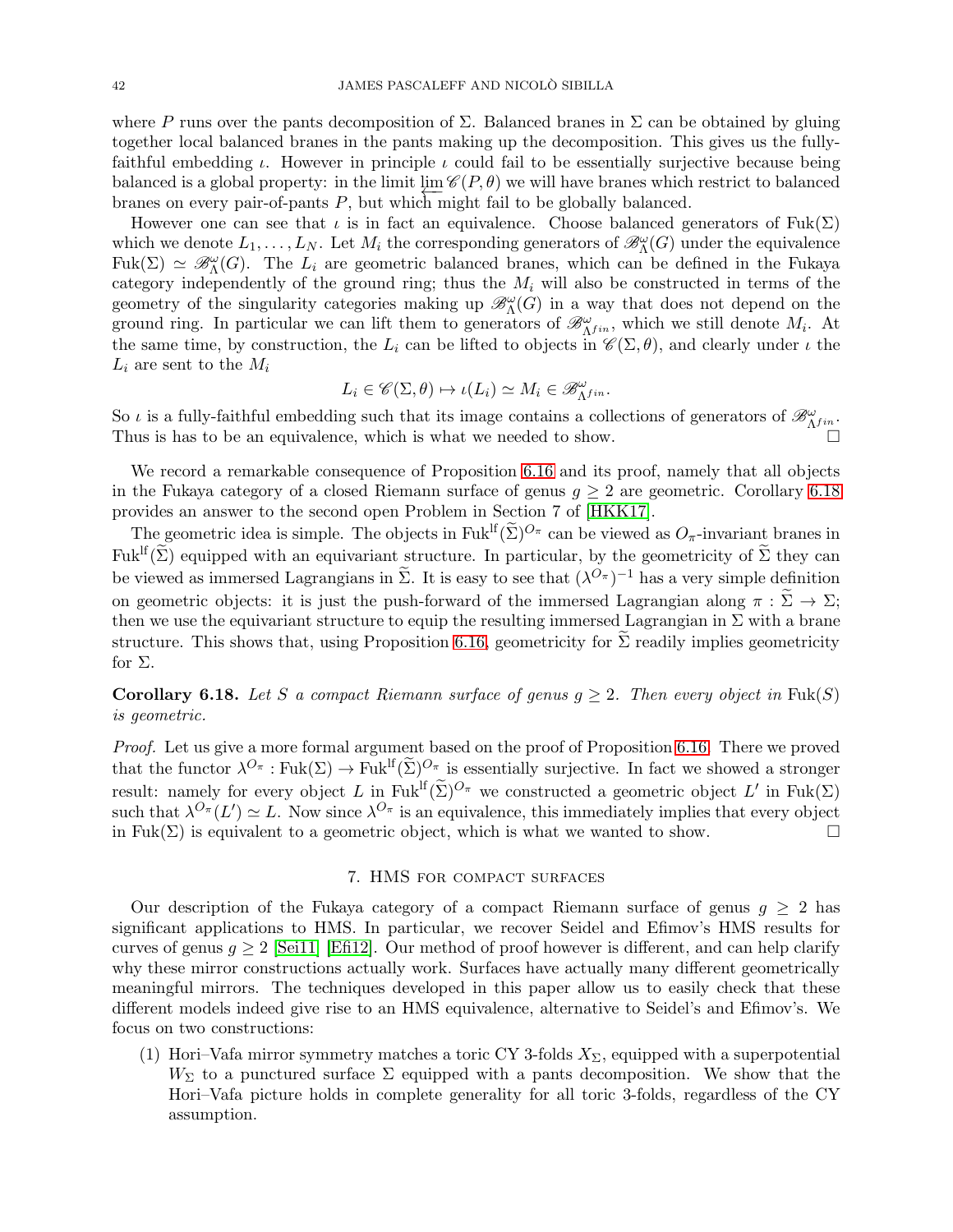(2) We show that the Mumford degeneration of the Jacobian provides a natural mirror LG model for Riemann surfaces of genus two. The same construction appears, for the other direction of HMS, in beautiful recent work of Cannizzo [\[Can20\]](#page-44-17).

One prefatory remark about the results of this section is in order. We consider the Fukaya category either over  $\kappa = \Lambda$ , or the balanced Fukaya category over  $\kappa = k$ ; in either case it is considered as a 2-periodic, that is  $\kappa(u)$ -linear, category. The equivalences described below can be interpreted either as  $\kappa$ -linear equivalences, or they can be upgraded to  $\kappa(u)$ -linear equivalences with the caveat that the  $\kappa((u))$ -linear structure on the B-side is only determined up to a rescaling of u. We do not pin down this rescaling factor precisely, though in principle this can be accomplished with a closer analysis of the categories of matrix factorizations. We also remark that this scaling factor can be trivialized in the case of open surfaces and their mirrors.

Let G be a finite graph with no loops, and with vertices of valency 1 or 3. Let  $G^{\circ}$  be the graph obtained from  $G$  by removing the 1-valent vertices. Up to symplectomorphism, there is a unique Riemann surface  $\Sigma_G$  (possibly with boundary) such that  $G^{\circ}$  is the dual intersection complex of a pants decomposition of  $\Sigma$ . The 1-valent vertices of G correspond naturally to a subset of the components of  $\partial \Sigma_G$ : we decorate each of these components with a stop; let  $S_G \subset \partial \Sigma_G$  be the collection of stops obtained in this way.

<span id="page-42-0"></span>**Theorem 7.1.** Let T be a smooth variety of dimension 3 and let  $X \subset T$  be a simple normal crossing divisor of the form  $X = f^{-1}(0)$  for some morphism  $f: T \to \mathbb{A}^1$ . Assume that X has graph-like singular locus, and that the dual intersection complex of  $X$  is orientable. Then there is an equivalence of categories

$$
Fuk(\Sigma_{G(X)}, S_{G(X)}) \simeq \text{DSing}(X)
$$

*Proof.* Let us first make a comment of notation: if  $\Sigma_{G(X)}$  has a boundary, by  $Fuk(\Sigma_{G(X)}, S_{G(X)})$ we mean the (partially) wrapped Fukaya category of  $\Sigma_{G(X)}$ , which is an exact symplectic surface. If  $\Sigma_{G(X)}$  is a compact Riemann surface without boundary, then  $S_{G(X)} = \emptyset$  and  $Fuk(\Sigma_{G(X)}, S_{G(X)})$ stands for the balanced Fukaya category of  $\Sigma_{G(X)}$ . The theorem is an immediate consequence of the results we obtained in Section [5](#page-23-0) and [6,](#page-28-0) and in our previous article [\[PS19\]](#page-44-12). Indeed, the claim is obtained by composing the equivalences

$$
\text{DSing}(X) \stackrel{(*)}{\simeq} \mathscr{B}^{\omega}(G(X)) \stackrel{(**)}{\simeq} \text{Fuk}(\Sigma_{G(X)}, S_{G(X)})
$$

Equivalence (∗) is given by Theorem [5.6,](#page-24-0) after taking compact objects. Let us make some comments on equivalence (∗∗):

- If  $G(X)$  is not compact, or is compact but has 1-valent vertices, then  $\Sigma_{G(X)}$  is Riemann surface with boundary, and therefore we are in the exact setting. In this case equivalence (∗∗) follows from Theorem 8.3 in [\[PS19\]](#page-44-12).
- If  $G(X)$  is a compact and 3-valent graph, then  $\Sigma_{G(X)}$  is a compact Riemann surface without boundary. In this setting, equivalence (∗∗) was obtained in Corollary [6.17.](#page-39-2)

 $\Box$ 

Let  $\Sigma_g$  be a compact Riemann surface of genus  $g \geq 2$  without boundary. Let us denote by  $(Y_g, W_g)$  the mirror LG model of  $\Sigma_g$  proposed by Seidel (for  $g = 2$ ) and Efimov (for  $g > 2$ ) in [\[Sei11\]](#page-45-0) [\[Efi12\]](#page-44-3). We refer the reader to the original papers for the explicit construction of  $(Y_q, W_q)$ .

Corollary 7.2 (Theorem 1.1 [\[Sei11\]](#page-45-0), Theorem 1.1 [\[Efi12\]](#page-44-3)). There is an equivalence of categories  $Fuk(\Sigma_q) \simeq MF(Y_q, W_q)$ 

*Proof.* The equivalence follows from Theorem [7.1.](#page-42-0) We only need to check that  $X_g := W_g^{-1}(0)$ has graph-like singular locus, and that  $G(X_g)$  is isomorphic to the dual intersection complex of a triangulation of  $\Sigma_q$ . For  $g = 2$ , see Figure 1 in [\[Sei11\]](#page-45-0). As for  $g > 2$ , note that Efimov's construction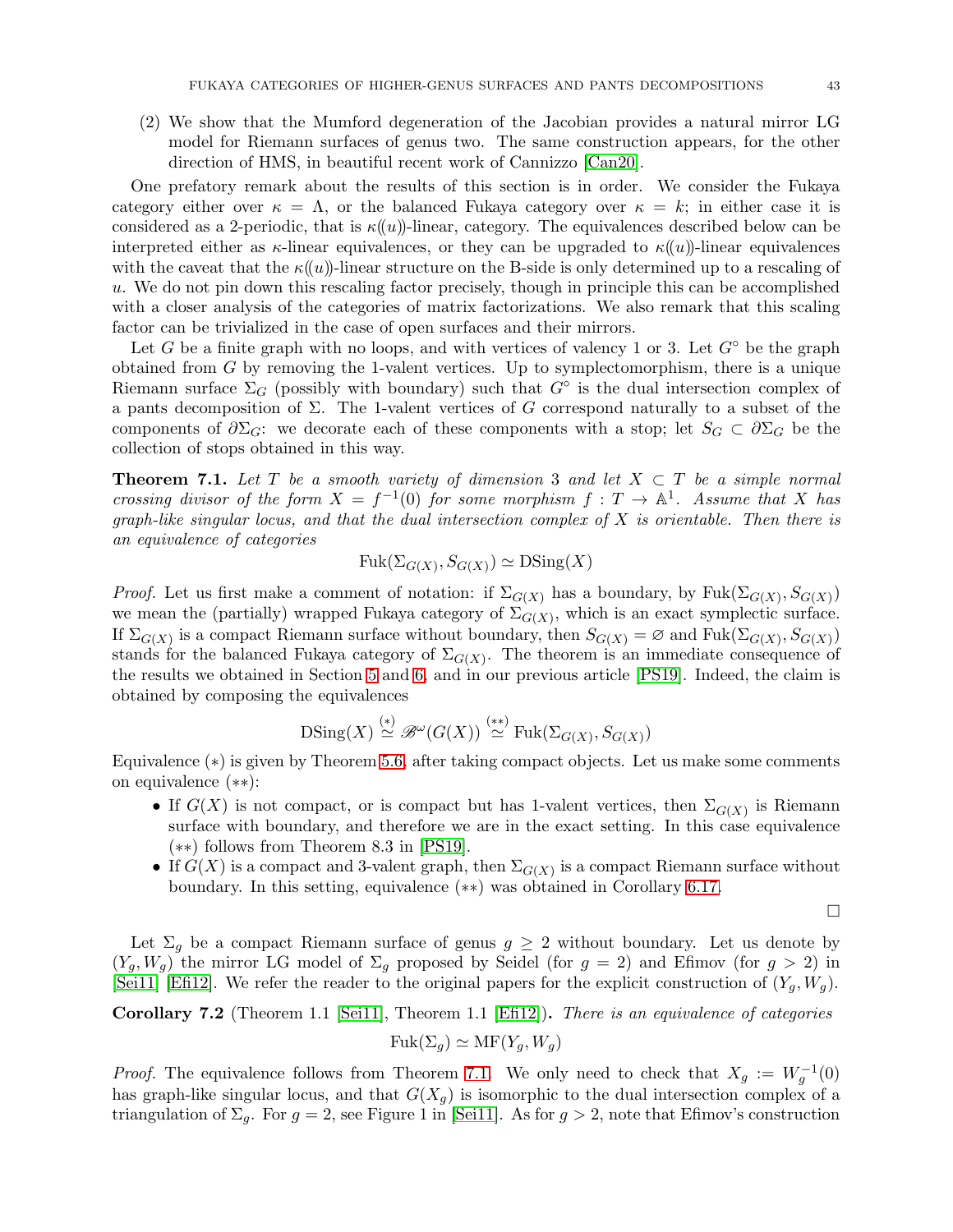extends all steps of Seidel's proof to higher genus: the singular locus of  $W_q$  has an analogous shape to the one of Seidel, except the genus can be arbitrary; in particular, as in Seidel's proof,  $G(X_g)$ encodes the dual intersection complex of a triangulation of  $\Sigma_q$ .

Let Y be a smooth toric 3-fold, and let X be its toric boundary divisor. As pointed out in Remark [5.2,](#page-23-3) X has graph-like singular locus. The graph  $G(X)$  is trivalent, and it is compact if Y is compact. However,  $X$  is merely the zero locus of a section of a line bundle on  $Y$  rather than that zero fiber of a morphism  $Y \to \mathbb{A}^1$ . To fix this, choose a pencil that contains X; then we get a rational map  $f: Y \dashrightarrow \mathbb{P}^1$  with  $X = f^{-1}(0)$  as a fiber. By resolving the singularities of the closure of the graph of f, we obtain a variety  $\tilde{Y}$  that is birational to Y and a morphism  $\tilde{f}: \tilde{Y} \to \mathbb{P}^1$ . The resolution process may modify the fiber  $X$  by a birational transformation: we call the corresponding fiber  $\tilde{X} = \tilde{f}^{-1}(0)$ . In many cases it is possible to choose a resolution such that  $G(\tilde{X}) \cong G(X)$ , that is, the combinatorics of the singular locus is unchanged. As a special case of Theorem [7.1](#page-42-0) we obtain the following.

<span id="page-43-1"></span>Corollary 7.3. There is an equivalence of categories

 $Fuk(\Sigma_{G(\tilde{X})}) \simeq \text{DSing}(\tilde{X})$ 

Remark 7.4. Let us explain why it is worthwhile to highlight, as Corollary [7.3,](#page-43-1) this specific setting of Theorem [7.1.](#page-42-0) The statement of Corollary [7.3](#page-43-1) is a generalization of Hori–Vafa mirror symmetry, which can be recovered as the special case when  $Y$  is Calabi–Yau. Hori–Vafa mirror symmetry is a widely studied problem, with contributions by many mathematicians starting with [\[AAK16\]](#page-44-27) [\[Boc16\]](#page-44-4) [\[Lee16\]](#page-44-6); we addressed Hori–Vafa mirror symmetry from the perspective of the topological Fukaya category in our previous paper [\[PS19\]](#page-44-12). If Y is a smooth toric 3-fold we obtain in particular new mirrors for compact curves of genus  $g \geq 3$  (the case  $g = 3$  corresponding to  $Y = \mathbb{P}^3$ ). In future work, we will pursue generalizations of this picture to higher dimensions.

<span id="page-43-0"></span>7.1. HMS for genus two curves and Mumford degenerations of Abelian surfaces. We conclude this section by explaining how our methods give a proof of a version of HMS for the genus two curve  $\Sigma$ , where the mirror is a Mumford degeneration of abelian surfaces. This type of mirror symmetry was first suggested by Seidel in [\[Sei12\]](#page-45-1) in the more general contexts of hypersurfaces inside abelian varieties. In [\[Can20\]](#page-44-17) Cannizzo proves HMS for the genus two curve in this framework, but in the opposite direction: she compares the derived category of  $\Sigma$  with a kind of Fukaya–Seidel category of the mirror Mumford degeneration. We complement Cannizzo's result by showing that the reverse HMS equivalence also holds. This is an immediate consequence of Theorem [7.1.](#page-42-0)

We give an informal treatment of the set-up, referring to Section 10 of  $[AAK16]$  (see especially Example 10.6) and Section 3 of [\[Can20\]](#page-44-17) for a more thorough account of the underlying geometry. Let  $\Sigma$  be a Riemann surface of genus two. The starting point of the construction is a choice of embedding of  $\Sigma$  inside an abelian surface A, such as the Jacobian of  $\Sigma$ . We can consider a simultaneous degeneration of  $\Sigma$  inside A over a small disk  $\mathbb{D}_{\varepsilon}$ : the central fiber of the degeneration of the ambient abelian surface has two irreducible components, such that their normalizations are both isomorphic to  $\mathbb{P}^2$ ; the curve  $\Sigma$  degenerates to a nodal curve  $\Sigma_0$  given by two  $\mathbb{P}^1$  which lie in separate components of  $A_0$ , and meet transversely in three distinct points:  $\Sigma_0$  is sometimes called the banana curve.

The mirror family can be computed via Legendre transform of these degeneration data, and is also a Mumford degeneration of abelian surfaces. We obtain a family  $W: Y \to \mathbb{D}_{\varepsilon}$  such that the smooth fibers are abelian surfaces, and the normalization of the singular fiber  $Y_0$  is a blow-up of  $\mathbb{P}^2$ at the three torus-fixed points. The LG model  $(Y, W)$  gives another mirror of  $\Sigma$ , which is different from Seidel's original construction.

Corollary 7.5. There is an equivalence of categories

 $Fuk(\Sigma) \simeq MF(Y, W).$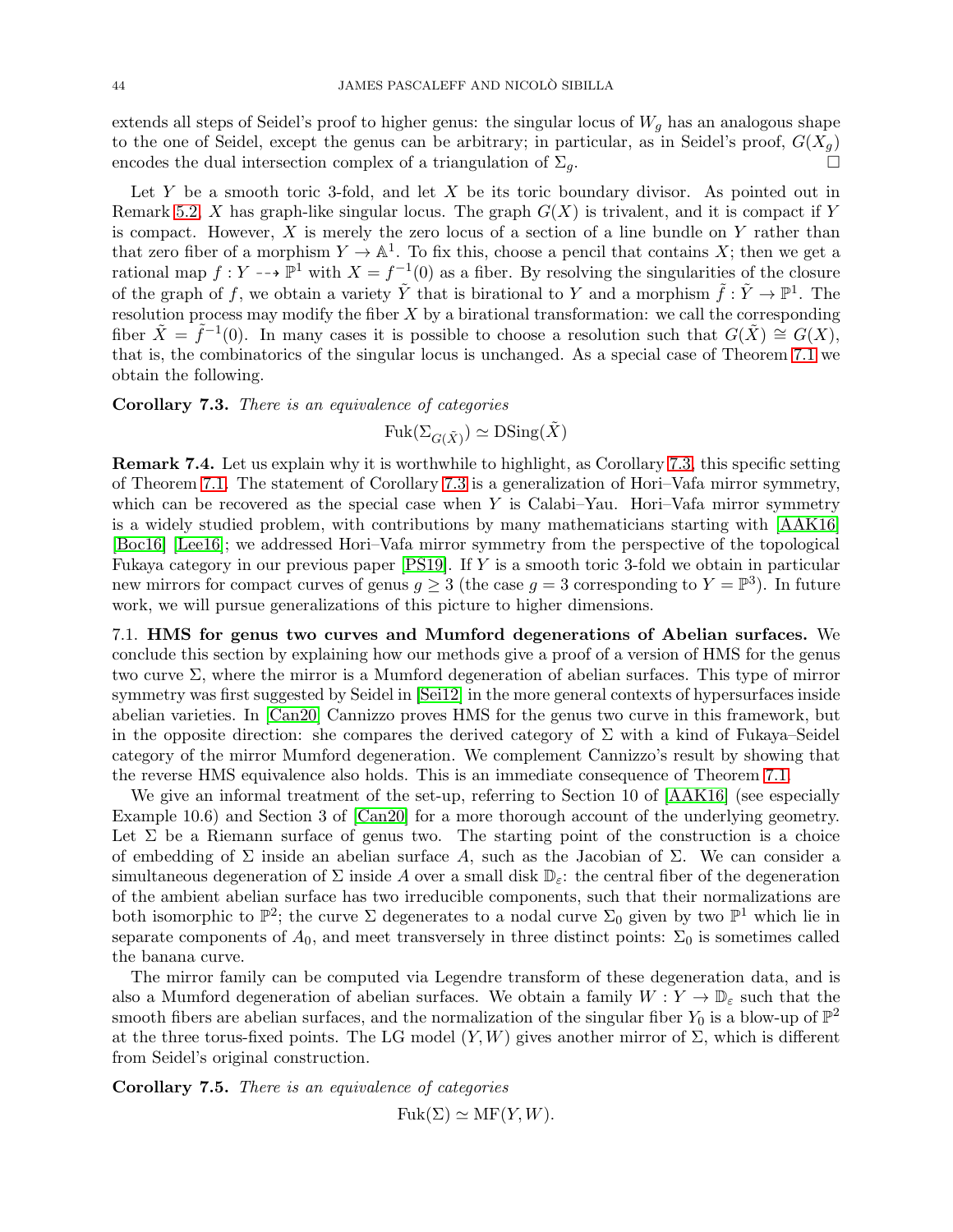*Proof.* The singular locus of  $Y_0$  is a banana curve, see Example 10.6 in [\[AAK16\]](#page-44-27). Thus  $Y_0$  has graph-like singular locus and  $\Sigma = \Sigma_{G(Y_0)}$ , then the statement follows from Theorem [7.1.](#page-42-0)

#### <span id="page-44-0"></span>**REFERENCES**

- <span id="page-44-5"></span>[AAE<sup>+</sup>13] Mohammed Abouzaid, Denis Auroux, Alexander I. Efimov, Ludmil Katzarkov, and Dmitri Orlov. Homological mirror symmetry for punctured spheres. *J. Amer. Math. Soc.*, 26(4):1051–1083, 2013.
- <span id="page-44-27"></span>[AAK16] Mohammed Abouzaid, Denis Auroux, and Ludmil Katzarkov. Lagrangian fibrations on blowups of toric varieties and mirror symmetry for hypersurfaces. *Publications mathématiques de l'IHÉS*, 123(1):199–282, 2016.
- <span id="page-44-16"></span>[AS20] Denis Auroux and Ivan Smith. Fukaya categories of surfaces, spherical objects, and mapping class groups. *arXiv preprint arXiv:2006.09689*, 2020.
- <span id="page-44-4"></span>[Boc16] Raf Bocklandt. Noncommutative mirror symmetry for punctured surfaces. *Transactions of the American Mathematical Society*, 368(1):429–469, 2016.
- <span id="page-44-24"></span>[BS47] Heinrich Behnke and Karl Stein. Entwicklung analytischer funktionen auf riemannschen flächen. *Mathematische Annalen*, 120(1):430–461, 1947.
- <span id="page-44-17"></span>[Can20] Catherine Cannizzo. Categorical mirror symmetry on cohomology for a complex genus 2 curve. *Advances in Mathematics*, 375:107392, 2020.
- <span id="page-44-9"></span>[CHL18] Cheol-Hyun Cho, Hansol Hong, and Siu-Cheong Lau. Gluing localized mirror functors. *arXiv preprint arXiv:1810.02045*, 2018.
- <span id="page-44-19"></span>[CM03] C Camacho and H Movasati. Neighborhoods of analytic varieties in complex manifolds. In *Monographs of the Institute of Mathematics and Related Sciences, 35*. Citeseer, 2003.
- <span id="page-44-23"></span>[DG15] V Drinfeld and D Gaitsgory. Compact generation of the category of d-modules on the stack of g-bundles on a curve. *Cambridge Journal of Mathematics*, 3(1):19–125, 2015.
- <span id="page-44-11"></span>[DK18] Tobias Dyckerhoff and Mikhail Kapranov. Triangulated surfaces in triangulated categories. *Journal of the European Mathematical Society*, 20(6):1473–1524, 2018.
- <span id="page-44-21"></span>[Dyc17] Tobias Dyckerhoff. A 1 -homotopy invariants of topological fukaya categories of surfaces. *Compositio Mathematica*, 153(8):1673–1705, 2017.
- <span id="page-44-3"></span>[Efi12] Alexander I Efimov. Homological mirror symmetry for curves of higher genus. *Advances in Mathematics*, 230:493–530, 2012.
- <span id="page-44-2"></span>[GKR17] Mark Gross, Ludmil Katzarkov, and Helge Ruddat. Towards mirror symmetry for varieties of general type. *Adv. Math.*, 308:208–275, 2017.
- <span id="page-44-15"></span>[GPS20] Sheel Ganatra, John Pardon, and Vivek Shende. Covariantly functorial wrapped floer theory on liouville sectors. Publications mathématiques de l'IHÉS, 131(1):73-200, 2020.
- <span id="page-44-22"></span>[GR17] Dennis Gaitsgory and Nick Rozenblyum. *A study in derived algebraic geometry*, volume 1. American Mathematical Soc., 2017.
- <span id="page-44-10"></span>[HKK17] Fabian Haiden, Ludmil Katzarkov, and Maxim Kontsevich. Flat surfaces and stability structures. *Publications math´ematiques de l'IHES´* , 126(1):247–318, 2017.
- <span id="page-44-1"></span>[KKOY09] Anton Kapustin, Ludmil Katzarkov, Dmitri Orlov, and Mirroslav Yotov. Homological mirror symmetry for manifolds of general type. *Cent. Eur. J. Math.*, 7(4):571–605, 2009.
- <span id="page-44-14"></span>[Kon09] Maxim Kontsevich. Symplectic geometry of homological algebra. *available at the author's webpage*, 2009.
- <span id="page-44-6"></span>[Lee16] Heather Lee. Homological mirror symmetry for open riemann surfaces from pair-of-pants decompositions. *arXiv preprint arXiv:1608.04473*, 2016.
- <span id="page-44-8"></span>[LP18] YankıLekili and Alexander Polishchuk. Auslander orders over nodal stacky curves and partially wrapped Fukaya categories. *J. Topol.*, 11(3):615–644, 2018.
- <span id="page-44-13"></span>[NZ09] David Nadler and Eric Zaslow. Constructible sheaves and the fukaya category. *Journal of the American Mathematical Society*, 22(1):233–286, 2009.
- <span id="page-44-25"></span>[Orl03] Dmitri Orlov. Triangulated categories of singularities and d-branes in landau-ginzburg models. *Trudy Steklov Mat. Inst.*, 246(math/0302304):240–262, 2003.
- <span id="page-44-26"></span>[Orl11] Dmitri Orlov. Formal completions and idempotent completions of triangulated categories of singularities. *Advances in Mathematics*, 226(1):206–217, 2011.
- <span id="page-44-20"></span>[Pre11] Anatoly Preygel. Thom-sebastiani & duality for matrix factorizations. *arXiv preprint arXiv:1101.5834*, 2011.
- <span id="page-44-12"></span>[PS19] James Pascaleff and Nicolo Sibilla. Topological fukaya category and mirror symmetry for punctured surfaces. *Compositio Mathematica*, 155(3):599–644, 2019.
- <span id="page-44-7"></span>[Rud17] Helge Ruddat. Perverse curves and mirror symmetry. *J. Algebraic Geom.*, 26(1):17–42, 2017.
- <span id="page-44-18"></span>[Seg21] Ed Segal. Line fields on punctured surfaces and twisted derived categories. *arXiv preprint arXiv:2106.05745*, 2021.